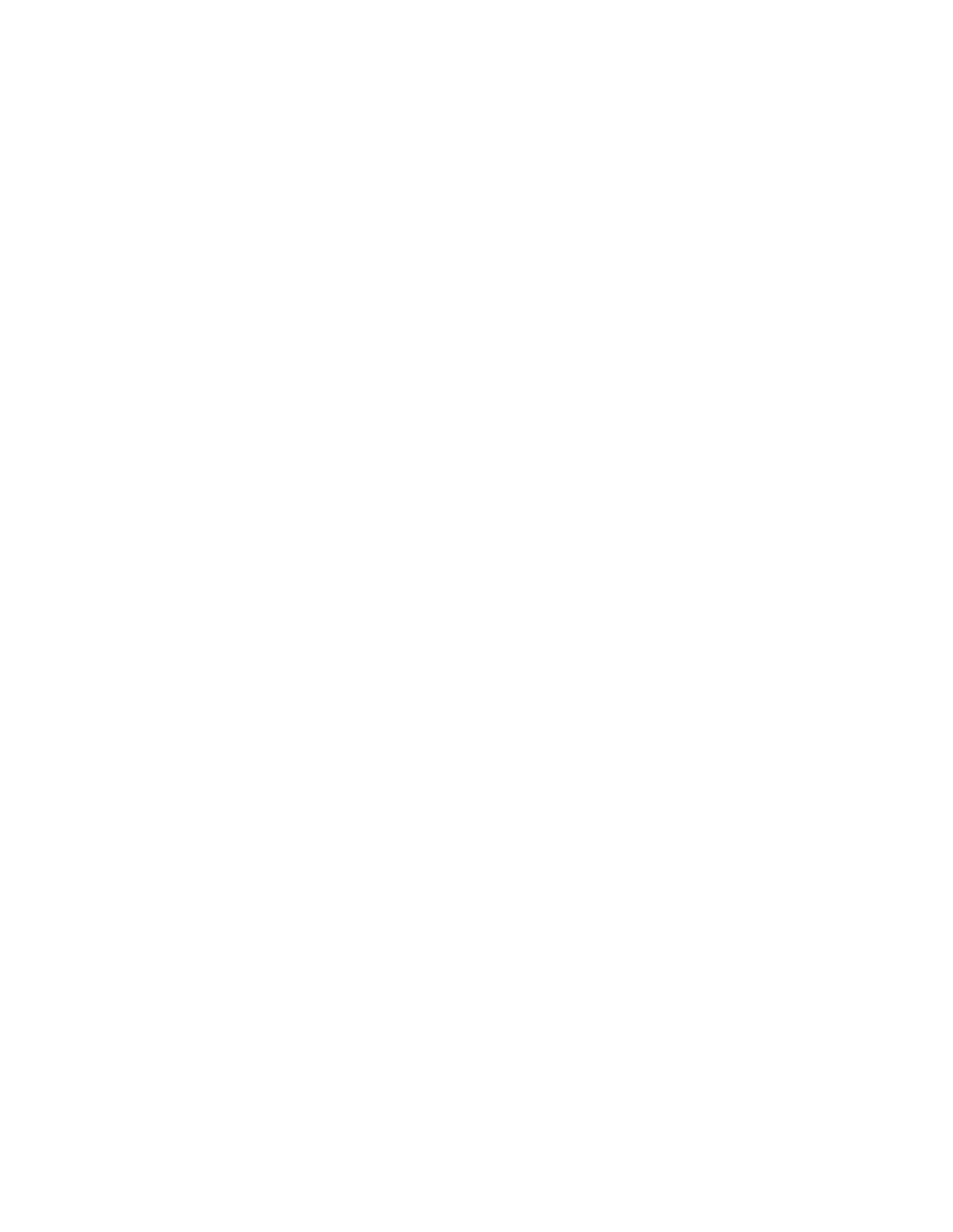# Transition to Teaching 2012

Teachers face tough entry-job hurdles in an increasingly crowded Ontario employment market

## Index

- 1. EXECUTIVE SUMMARY 1
- Recent history of teacher supply and demand in Ontario  $-1$
- 2012 Survey highlights  $-3$

## 2. EMPLOYMENT OUTCOMES — 6

- Jump in first-year teacher unemployment  $-6$
- More challenging market in years two to five of teaching careers  $-12$
- Wait times for full employment get longer each year  $-15$
- Most pre-surplus graduates of 2002 well established in teaching careers  $-16$
- French-language teacher markets sluggish, but stronger than English-language  $market - 18$
- More new teachers find jobs in independent schools and outside Ontario  $-20$
- Few job opportunities for new-Canadian teachers in saturated job market  $-22$
- 3. JOB SEEEKING AND VOLUNTEERING 25
- Many teachers conduct proactive and persistent job searches  $-25$
- Those who can look widely for first job  $-26$
- Mixed reviews on school board hiring practices  $-26$
- Networking key to successfully landing teaching jobs  $-27$
- Many teachers now volunteer to get noticed  $-28$
- 4. TEACHING EXPERIENCE IN THE EARLY CAREER YEARS 29
- Challenging assignments for some first-year teachers 29
- Qualifications and assignments generally well matched  $-29$
- Many positives in teaching career despite job market challenges  $-30$

## 5. TEACHER EDUCATION, NEW TEACHER INDUCTION PROGRAM (NTIP) AND PROFESSIONAL DEVELOPMENT — 32

- More practicum highest priority for change in teacher education  $-32$
- New Teacher Induction Program highly valued  $-35$
- Many early-career teachers highly engaged in professional development  $-36$
- 6. DAILY SUPPLY TEACHING 38
- New teachers limited to daily supply jobs for increasingly long time  $-38$
- School-based professional development gap for daily supply teachers 39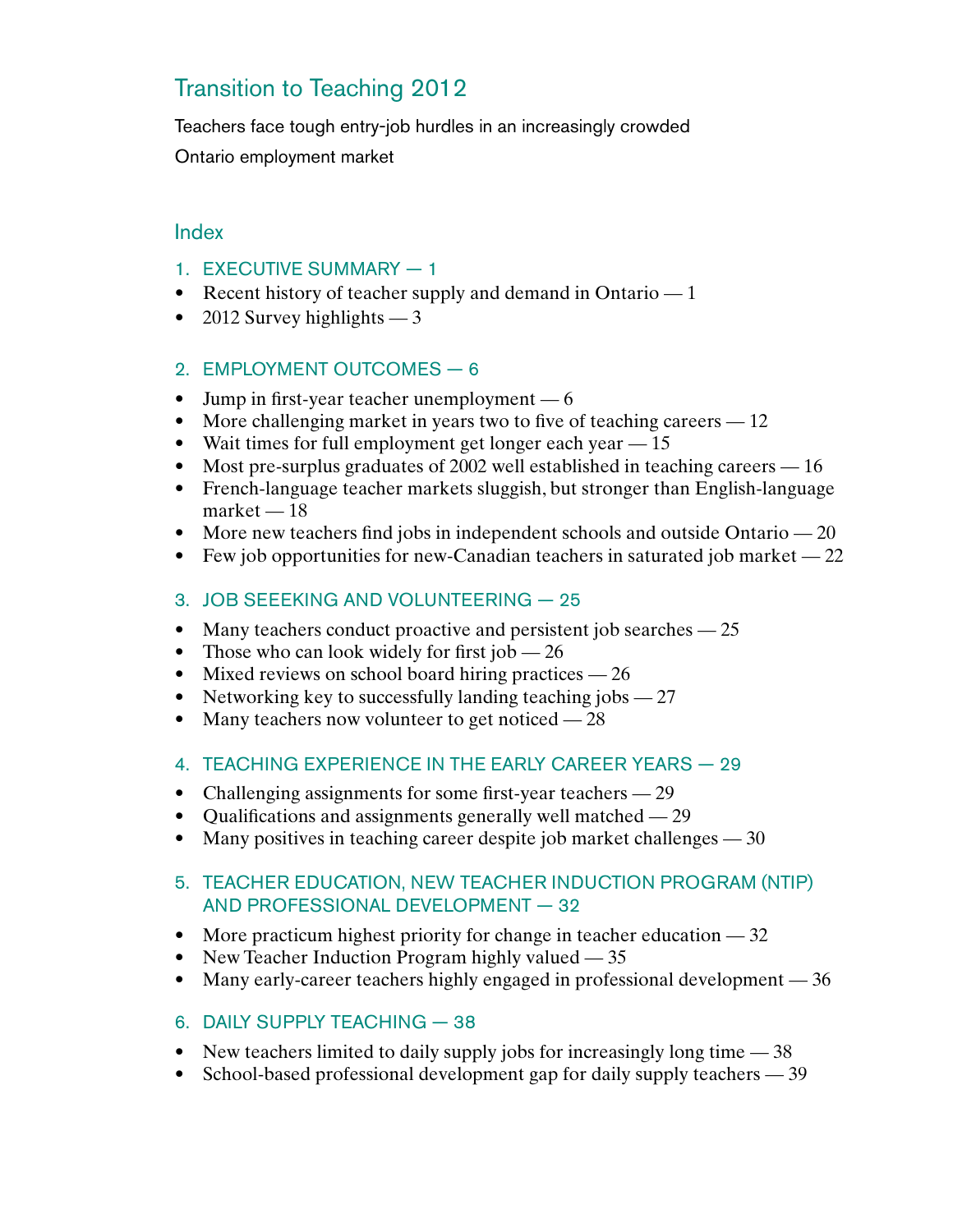## 7. CAREER PLANS AND ATTACHMENT TO TEACHING — 41

- Strong commitment to teaching profession 41
- Majority teaching elsewhere will return to Ontario  $-42$
- More attrition, but still comparatively strong retention of Ontario teachers  $-42$
- 8. CONCLUSION 45
- 9. METHODOLOGY 46
- Purposes and sponsorship of study  $-46$
- Survey design and delivery  $-46$
- Sampling and survey administration  $-47$
- Response rates and margins of error  $-47$

## 10. DEMOGRAPHICS — 49

- Ontario and US border College graduates 49
- New-Canadian teachers 50
- Ontarians certified after teacher education in another province or abroad  $-50$
- Teachers from other provinces who migrated to Ontario  $-51$

## 11.GLOSSARY OF TERMS — 52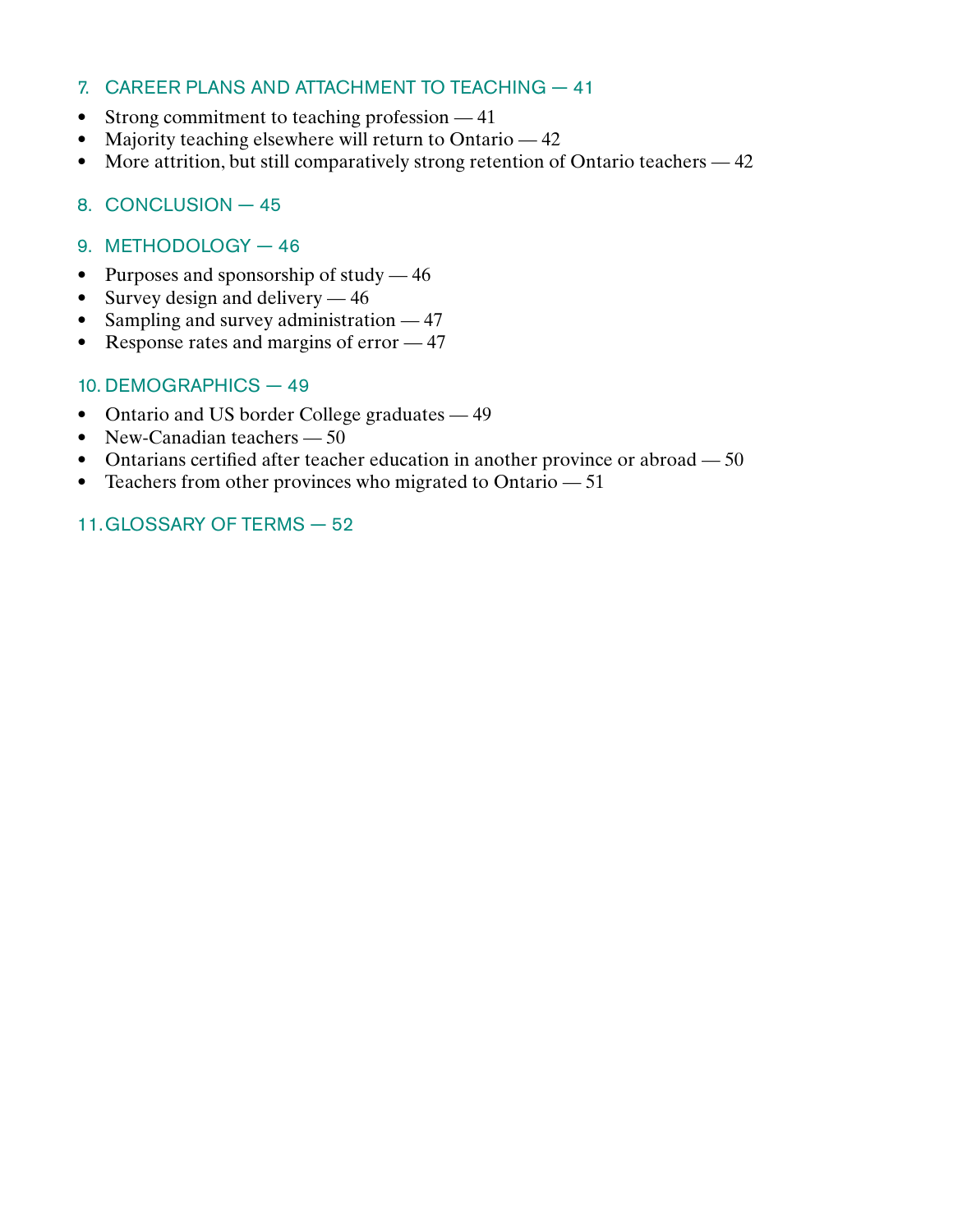## 1. Executive summary

## **Recent history of teacher supply and demand in Ontario**

The *Transition to Teaching* study looks at the early careers and professional development of new Ontario teachers.This annual study began in 2001 when the elementary and secondary teacher employment markets in Ontario were in the midst of a retirement-driven short-term teacher shortage that started in 1998 and lasted for about five years. By the middle of the past decade, however, it became clear that there was an emerging surplus of teachers relative to available jobs.This surplus has grown steadily since 2005.

The Ontario teaching job market at the beginning of the 2000s was very positive for job seekers. Most new French- and English-language teachers<sup>1</sup> graduating from Ontario universities were easily absorbed into teaching positions in publicly funded and independent schools. Several years later it was evident that the shortage was no longer and an emerging surplus of teachers and growing teacher underemployment was evident.

How did this change come about?

Job openings for teachers arise primarily from teacher retirements from publicly funded school boards and independent schools. Job opportunities are driven to a lesser extent by teachers leaving jobs prior to retirement, because of government policy and funding changes, and in relation to the rise and fall in student enrolments and the associated opening and closing of classrooms and schools.

Sharply increased teacher retirements<sup>2</sup> in the years 1998 to  $2002$  — driven by enhanced early retirement opportunities in the Ontario Teachers' Pension Plan as well as underlying teacher demographics — meant regular teaching jobs<sup>3</sup> were plentiful. School boards were concerned about the teacher shortage relative to demand and some boards vigorously recruited former teachers in their communities back into the profession. Most new teachers secured jobs relatively easily and early in their careers in every part of the province.

Each year, some teachers leave the profession temporarily or permanently or they leave the province and pursue their teaching careers elsewhere. Some former Ontario teachers subsequently return to active teaching in the province. Ontario policy initiatives — such as the funding of more teaching positions to reduce class sizes and the extension of Kindergarten programs — add employment opportunities for new teachers.The current ongoing gradual decline in student enrolment reduces the demand for teachers.

Policy and student demographic changes have tended to somewhat balance one another out in their combined impact on the volume of teaching jobs in the province. Former teachers returning to active service in the province moderate losses each year from pre-retirement departures.The main driver of annual demand for new teachers is the number of teacher retirements.

After unusually high teacher retirement levels in the late 1990s and the early part of the following decade, teacher retirements in Ontario fell substantially and continued at much lower numbers from 2003 onwards. At the same time, the supply of new teachers grew substantially — from Ontario faculties of education, from organizations other than Ontario universities given special ministerial consent to operate teacher education programs in Ontario, from US border colleges that grew their teacher education intake of

<sup>1 &</sup>quot;French-language teachers" are those qualified and/or teaching in French-language schools and those qualified and/ or teaching French as a second language in English language schools; "English-language teachers" are others not qualified and/or teaching in French

<sup>2 &</sup>quot;Teacher retirements" throughout refers to Ontario Teachers' Pension Plan reports on Ontario teachers who are plan members who retire or are forecast to retire annually.

<sup>3 &</sup>quot;Regular teaching job" refers to a teaching position, part-time or full-time, on a contract that does not have a defined ending date.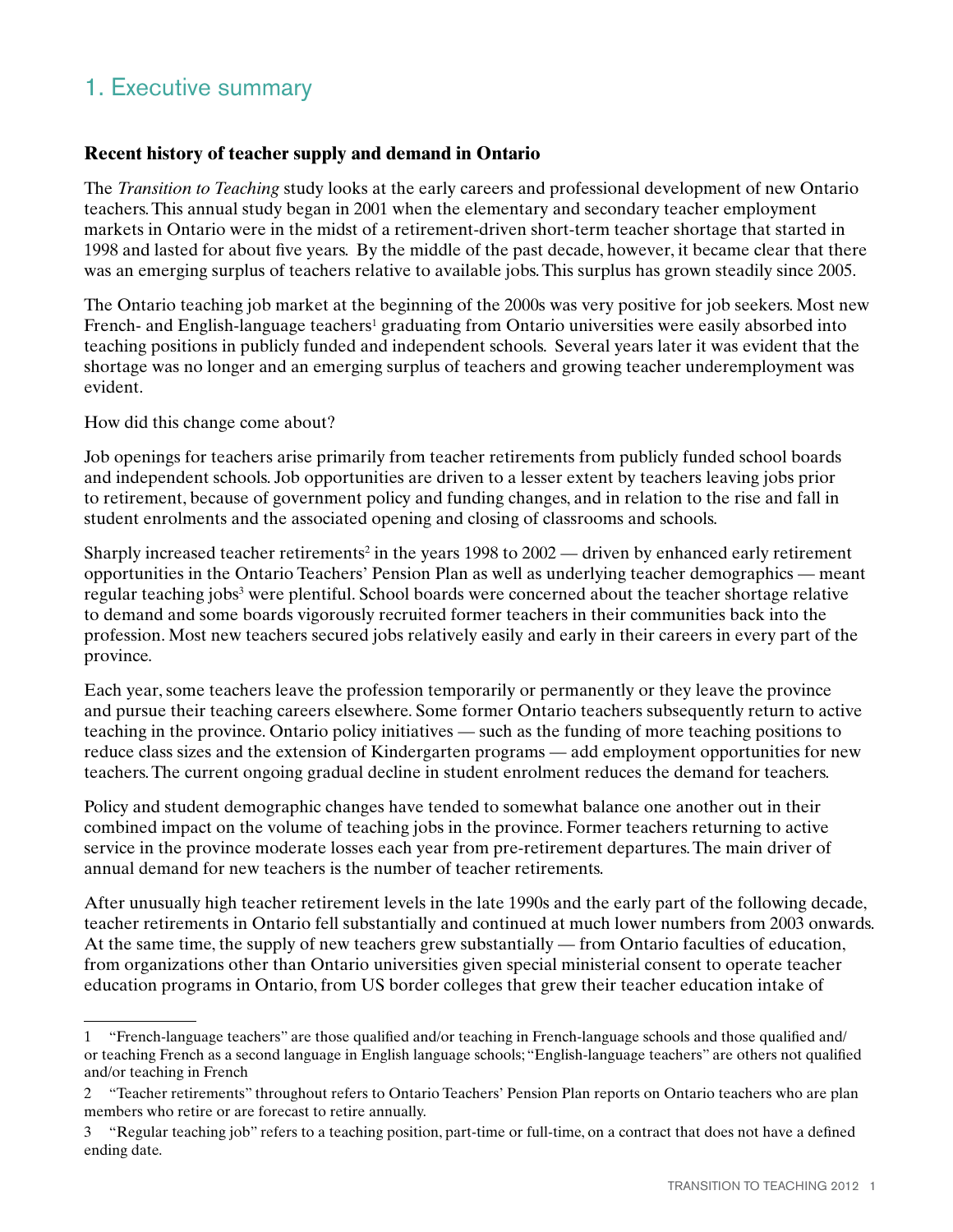Ontarians to meet the Ontario teacher employment market, and also more teachers moving to Ontario from other provinces and countries.

The English-language teacher job market started to become more competitive from 2003 to 2005 and job opportunities for new teachers declined and became more and more limited relative to the steadily growing supply each subsequent year. In the five years 1998 through 2002 Ontario experienced recordhigh teacher retirements, an average of about 7,200 annually. At that time there were comparatively low numbers of new teachers entering the profession each year.4 French-language and English-language school boards, at both elementary and secondary levels and in every region of the province, experienced retirement-driven job openings that generated many opportunities for the average of 9,200 new Ontario teachers each year at that time.There was a relative balance of teacher demand and supply at that time across the province.



Teacher retirements then declined over the decade and the volume of new entrants to teaching increased. For the five years from 2003 to 2007, average annual retirements fell substantially, and the average fell again over the last four years. And the average annual number of new teachers in Ontario rose substantially over the same periods.The supply and demand difference of just 2,000 more new teachers than retirees each year in the five years 1998-2002 became a wide annual difference of about 6,500 through the middle of the past decade and has reached about 7,800 annually over the past four years.

Each year the surplus teachers from earlier years are still active on the employment market trying to move up to full employment and generating more and more competition for the year's new supply of teachers for a relative scarcity of teaching jobs.

<sup>4 &</sup>quot;New teachers" refers throughout to newly certified members of the Ontario College of Teachers.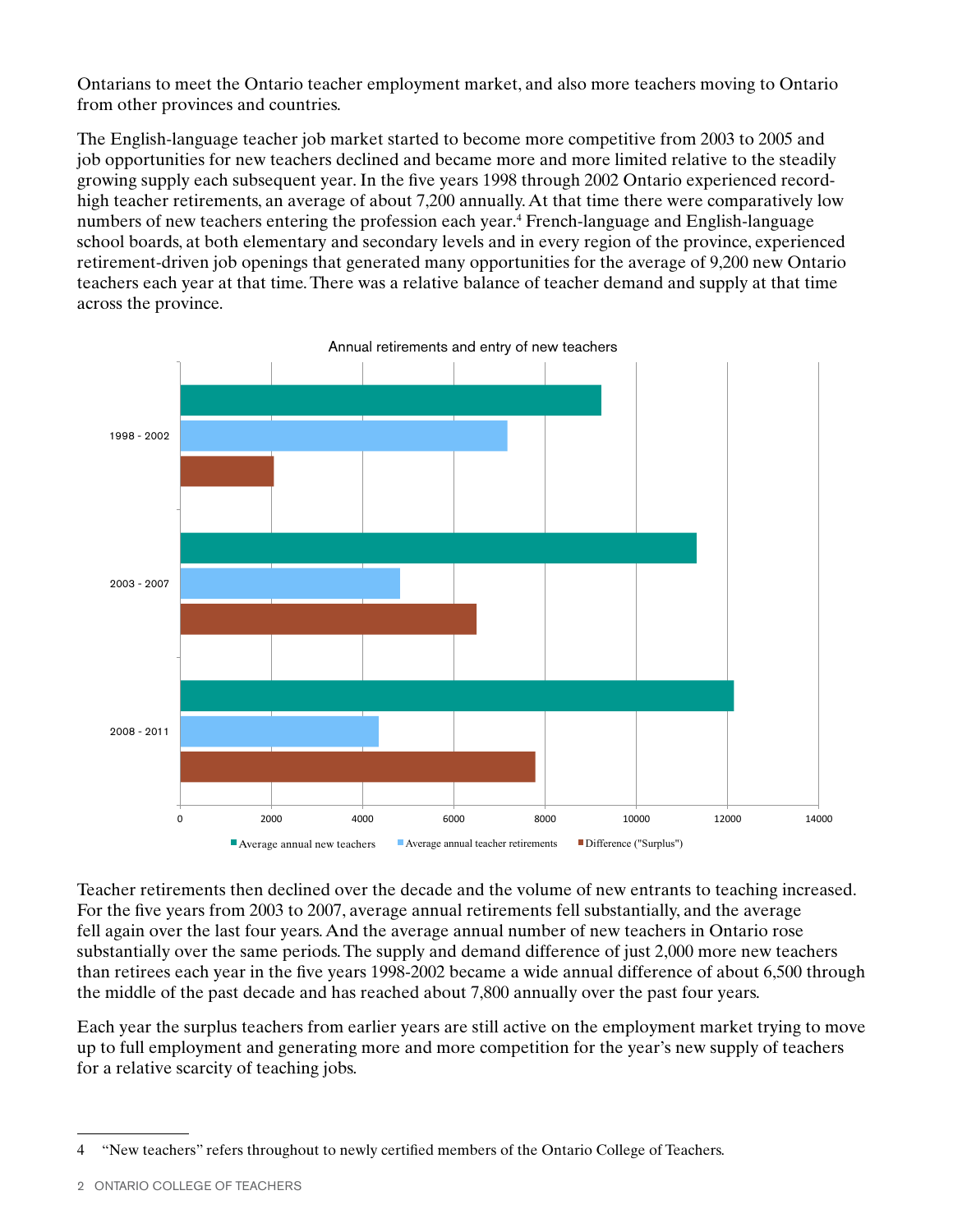With increased awareness of the annually more competitive teacher employment market in Ontario, the number of applicants for Ontario's one-year teacher education programs declined. From a peak of about 16,500 applicants in 2007 the annual volume fell to about 10,800 by 2012. Despite this sharply lower applicant volume, Ontario education graduates joining the Ontario College of Teachers each year remained relatively constant.

On the other hand, the number of Ontarians who graduated each year from US border-colleges and became Ontario Certified Teachers fell by almost 50 per cent between 2006 and 2011. And the annual number of Ontario's newly certified teachers educated in other provinces and countries also declined by about 30 per cent over the same period. Overall, from a high of about 12,750 new Ontario teachers from all sources in 2008, the total had receded somewhat to about 11,650 in 2011.

Teacher retirements are forecast to remain at an average of about 4,500 annually over the next 10 years, creating about 7,000 fewer openings annually than the 2011 level of newly certified teachers. However, continuing downward trends in teacher education applications may reduce the supply of new teachers in the coming years.

A modest three-year reduction in Ontario teacher education funding is now fully in place with the 2012-2013 academic year.This has reduced funded faculty of education enrolments by about 850 places from the peak in 2009-2010. However, there has been some growth in enrolments in recent years in teacher education programs sponsored by other institutions operating in Ontario under ministerial consent permits.

Discussions are under way in Ontario that could eventually lead to a further significant reduction in funded teacher education spaces at Ontario's universities. Should this change take place, the annual supply/demand imbalance would be sharply reduced and the cumulative surplus of qualified teachers in Ontario would gradually decline, eventually resulting in more positive job outcomes for the reduced volume of newly licensed teachers in future years.

## **2012 Survey highlights**

Since 2006 this study has found that the annual oversupply of teachers in Ontario has had a cumulative impact negatively affecting new teacher job outcomes more and more over time. New teachers take longer to move up from daily supply assignments to term contract and regular jobs and from part-time to fulltime contracts. As underemployed teachers who graduated in previous years continue to seek more daily supply teaching days, improved long-term occasional and regular-teacher contracts, each successive set of teacher education graduates faces an increasingly more competitive job market in Ontario.

The spring 2012 survey of first-year teachers found that the unemployment rate rose sharply for the fourth year in a row. More than one in three of the teacher education graduates of 2011 who sought teaching jobs during the 2011-12 school year were unemployed.They were actively looking for teaching jobs but could not even find daily supply teaching during the year. And just one in three of those who did find some employment secured as much teaching work as they wanted.

More first-year teachers are moving out of the province to find a first teaching job. One in eight of the 2011 teacher education graduates resided outside Ontario when surveyed in spring 2012. And those who were outside the province had much more success than those who remained in Ontario as measured by lower rates of unemployment and underemployment and much higher rates of securing regular jobs.

Ontario independent schools are even more important sources of teaching jobs for new graduates than in previous years. More than one in eight of the graduates of 2011 who found work as a teacher in the province were hired by independent schools.Their share of regular teaching jobs was even more disproportionate, with more than one in five of the regular contracts in the province coming from independent schools.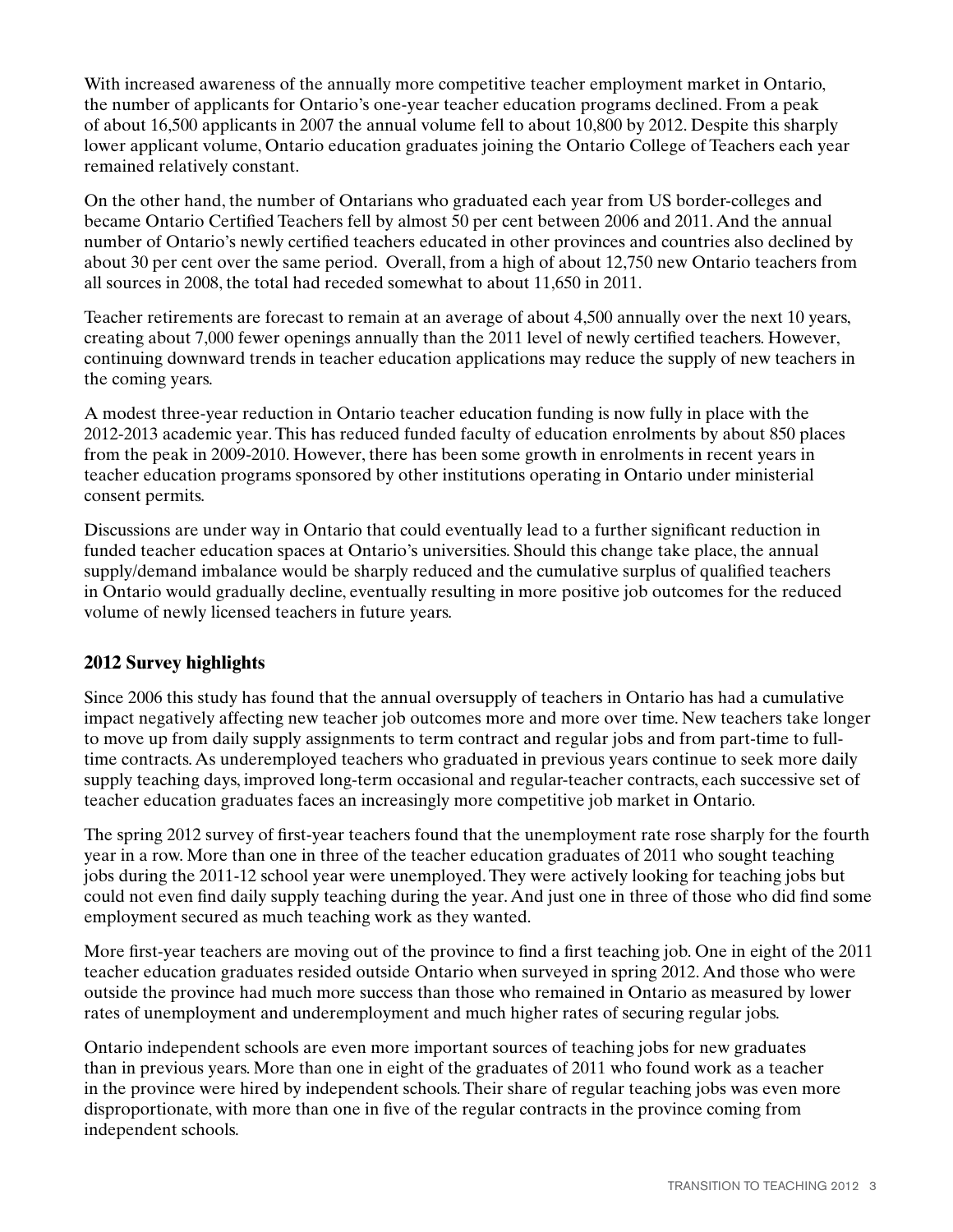More than one in four of these new graduates (27 per cent) who found some work as a teacher in their first year did so outside the province or in an Ontario independent school. And for those who succeeded in getting regular teaching jobs in their first year, almost half (45 per cent) found their jobs outside the Ontario publicly funded school system.

More first-year teachers work in non-teaching occupations each year. For the 2011 graduates, more than one in four did so when faced with a failed search for teaching jobs or to supplement parttime teaching income.

The Ontario job market glut now affects all types of new teachers throughout the province. However, regional, language and division differences in job outcome measures are evident.

Primary-Junior teachers, English-language teachers generally, and those in Toronto, central and southwestern Ontario report the highest levels of unemployment.Technological Education teachers continue to enjoy better job outcomes than others. However, the underemployment and unemployment rates are also now substantial for these technology teachers and less than one in five of them say they secured regular teaching jobs in their first year.

Just one in eight Intermediate-Senior teachers had regular appointments. And even those with mathematics, sciences and/or computer studies qualifications reported the same low one in eight regular job success rate.

About half of the first-year French-language teachers surveyed in 2012 say they were unemployed or underemployed throughout the school year.This continues what is now a four-year stretch of weaker employment outcomes for French-language teachers. Graduates of French-language teacher education programs report higher unemployment and underemployment rates than French as second language teachers. Just one in four French-language teachers found regular jobs in their first year compared with about two in five FSL teachers.

Job outcomes also declined for early career teachers generally in the second through fifth years of their careers as the time required to gain full employment as a teacher lengthened even more.

Despite the unfavorable employment outcomes, this new generation of Ontario teachers is generally committed to teaching. Almost 9 in 10 first-year teachers say they will still be teachers five years down the road. Even those who report they were unemployed for the entire first year report this high level of continuing attachment to the profession.They pursued teacher education because they wanted to make a difference in students' lives, and this motivates them not to give up on their teaching careers even in the face of the initial unemployment or underemployment experienced by many.

By the second year, however, some discouragement is evident among the many teachers who are still unemployed or underemployed.

New-Canadian teachers have very limited job success in this employment market. Over the past five years, first-year unemployment more than doubled for this group who are, for the most part, seasoned teachers with years of experience in other jurisdictions. Four in five first-year new-Canadian teachers in 2012 report they are unemployed — they were on the job market during the 2011-2012 school year and could not even get a foothold in daily supply teaching. And even into their second year as Ontario teachers, more than three in five of the new-Canadians certified in 2010 report they are still unemployed.

New teacher job searches include much more than the on-line applications that are the standard process for most Ontario school boards.Two in three of them see networking as essential to successfully landing a first teaching job.They actively pursue opportunities to get noticed through working their education contacts and making personal visits to schools. Almost half of them volunteer their time in school classrooms to increase their visibility and chances to be recommended for teaching jobs.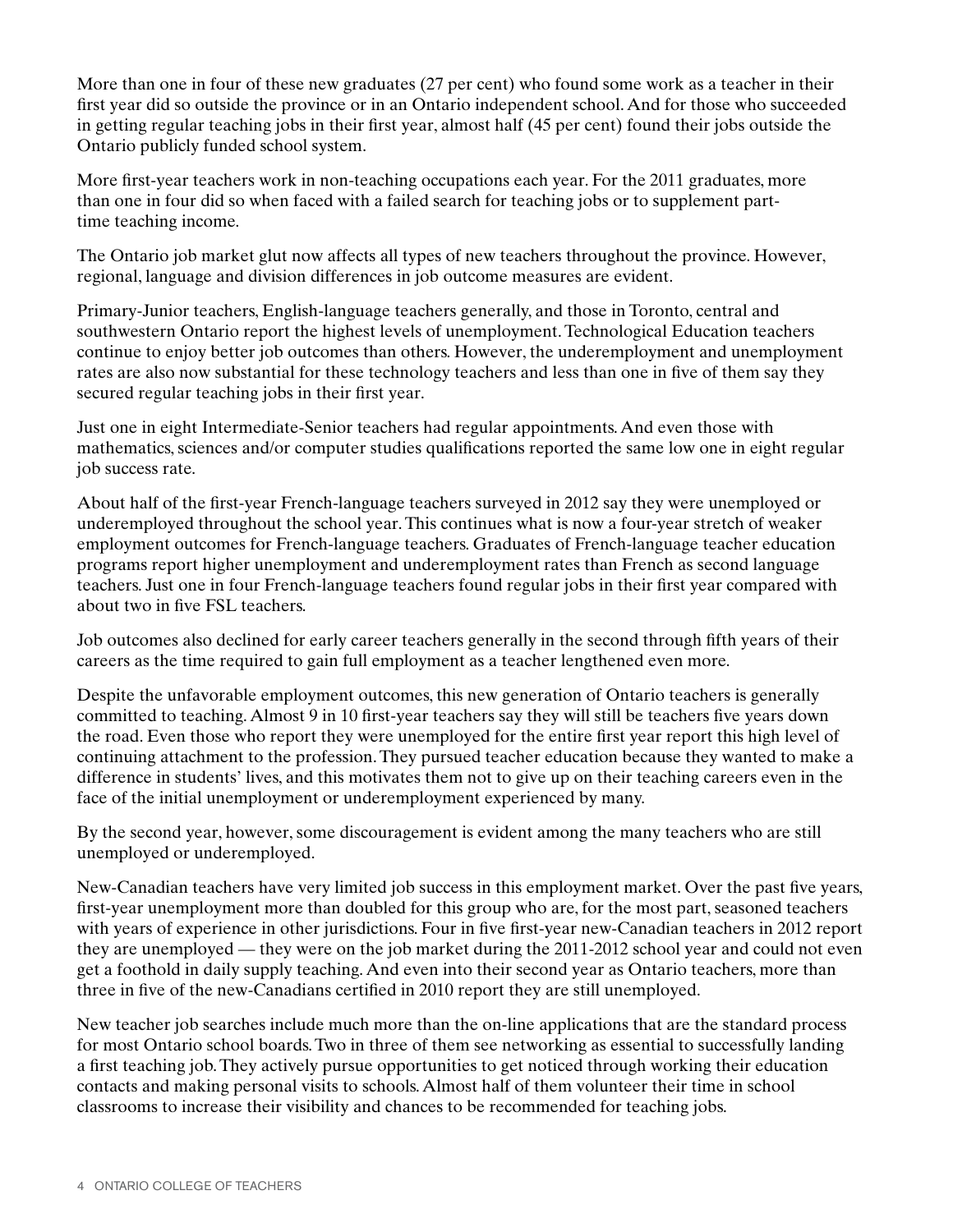Most of them apply to multiple school boards and to multiple regions of the province. Almost one in five also apply to schools in other provinces and abroad. And about two in five of them apply to Ontario independent schools.

They give school board hiring practices mixed reviews.The majority of them find the standard application process to be clear, although half of them say they are not informed about the status of their applications. And half of them could not easily find information about how to get on supply lists and how supply list status relates to accessing long-term occasional and regular positions. One in three says it is hard to find information about the availability of teaching jobs.

Success in getting a job is seen as dependent on multiple factors.The formalities of the on-line application, resume, portfolio and cover letter are essential. A good interview is needed. But getting to that interview is thought by many to require connections established through practicum, volunteering, networking, family, friends or otherwise.They say that being known by school administrators, or simply being in the right place at the right time, is what often results in being noticed in a crowded employment market and landing that first teaching job.

The two in three first-year teachers who found some employment in 2011-12 generally consider themselves to be well prepared, confident, supported by colleagues and professionally satisfied with assignments that are appropriate and challenging. And about half of them consider their workloads to be satisfactory.

Not unexpectedly, concern about job security is the one significant negative report from most new teachers. And a similar concern about job security is evident among second-year teachers. More than one in five first- and second-year teachers report that they are not optimistic about their professional future.

Recent graduates of Ontario teacher education programs recommend changes to further strengthen teacher education in the future.They call for lengthening the teaching practicum.They suggest that teacher education candidates need more opportunities to engage in supervised teaching in the classroom, more coaching and feedback about their teaching, and they need more time to observe experienced teachers.

Confident in their current skills, they nevertheless place a very high priority on further support in hands-on teaching techniques in areas such as classroom management and student assessment.

They are, for the most part, engaged in significant and varied professional development. Most of the small minority of them who are in regular contracts in Ontario publicly funded school boards, and one in three of those in long-term occasional contracts in the public system, participate in and highly value the New Teacher Induction Program (NTIP).

There is a significant professional development gap, however, for the majority of new teachers — those who are unemployed or in daily supply teaching in the first and second years following graduation.

Most of these less fortunate teachers miss out on the formal and informal school-based professional development, orientation, mentoring and principal evaluations.They also take fewer in-service courses. And they engage far less with other educators through subject or specialist associations and through collaborative learning and action research than do their peers in regular positions or long-term occasional contracts.

The new generation of Ontario teachers consists of highly committed educators motivated by a strong desire to make a positive difference for students. Most of them plan to teach over the long-term.The highly challenging job market in the province does not deter many of them from sticking with their career choice.

Although an increasing number look outside the province for teaching jobs, the majority of those who do so hope to return one day to teach in Ontario. Despite some recent growth in teacher attrition, the comparatively high membership retention rates at the Ontario College of Teachers confirm this long-term commitment to teaching.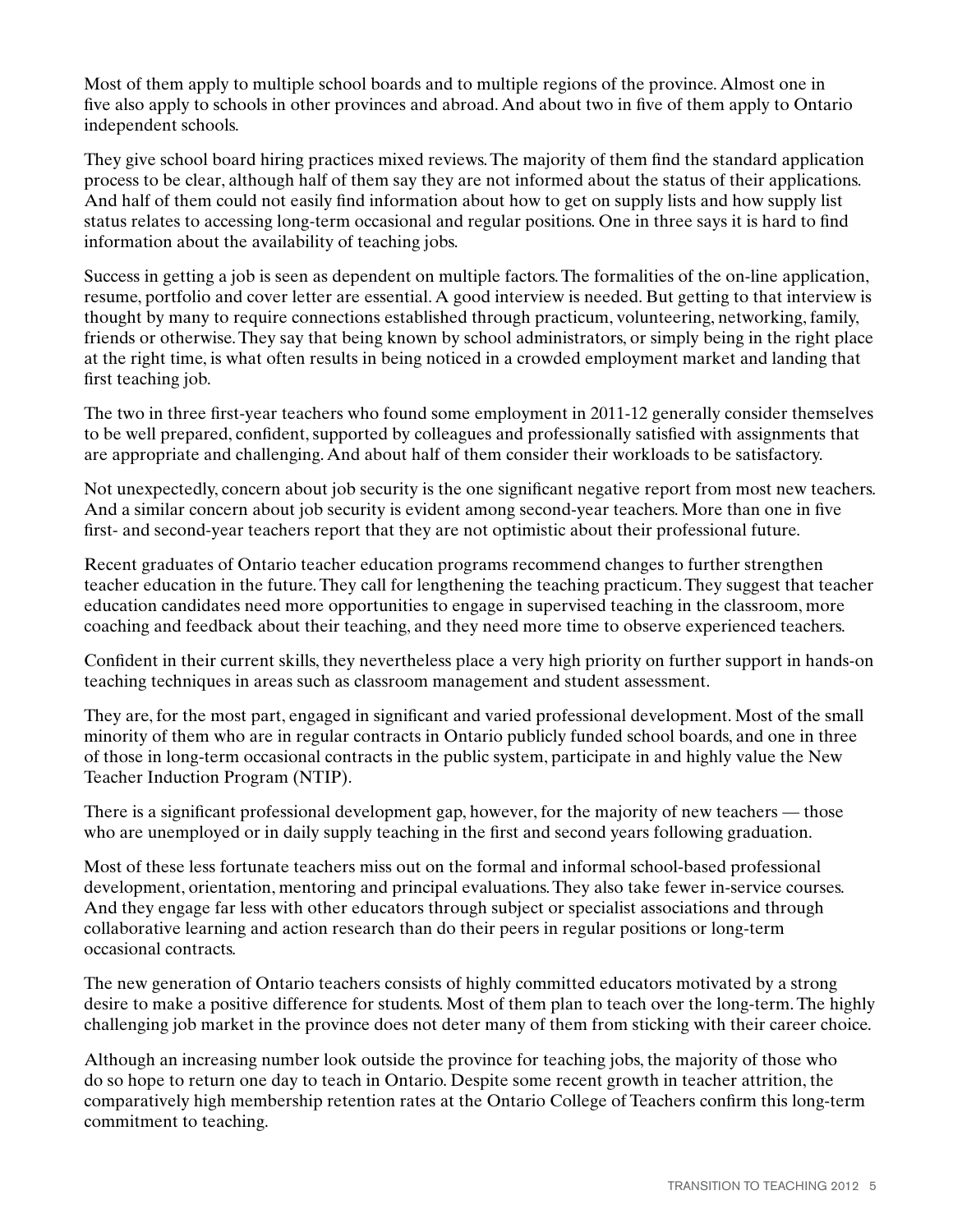# 2. Employment outcomes

### **Jump in first-year teacher unemployment**

Ontario's teaching job market tightened even further in 2011-2012. More first-year teachers faced unemployment than in previous years. More are pursuing non-teaching jobs as temporary measures. And one in six of those teaching in their first year following graduation found their teaching opportunity outside the province of Ontario.

More than one in three (37 per cent) of the 2011 graduates from Ontario faculties and US border colleges say they looked for teaching jobs in the 2011-12 school year but their search came up empty.They did not even obtain daily supply teaching assignments. More than two in five (44 per cent) of those who did find some work as a teacher in the 2011-12 school year say that they were underemployed.They got less teaching employment than they wanted.

### *It has been extremely difficult, especially in my area of Ontario. I doubt I will gain a teaching job for at least another three or four years.*

Unemployed Intermediate-Senior History and English graduate, GTA



First-year teacher unemployment and underemployment over time

First-year job success for teacher education graduates deteriorated substantially over the past seven years as the surplus of teachers in Ontario grew further with each passing year.

The combined unemployment and underemployment rate for first-year teachers has climbed from 30 per cent for the 2005 graduates to 71 per cent for the graduates of 2011. And the new teacher unemployment rate accelerated rapidly since 2008 — from seven to 37 per cent in just five years.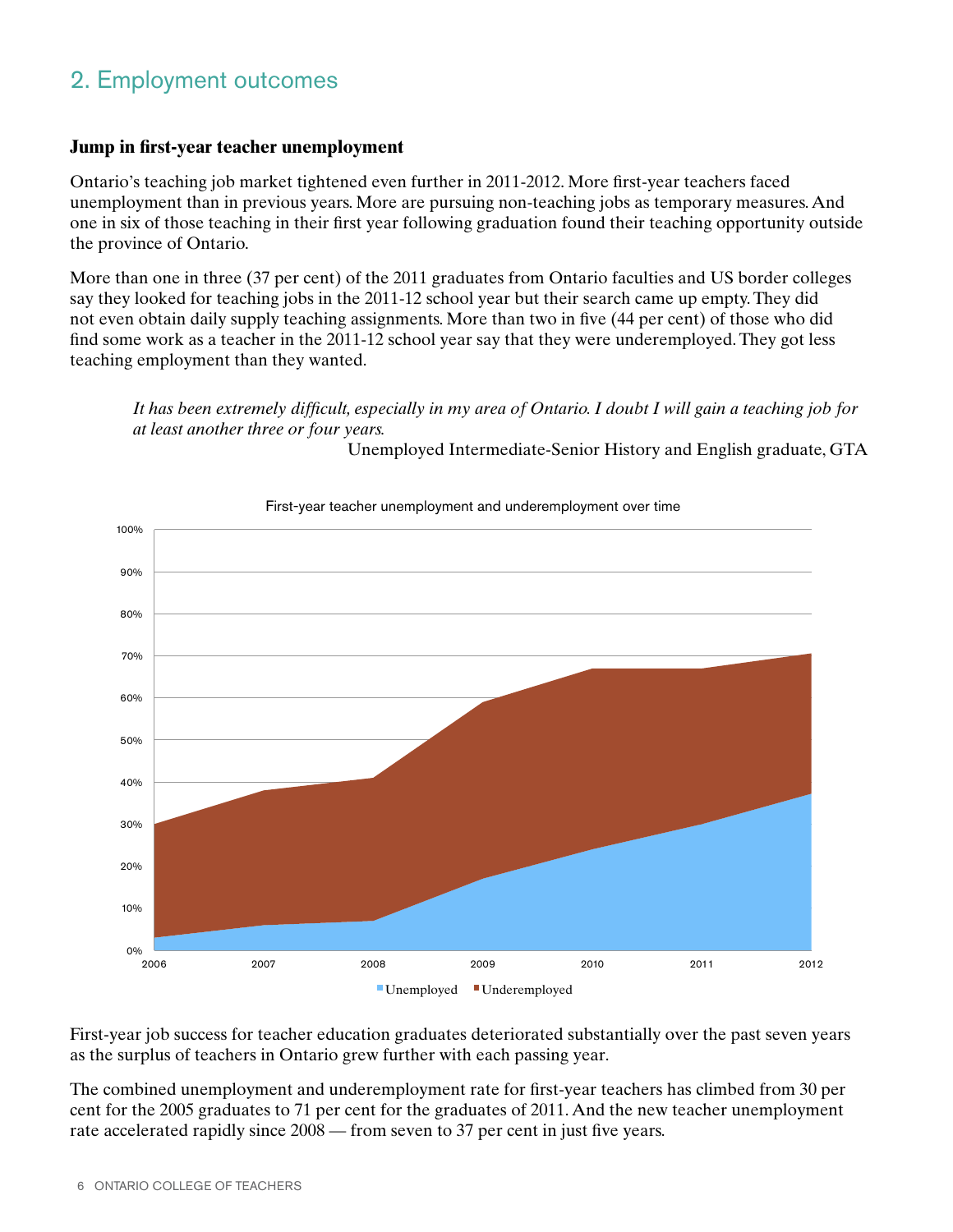For most of those who had a measure of job success it came in the form of daily supply teaching and/or piecing together part-time and limited term contract jobs, often in more than one school.The entry job for the majority was daily supply teaching (51 per cent) and, by year end, most of those who were teaching held term contracts (37 per cent) or were still on daily supply lists (another 37 per cent).

About one in four (26 per cent) of those finding some work as a teacher had secured a regular teaching job.This is only slightly more than half the 47 per cent of first-year teachers reporting regular jobs six years ago and well below the 70 per cent back in 2001 in the midst of the last teacher shortage.



Percent of employed teachers with regular jobs in first year following graduation

Despite the slight rise in the proportion of employed teachers with regular teaching jobs in 2012, the overall success of first year teachers seeking employment continues its downward trend. For the entire group of first-year teachers who say they were on the job market in 2011-2012, including those who were completely unemployed, fewer than one in seven (14 per cent) report they found a regular teaching position.

The impact of the large surplus in Ontario teachers is affecting first-year teachers across the province. Regional variations are evident, however, in job outcome measures.

The most striking variance is between those residing in Ontario and those who left the province. One in eight first-year teachers resided outside Ontario at the time of the survey — about half of them in other Canadian provinces and the other half abroad.

For those who sought a teaching job in the 2011-2012 school year, the unemployment and underemployment rates for Ontario residents were much higher (39 and 36 per cent respectively) than for those who had left the province (24 and 15 per cent). And about one in three (35 per cent) of the non-Ontario residents who were on the job market found regular teaching jobs compared with only about one in ten (11 per cent) of teaching job-seekers residing in Ontario.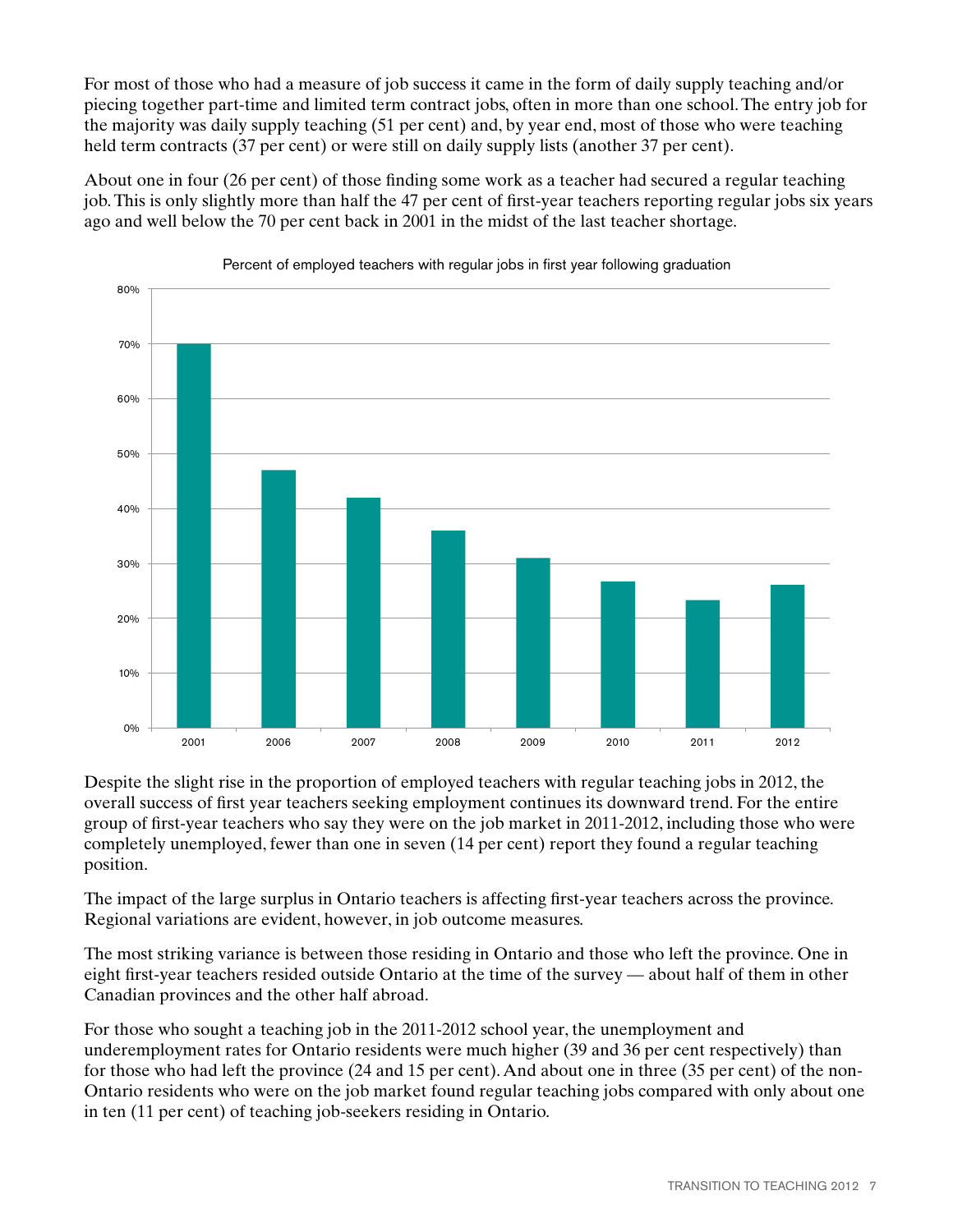

In all regions of Ontario, first-year job outcomes are very weak, with fewer than three in ten employed teachers reporting satisfaction with the amount of teaching employment they achieved over the year and fewer than one in six of them finding regular teaching jobs.

*Even after volunteering, having principal recommendations, obtaining English as a Second Language and Special Education qualifications, I have still not been successful in even being granted an interview for any board or school's supply list.*  Intermediate/Senior Dramatic Arts and History graduate of 2011,Toronto

Outside the Greater Toronto area just one in ten, or fewer, first-year teachers who were on the job market secured a regular teaching job. And more than one in three job seekers in northern and eastern Ontario are employed in daily supply teaching.

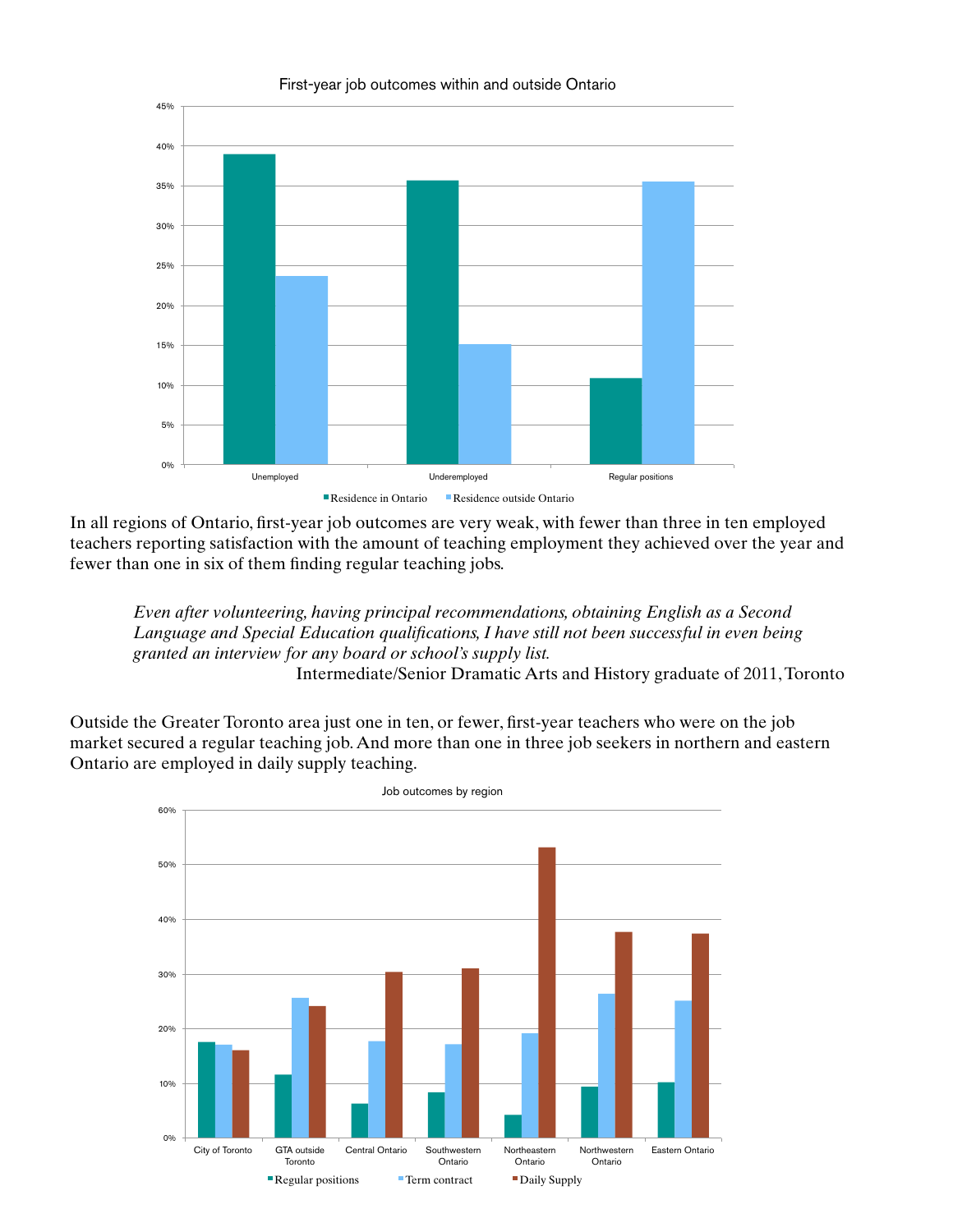On the other hand, unemployment rates are highest in the GTA, central and southwestern Ontario.Although greater proportions of teachers in northern and eastern Ontario found some teaching employment in their first year, they report higher rates of underemployment along with the low regular job outcome rates.



Regional unemployment and underemployment

The market tightening for teaching jobs in Ontario has affected new teachers across all divisions. Unemployment ranges from about one in four first-year Technological Studies teachers to fully half of all firstyear Primary-Junior certified teachers on the job market experience in Ontario.Among those who are employed, the rates of reported underemployment are also high across the divisions.And fewer than one in five first-year teachers looking for jobs within the province found regular teaching jobs — regardless of teaching division.

| Job outcomes in Ontario in 2011-12 by division |                    |                         |                                |                                   |
|------------------------------------------------|--------------------|-------------------------|--------------------------------|-----------------------------------|
|                                                | Primary-<br>Junior | Junior-<br>Intermediate | Intermediate-<br><b>Senior</b> | Technological<br><b>Education</b> |
| Unemployed                                     | 50%                | 33%                     | 35%                            | 27%                               |
| Underemployed                                  | 32                 | 36                      | 42                             | 48                                |
| <b>Regular position</b>                        | 8                  | 16                      | 12                             | 18                                |

No secondary teaching subjects now escape the teaching market glut.Teachers seeking jobs in Ontario with mathematics, computer studies and/or sciences as teaching subjects report 30 per cent unemployment, 43 per cent underemployment and just 13 per cent regular teaching job success in their first year of teaching.

*My first year of looking for a teaching position has been frustrating. I loved teaching during my practicum placements, and the students responded in kind. This success was noted in glowing practicum reports from my associate teachers. With my technology qualifications, I had hoped to at least get onto the supply list. It has now been a year, however, since I have been in a classroom. I have applied for numerous positions around the province, and have not even landed an interview.*  Unemployed Communications Technology 2011 graduate, central Ontario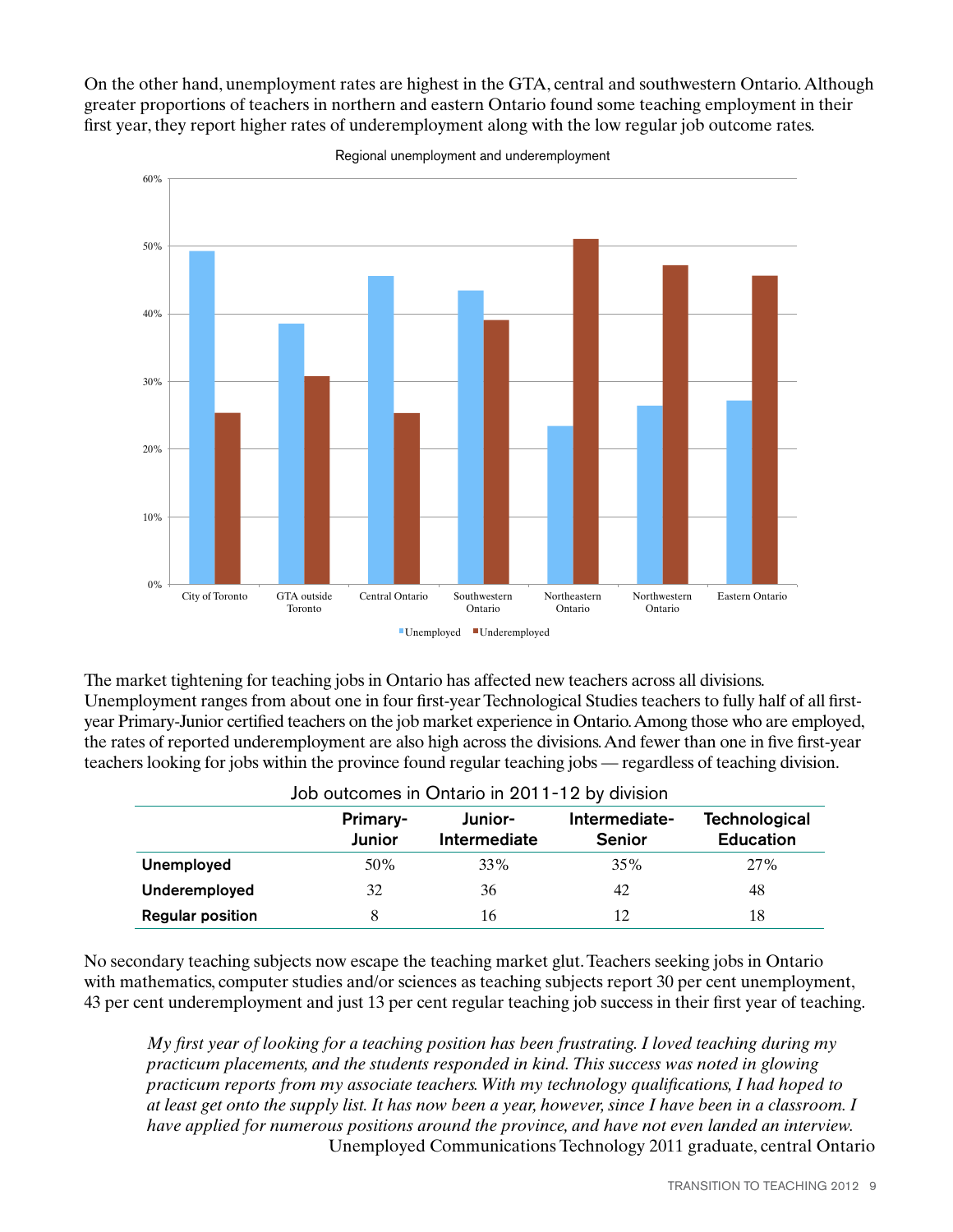Piecework teaching is now the plight for a majority of first-year teachers who find some employment in Ontario. In the 2011-12 school year, almost half (49 per cent) of those who did find some work during the school year report that it was part-time and 45 per cent say they were teaching in multiple schools.The daily supply teaching rate for new employed teachers in Ontario remains high at first-year end (42 per cent). And more than three in five Ontario first-year teachers (62 per cent) say they were daily supply teaching, teaching part-time and/or teaching in more than one school.



Alternative occupations and teaching abroad are also common routes to employment in the first year after graduation.

More than one in six first-year teachers (18 per cent) who were on the job market in 2011-2012 applied for teaching jobs in other provinces or abroad, and 16 per cent of those who obtained first-year teaching employment found it outside Ontario. More than half of them teach in other Canadian provinces, mainly Quebec, Manitoba, Saskatchewan and Alberta.The United Kingdom, China and South Korea are most highly represented among the countries reported by those teaching abroad.

*I preferred to teach in Ontario, but the grim outlook in the job market prompted me to look for overseas employment. I was offered a position in China and I accepted a two year contract. It was a good way to secure a full-time position for myself, as well as for my husband, who is also a teacher.* 2011 Primary-Junior graduate, teaching in China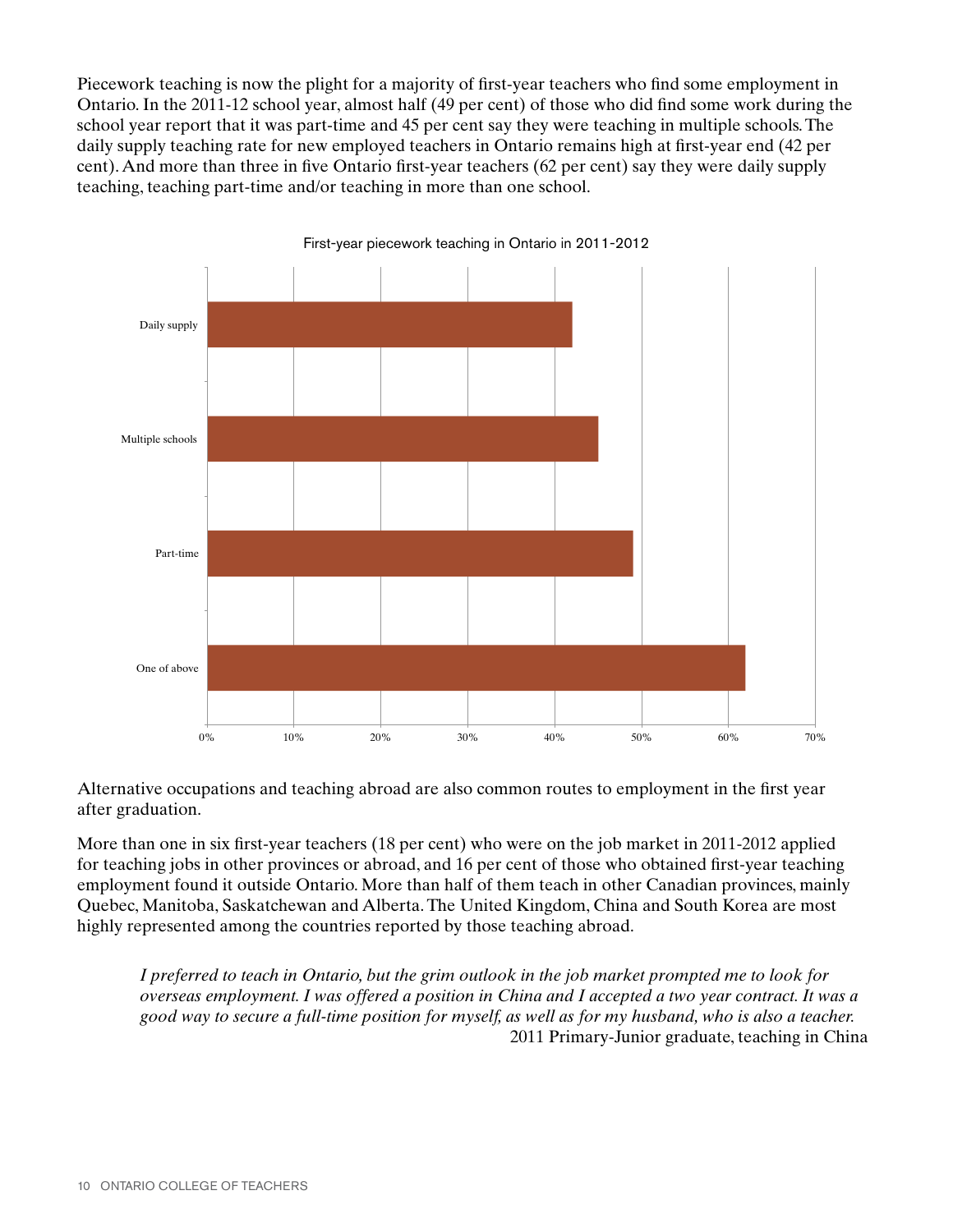As the teacher market glut worsened, a trend emerged of more first-year teachers working in non-teaching jobs, either as an alternative to elusive teaching opportunities or as a supplement to part-time or occasional teaching. Over five years, the percentage of new teachers working in other occupations grew sharply from just six per cent to 29 per cent.



First-year teachers working in other occupations

*Recent graduates are finding it extremely difficult to get gainful employment with school boards. Many of us cannot afford to pay rent and carve out a living supply teaching, so many of us have to find alternative ways to bring in revenue. We end up taking day-care, retail and other customer service jobs to supplement an income.*

Primary-Junior 2011 graduate, early childhood specialization,Toronto

Two-thirds (67 per cent) of first-year teachers who could not find any teaching jobs report that they are working at another occupation. For many of them, their strong commitment to teaching continues — three in four say they will or probably will be continuing with their teaching careers five years in the future. And just four per cent say they definitely or probably will not be teachers by then.

Graduates from US border colleges in 2011 experienced very high levels of teacher unemployment in the 2011-12 school year — more than 50 per cent higher than the unemployment rate for Ontario faculty graduates (58 per cent versus 37 per cent). Among those who did find some teaching work, a lesser percentage of the US border college graduates (22 per cent) secured regular teaching jobs than the Ontario faculty graduates (27 per cent). However, marginally less say they were underemployed.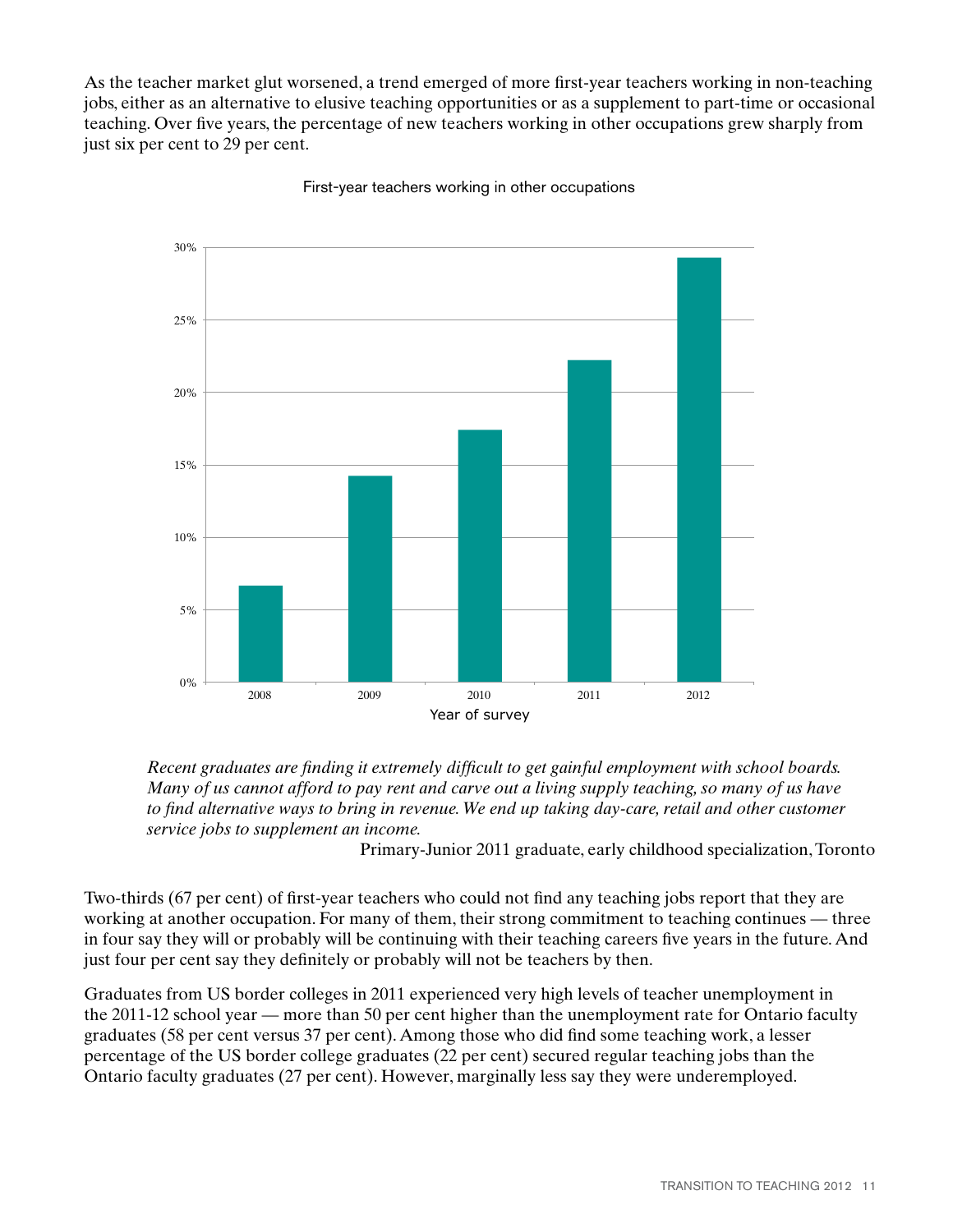US border-college lag in job outcomes



This lag in outcomes between the border college and Ontario faculty graduates is also evident in the greater proportion of them who relied on piecework teaching.They had higher rates of daily supply appointments by year, more part-time teaching and more teaching in multiple schools.

### **More challenging market in years two to five of teaching careers**

Survey results for teachers in the second through fifth years following graduation — the graduates of 2007 through 2010 in the 2011-12 school year — also reveal the impact of the further tightening in the job market.

Unemployment rates are up substantially in recent years for graduates of Ontario faculties and border colleges in their second through fifth years in the teaching profession. Almost one in five (18 per cent) of the graduates of 2010 who were on the job market in the 2011-12 school year — the second school year following their graduation — say that they still could not find any teaching work at all, not even through daily supply lists. Although this unemployment rate improved somewhat from the 24 per cent secondyear unemployment rate of the previous year, it remains well above the seven per cent rate back in 2008. Similar increases over the past five years are evident in unemployment reports in 2012 from the graduates of 2007, 2008 and 2009.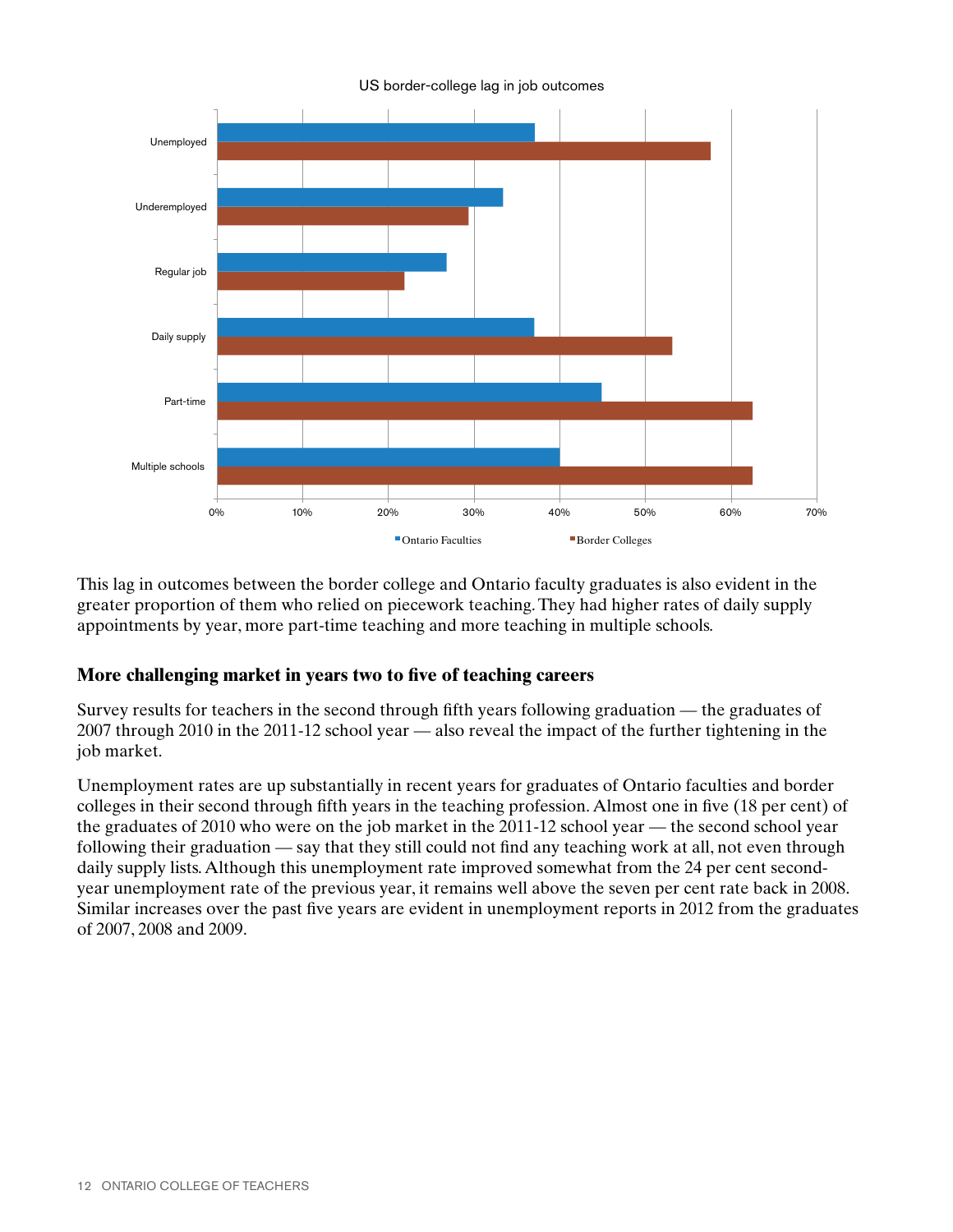

Unemployment by year of teaching career

*I have been actively searching for a position with a school board for over three years. I have applied to five different school boards and have not even been called for an interview to get on an occasional list. After attending a Faculty of Education in Ontario I obtained my Masters of Education degree. I also obtained various AQs and ABQs. I am currently qualified in all divisions and Special Education. I was aware that the job market was difficult for teachers when I was in the faculty but this is just ridiculous.*

Primary-Junior graduate in 2009, greater Toronto region

Despite the deteriorating job market, early career teachers do gradually improve their employment standing over time, even if that progress toward full employment is much slower than in the past.The percentage with regular teaching positions increases and reliance on daily supply teaching declines each year as teachers spend more time in the job market.

In the 2011-12 school year about one in four (26 per cent) employed first-year teachers and just under one in three (32 per cent) employed second-year teachers report regular teaching contracts.This regular job rate improves to nearer one-half (46 per cent) for third-year teachers, above one-half (52 per cent) for fourth-year teachers, 60 per cent for teachers at the end of five years and 89 per cent after ten years.

And daily supply teaching among employed teachers gradually decreases with years of experience. From a high of 37 per cent for the graduates of 2011 in their first year of teaching, the daily supply rate in the 2011-2012 school year declines steadily to 21 per cent for the graduates of 2007 in the fifth year of their careers. Highly experienced teachers, who graduated in 2002 before the teacher over-supply emerged in the province, report just a seven per cent daily supply rate.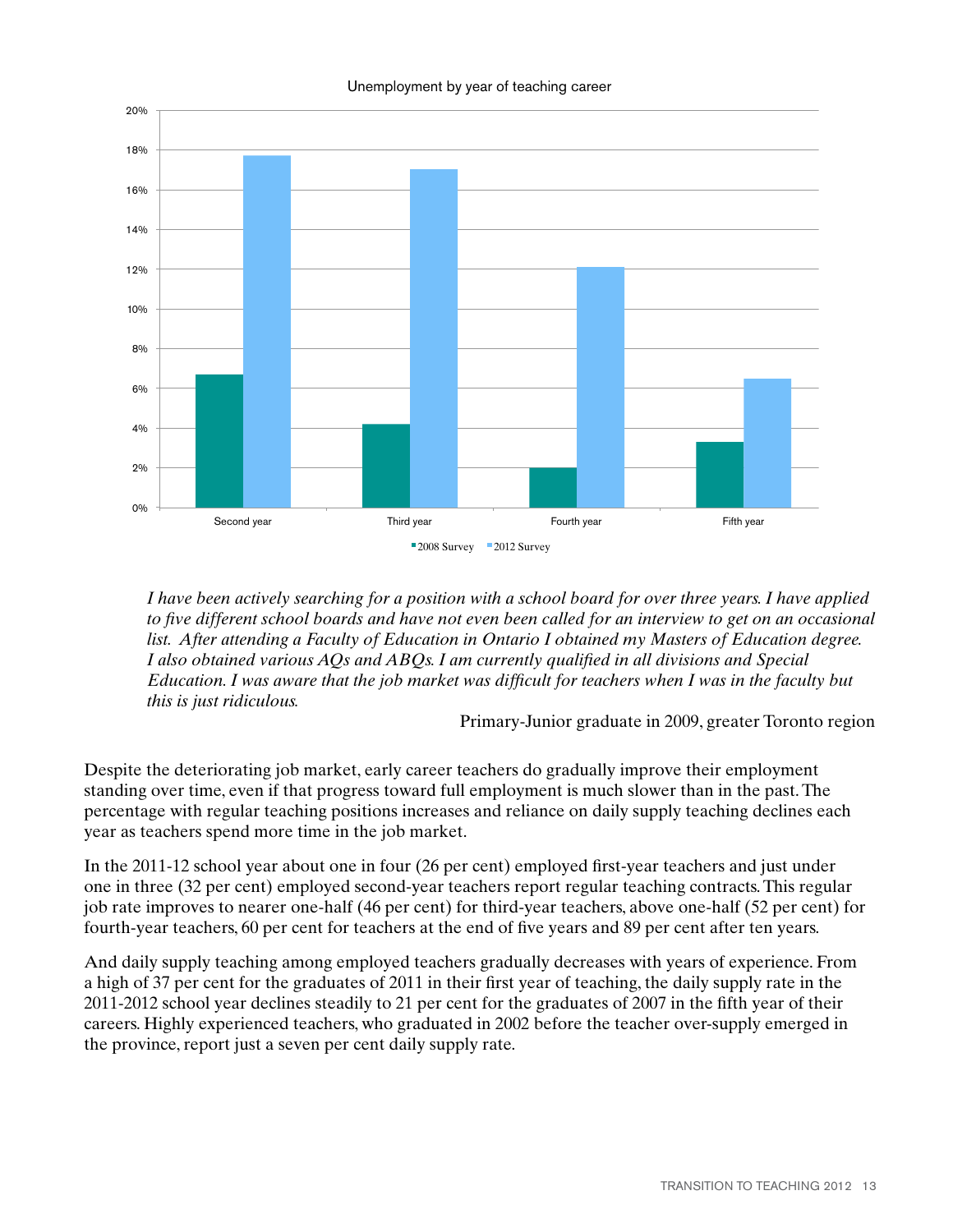#### Regular teaching jobs and daily supply teaching in 2011-2012 by year of graduation



Job change is common in the early years of teaching careers in Ontario. More than two-thirds of those with jobs in their first or second years in the profession expect to have a different job the following school year.This declines only slightly to about three in five for the third and fourth career years. And more than half still expect to change jobs after their fifth year of teaching. Some of this change is teacher-driven and focused on seeking another school, grade level or assignment. For most, however, the expected change relates to a term contract ending, they are hoping to move up from occasional teaching to a regular contract or they have been declared surplus or are expecting to be laid off.

Part-time teaching throughout the first five years in the profession is much more common than four years ago. About two in five teachers are now part-time in the second year of their teaching careers. And more than one in four is a part-time teacher even in the fifth year in the profession.



Increased part-time teaching for early career teachers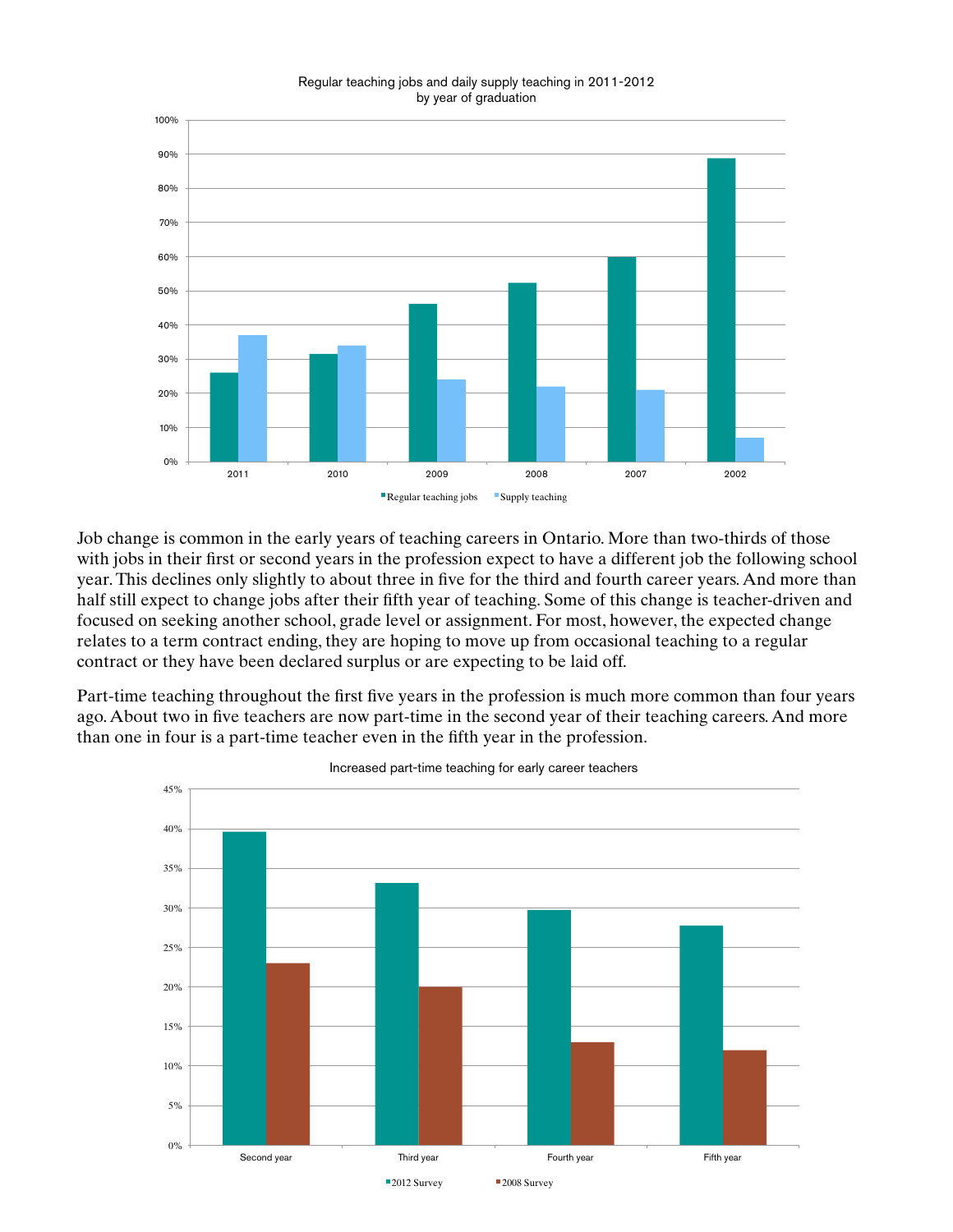Piecing together teaching jobs by taking multiple assignments in more than one school is also an increasingly common experience. More than one-third of teachers are now teaching in multiple schools in their second year and one in four teachers still do so in their fourth and fifth years in the profession.



Some of this part-time teaching, and perhaps some of the multiple school teaching, is by choice.The substantial increase in the rate of this piecework employment over the past four years is very likely not because of changes in teacher choice, however. It is more likely a result of the decline in the job market which also drives the higher rates of unemployment and underemployment in recent years.

## **Wait times for full employment get longer each year**

With the employment market tightening since the middle of the last decade, new teachers face longer and longer wait times for full employment.

Some teachers take part-time or occasional teaching by choice and are not in the market for a full-time teaching job. Some teachers choose to take a year out from teaching for further study, family or other reasons.This study defines full employment for teachers as those who report:

- they are active in the job market
- they were employed as a teacher during the school year
- they say they had as much teaching work as they wanted throughout the school year.

Those who are active in the market looking for work but unemployed or reporting less work as a teacher than they wanted in a particular school year are not fully employed.Teachers who say they voluntarily took the year away from teachingare excluded from this analysis.

Using the above definitions, wait times to full employment lengthened dramatically in Ontario since 2006. And the wait times got notably longer again this past year.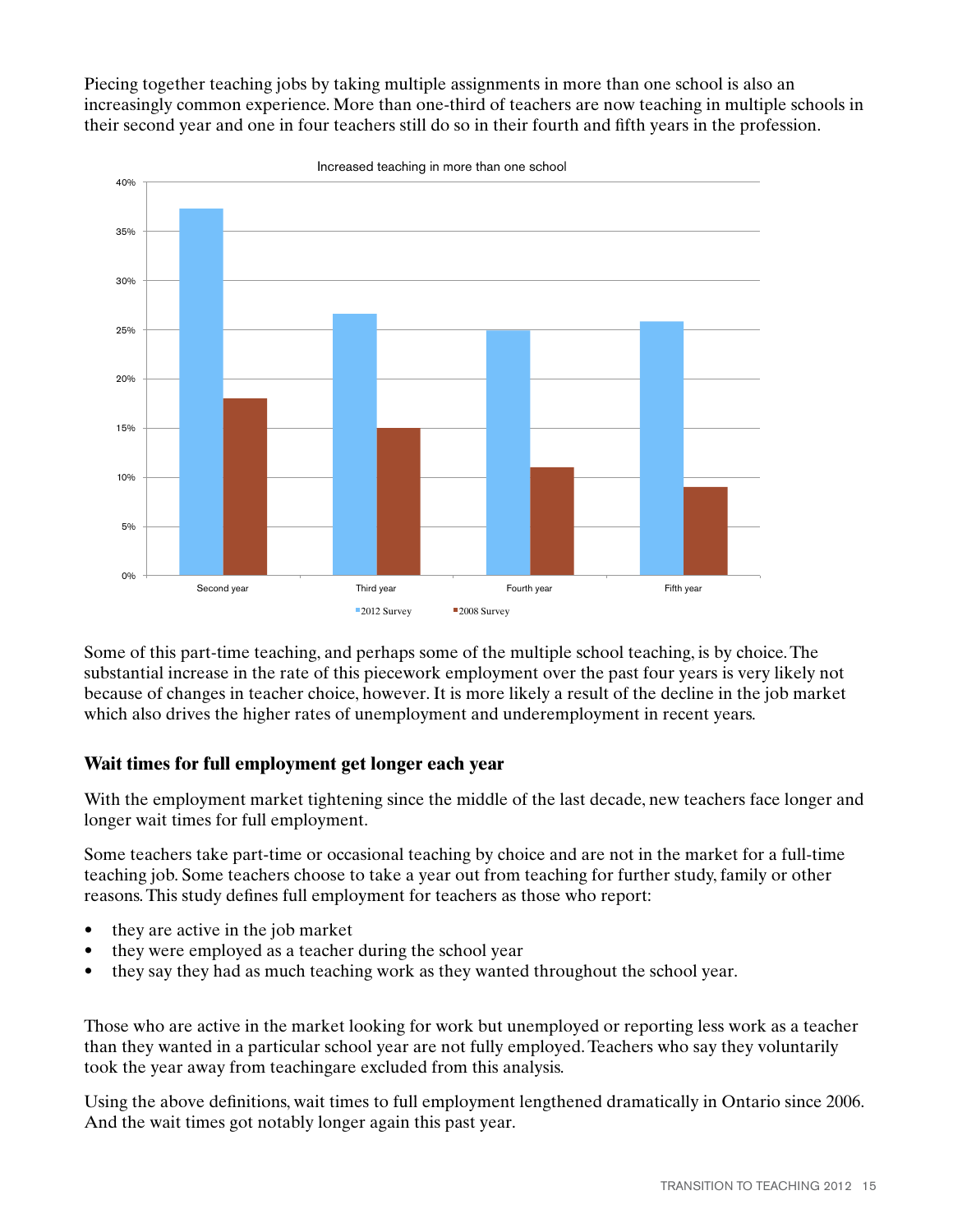The 2012 surveys of Ontario faculty and US border college graduates of the years 2007 through 2011 show more teachers unemployed or underemployed in the 2011-12 school year than in previous surveys in each of the first five years of their careers.

In the years since 2006:

- first-year teachers active on the job market but not fully employed increased from 30 to 71 per cent
- second-year teachers from 20 to 66 per cent
- third-year teachers from 13 to 54 per cent
- fourth-year teachers from eight to 43 per cent
- fifth-year teachers from six to 34 per cent.



Underemployed and unemployed by year of teaching career — 2006 to 2012 surveys

## **Most pre-surplus graduates of 2002 well established in teaching careers**

Most of the graduates of teacher education programs in 2002 are well established in their teaching careers ten years later. However, more than one in 10 of them report that they did not achieve full employment in the 2011-2012 school year — six per cent report they were involuntarily unemployed and another seven per cent say they were underemployed during the school year.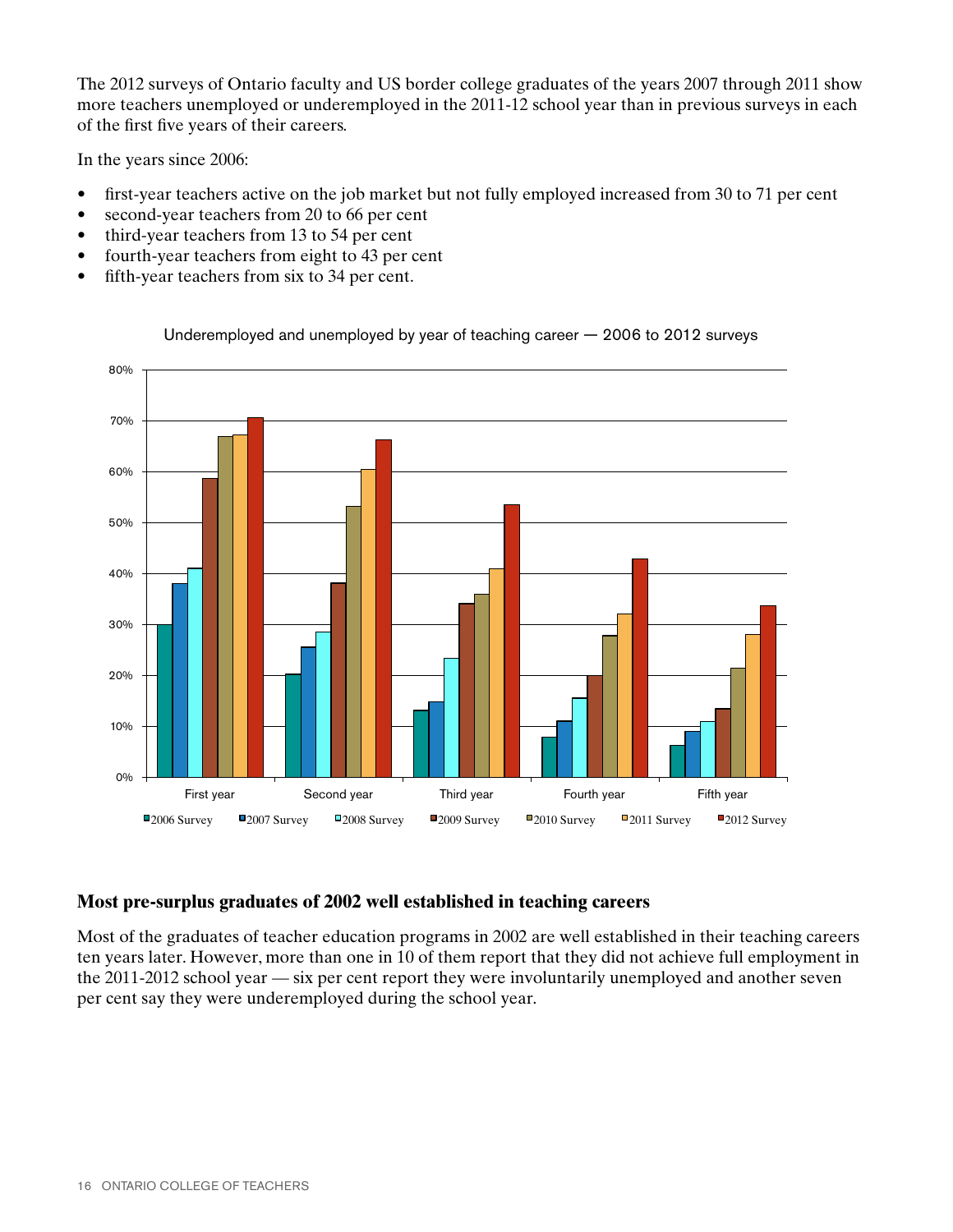Teaching status ten years into teaching career



This analysis excludes the one in seven (14 per cent) who were not teaching or looking for teaching during the school year.

Most of these 2002 graduates who are employed hold regular teaching contracts and are highly positive about their career choice and how it has unfolded for them.

These teachers began their careers in the 2002-2003 school year when there was not yet an over-supply of teachers in Ontario.Their career experience stands in marked contrast to teacher education graduates later in the decade. Only 14 per cent of them report that there was any time in their teaching career when they were unemployed because they could not find a teaching job.



Experienced some unemployment by year of graduation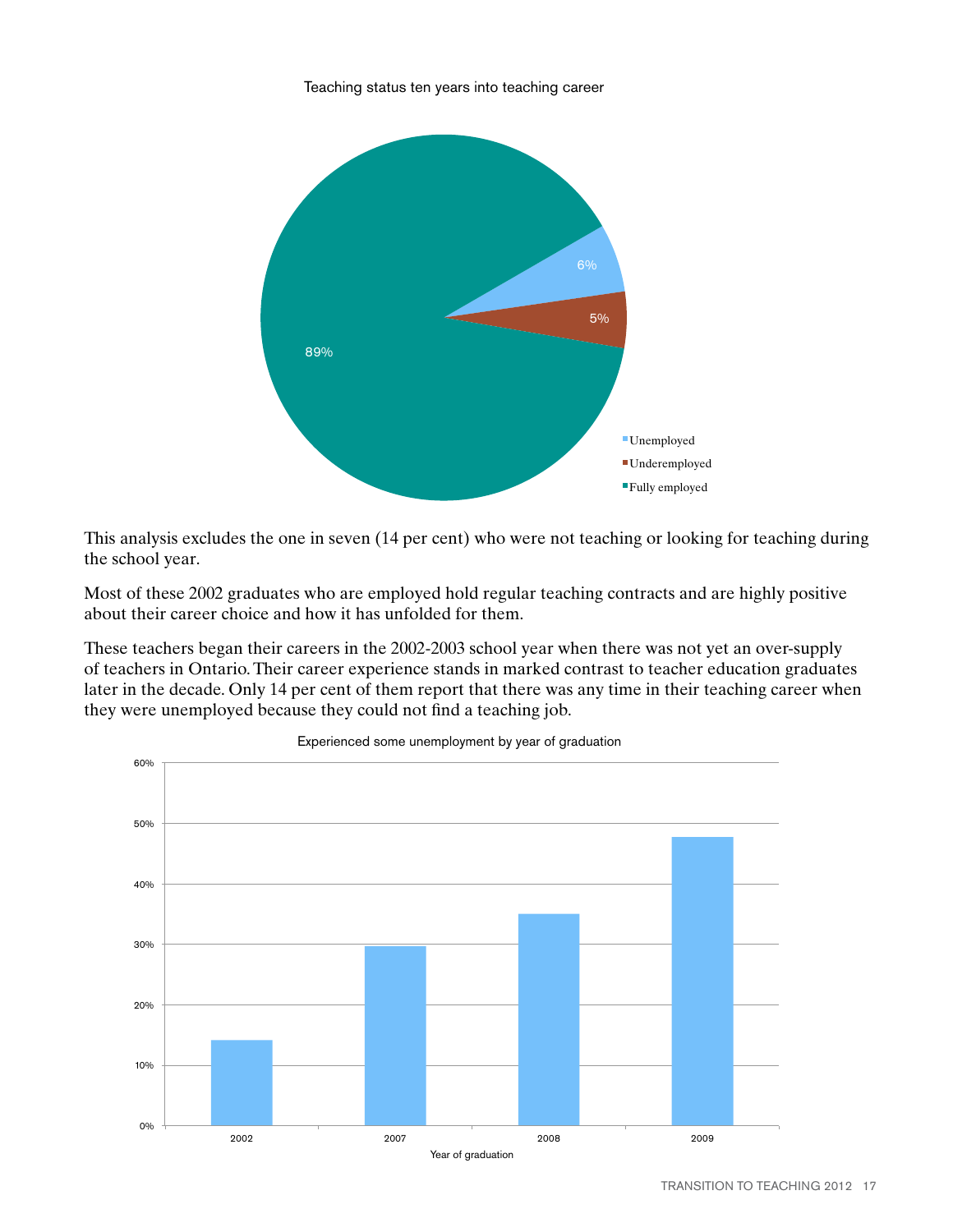The rate at which graduates of 2007, 2008 and 2009 experienced unemployment in their early careers is two to three times greater than those who graduated in 2002 into the robust employment market early in the last decade.These graduates of 2002 appear to have been somewhat affected by the deteriorating job market, however, as their 14 per cent unemployment rate is notably higher than the very low level of six per cent reported in an earlier study of the graduates of 2000.

### **French-language teacher market continues sluggish, but stronger than English-language market**

More than one in six (18 per cent) first-year teachers able to teach in French say they were on the job market in 2011-2012 but could find no work as a teacher, not even daily supply teaching.Another 32 per cent say they were underemployed during the year, for a total of half of the first-year French-language teachers reporting that they did not achieve the amount of teaching employment in 2011-2012 they were seeking.

*It was more difficult than I expected. I obtained Additional Qualification credits in subjects I felt were in high demand (French as a second language and Special Education) but it did not seen to help in my search. I also volunteered but I don't feel any closer to obtaining a job than I was in June when I first graduated.*

Primary-Junior 2012 graduate, southwestern Ontario

These under/unemployment rates are slightly above the previous two years and well beyond the comparatively low rates in found in surveys back in 2008 and 2009.



Increased unemployment and underemployment for first-year French-language teachers

For the approximately four in five of these French-language teachers who found teaching employment in 2011-2012, 32 per cent reported they had regular teaching contracts, similar to the 30 per cent regular job rate found for the first-year group a year earlier. First-year regular teaching contracts were common for Ontario teachers who graduated from French-language programs or who could teach French as a second language until the 2008-09 school year. Since then, regular job reports dropped steadily from 70 per cent to the 30 and 32 per cent range found in the past two years.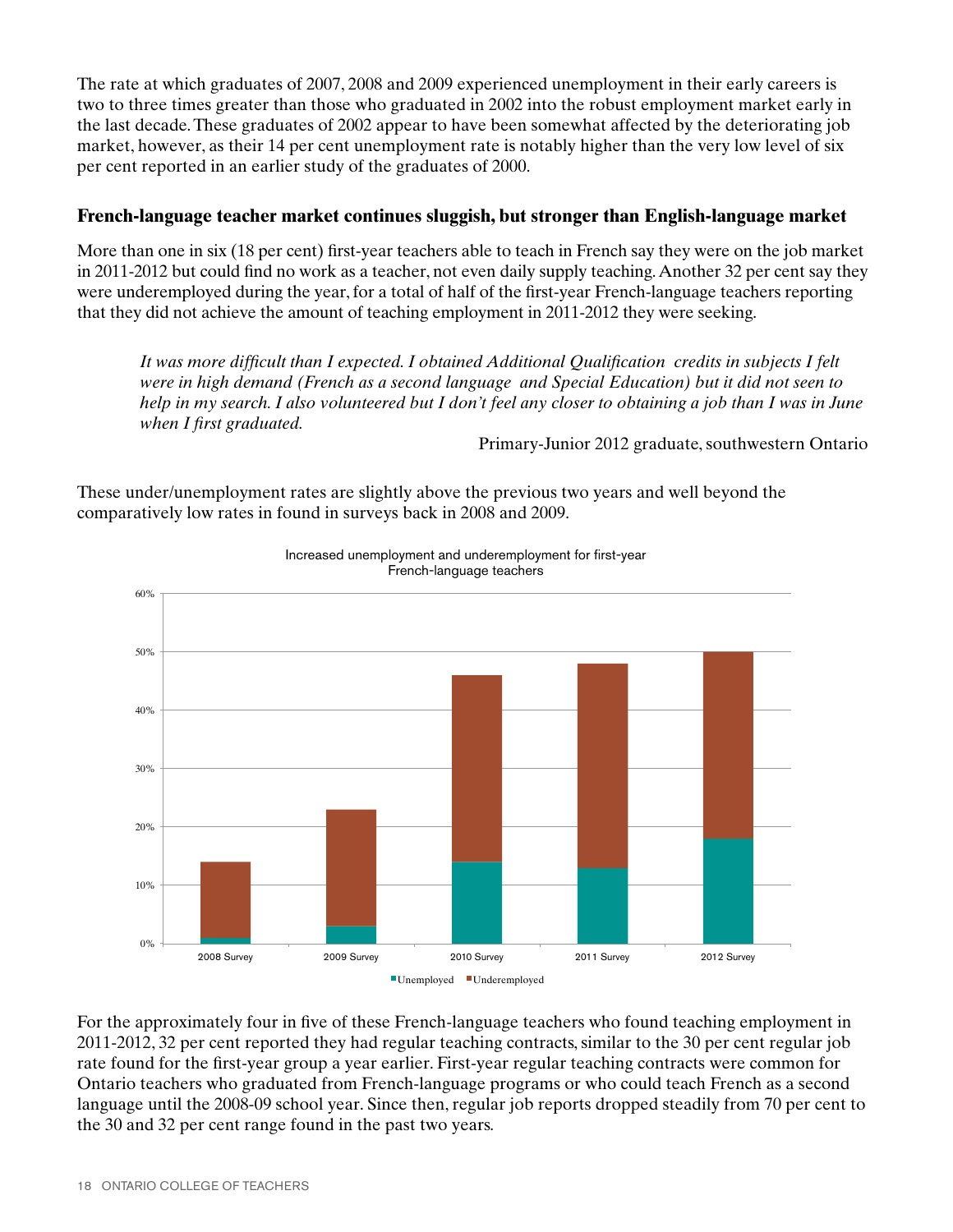#### First-year teachers with regular teaching jobs by year of graduation and language



The weakened employment market is evident among French-language program graduates and also teachers of French as a second language.

*It is very difficult to get a job in my area at the moment. You have to do occasional teaching for at least five years before getting a permanent position.* Unemployed Junior-Intermediate French-language program graduate, central Ontario

French as second language teachers have a comparatively higher success rate in finding some employment as teachers.They also have a somewhat higher rate of securing regular positions and lower rates of daily supply teaching and of underemployment than French-language teacher education program graduates. Significant rates of part-time and multi-school teaching are evident among both groups of French-language teachers.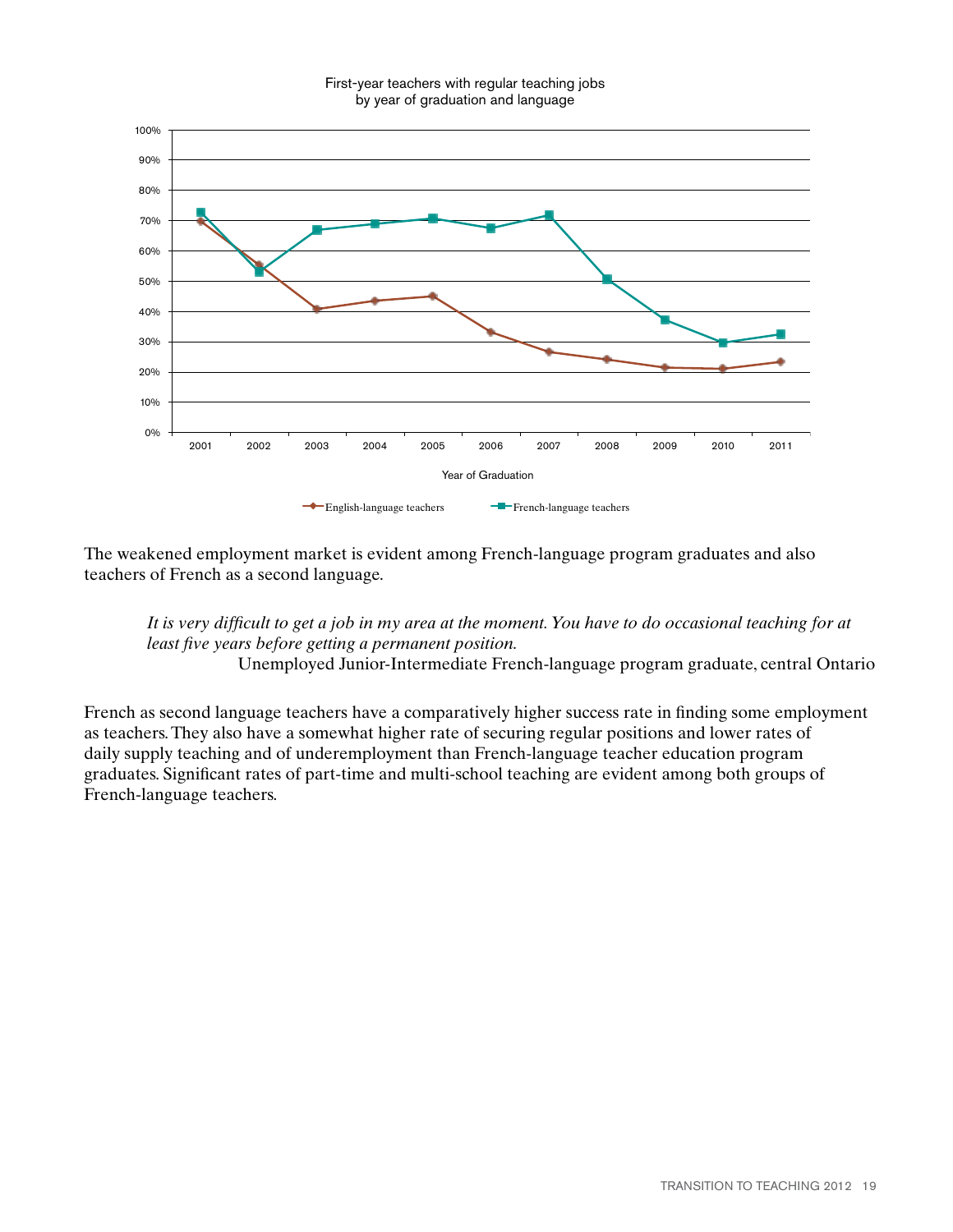

Job outcome measures for different French-language teacher groups in 2012

Nevertheless, first-year French-language teachers continue to outperform English-language teachers in the job market. Despite the substantial deterioration of job outcomes for French-language teachers over the past four years, they continue to report less unemployment than English-language teachers. However, their rates of regular teaching job contracts and of underemployment are now near the levels experienced by first-year English-language teachers.

| 2012 Job outcomes for French- and English-language teachers |                                                                                                               |     |        |  |  |
|-------------------------------------------------------------|---------------------------------------------------------------------------------------------------------------|-----|--------|--|--|
|                                                             | English-language<br>French-language<br>French as second<br>program graduates<br>teachers<br>language teachers |     |        |  |  |
| <b>Unemployed</b>                                           | 22%                                                                                                           | 16% | $42\%$ |  |  |
| Underemployed                                               | 33                                                                                                            | 28  | 34     |  |  |
| <b>Regular positions</b>                                    | 25                                                                                                            | 32  | 23     |  |  |

### **More new teachers find jobs in independent schools and outside Ontario**

The 63 per cent of teacher education graduates of 2011 who achieved some form of employment in the 2011-12 school year found their opportunities across the province and beyond. One in four report their jobs are in the Greater Toronto region outside the city of Toronto. About one in six teach in southwestern Ontario with a similar share in eastern Ontario. One in 10 teaches in the city of Toronto. One in 20 teaches in each of the central, northeastern and northwestern regions of the province.The number of new graduates teaching outside the province has grown substantially to one in six (from one in ten just the previous year).

Regular teaching job opportunities present a significantly different distribution. Almost one in three regular teaching jobs reported by first-year teachers are outside the province.The city of Toronto is the one Ontario region in which the share of regular jobs is greater than the share of first-year teacher employment. Each of the other regions provided a lower share of regular teaching jobs than their respective share of total first-year teacher employment.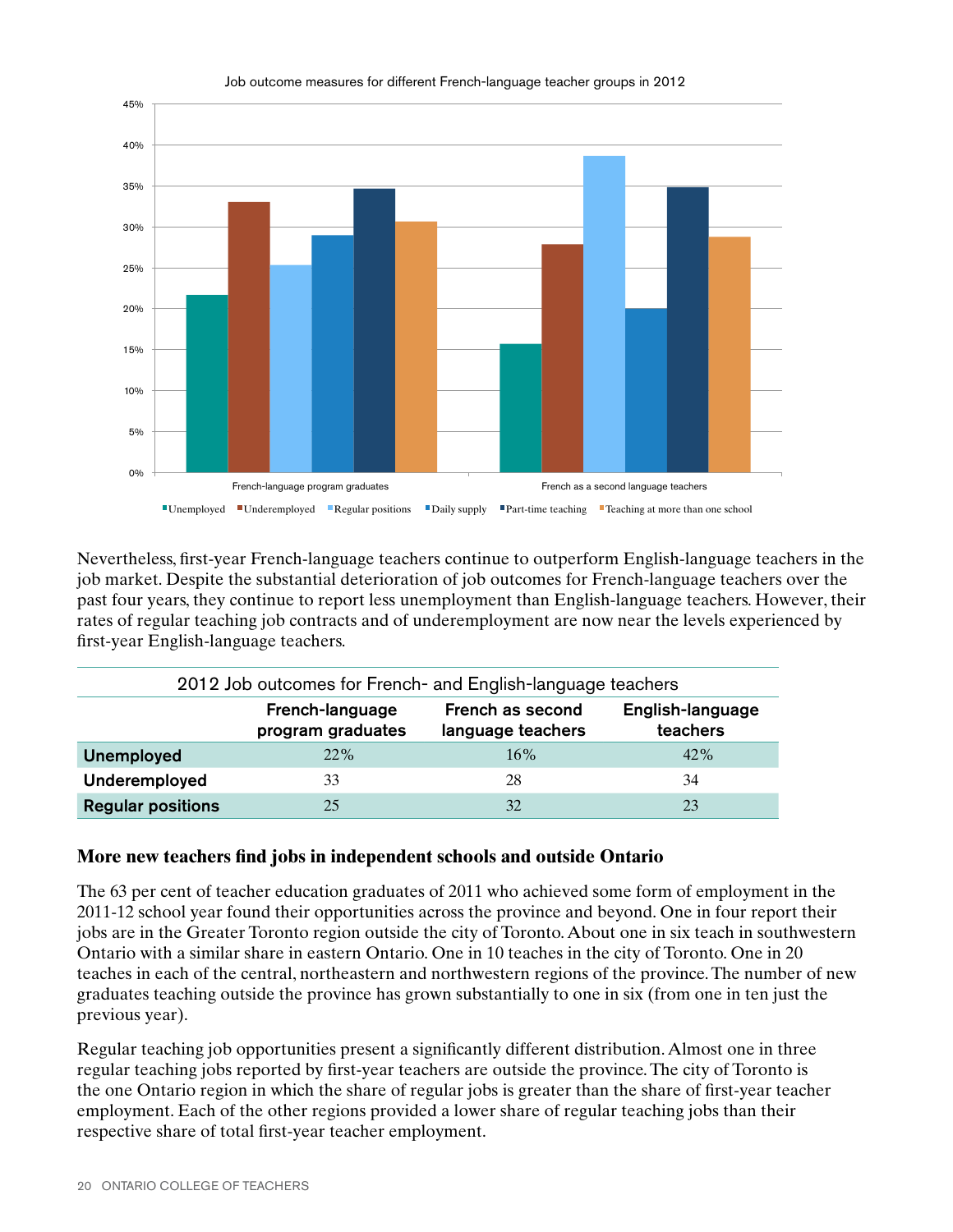| <b>Geographic region</b>      | Share of total employed | Share of total regular<br>teaching jobs |
|-------------------------------|-------------------------|-----------------------------------------|
| <b>Greater Toronto region</b> | 25%                     | 21%                                     |
| <b>Southwestern Ontario</b>   | 17                      | 11                                      |
| <b>Eastern Ontario</b>        | 17                      | 11                                      |
| <b>Outside Ontario</b>        | 16                      | 30                                      |
| City of Toronto               | 11                      | 18                                      |
| <b>Central Ontario</b>        | 5                       | 4                                       |
| <b>Northeastern Ontario</b>   | 5                       | 1                                       |
| <b>Northwestern Ontario</b>   | 4                       | 3                                       |

## Geographic distribution of employment and regular jobs

More than two in three of the graduates of 2011 who found teaching employment in the province are in Ontario English-language public (49 per cent) or English-language Catholic (20 per cent) school boards. Publicly funded French-language school boards provided 14 per cent of teaching jobs, well beyond the relative size of the French-language school system enrolment and teaching population in the province. Similarly, at 13 per cent of total jobs, the province's independent schools are hiring teachers at a rate well beyond their provincial student enrolment share.

| <b>Employer type</b>                | <b>Share of total employed</b> | Share of total regular<br>teaching jobs |
|-------------------------------------|--------------------------------|-----------------------------------------|
| English-language public             | 49%                            | 37%                                     |
| English-language<br><b>Catholic</b> | 20                             | 15                                      |
| French-language public              | 6                              |                                         |
| <b>French-language Catholic</b>     | 8                              | 12                                      |
| Independent schools                 | 13                             | 22                                      |
| <b>Other</b>                        | 4                              |                                         |

#### Employer distribution of employment and regular jobs

Reports of regular teaching jobs include a much higher share at independent schools. More than one in five (22 per cent) of the regular jobs reported are in independent schools.The share of French-language school board regular jobs hiring stands at 21 per cent. And at just 52 per cent, Ontario English-language publicly funded school boards are providing first-year teachers with a disproportionately low share of the regular teaching jobs going to first-year teachers.

The majority of teachers reporting "other" refer to First Nations schools as their employers.

Over the past two years, Ontario independent schools and teaching opportunities outside the province have increased in importance as the entry to teaching careers for new graduates.

In the 2010 survey, Ontario publicly funded schools accounted for 80 per cent of the employers of firstyear Ontario teachers, with 20 per cent employed by Ontario independent schools or outside the province. The 2012 survey found that Ontario publicly funded school board employers now account for just 73 per cent of first-year teacher jobs, with independent schools and schools outside the province the career entry growing to 27 per cent of first-year teachers.

And Ontario independent schools and schools outside Ontario now account for almost half (45 per cent) of all regular jobs obtained by teachers in their first year following graduation.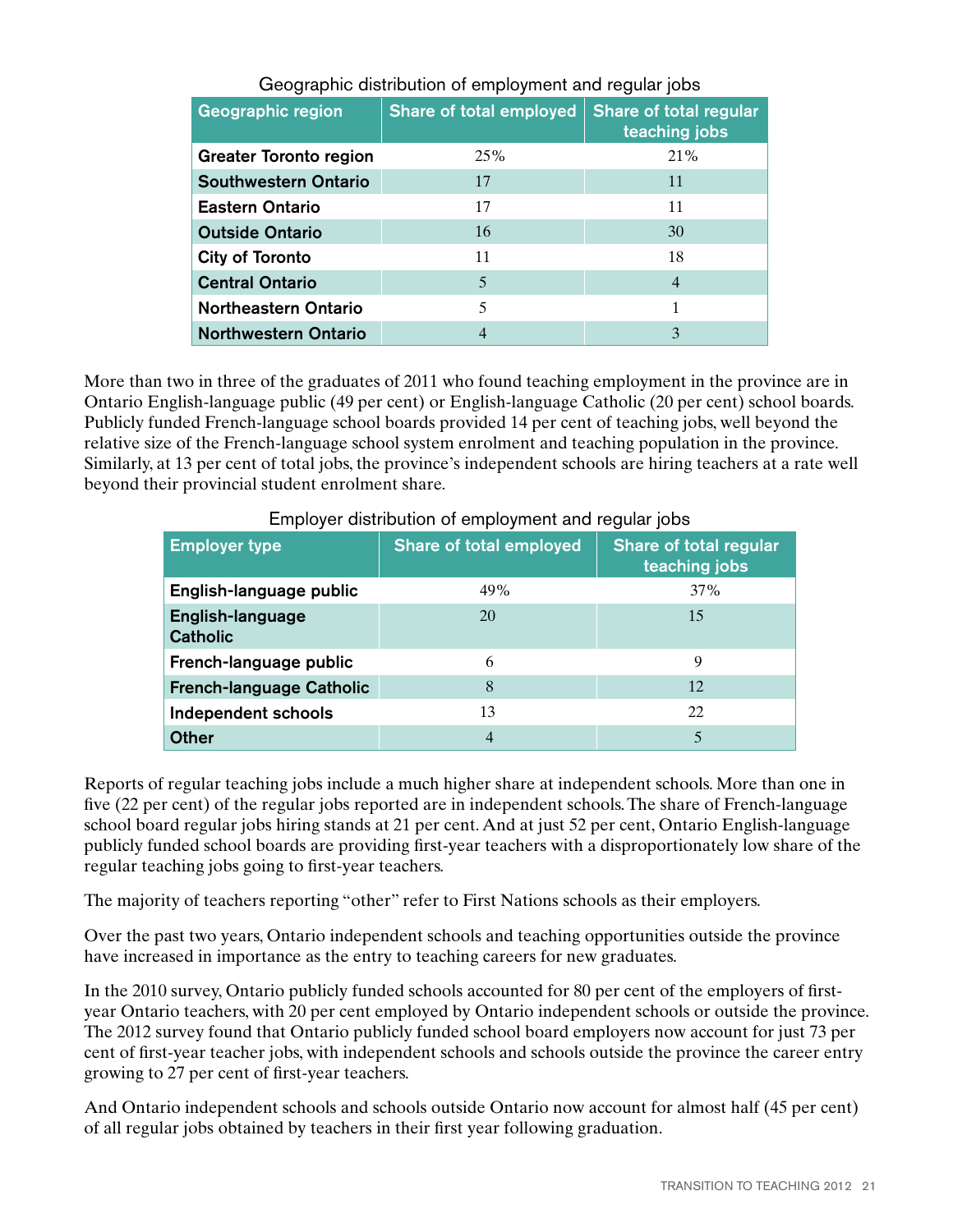## **Few job opportunities for new-Canadian teachers in saturated job market**

Teachers who immigrate to Canada and gain teacher certification in Ontario experience face major challenges in gaining entry to the teacher job market here.This has been evidently their plight since this study began tracking these teachers 9 years ago. And their job outcomes worsened even more as the Ontario teacher oversupply emerged in the middle of the last decade.

In the 2011-12 school year, when Ontario general first-year teacher unemployment increased yet again, most new-Canadians in their first year following receipt of Ontario certification were unemployed. Almost four in five of them (79 per cent) report that they were on the job market and could find no teaching employment at all, not even daily supply teaching.This rate is up from the 75 per cent unemployment rate for this group in the 2010-11 school year and is much greater than the 36 per cent unemployment rate they reported in 2006-07.

All other groups of teachers newly certified in Ontario in 2010 faced high rates of unemployment in 2011- 2012, ranging from 37 per cent for Ontario faculty grads to 43 per cent for those who migrated from other provinces, 54 per cent for Ontarians who completed their teacher education abroad and returned to the province to teach and 58 per cent for Ontarians educated at US border colleges.



Employment outcomes for different new-teacher groups

The 79 per cent unemployment rate for new-Canadians is striking even in the context of these very high unemployment rates for all first-year teachers in Ontario. And, for the one in five new-Canadians who did find some work as a teacher, the majority of them (62 per cent) say they were underemployed.

*Being from outside Canada made it quite difficult to find a job. When I applied to local school*  boards, reference was always made that I had no Canadian experience and that I was not a part of *the school board's supply list. I have also looked elsewhere without success.*

 Unemployed Intermediate-Senior math teacher in eastern Ontario with 10 years of teaching experience in Jamaica and USA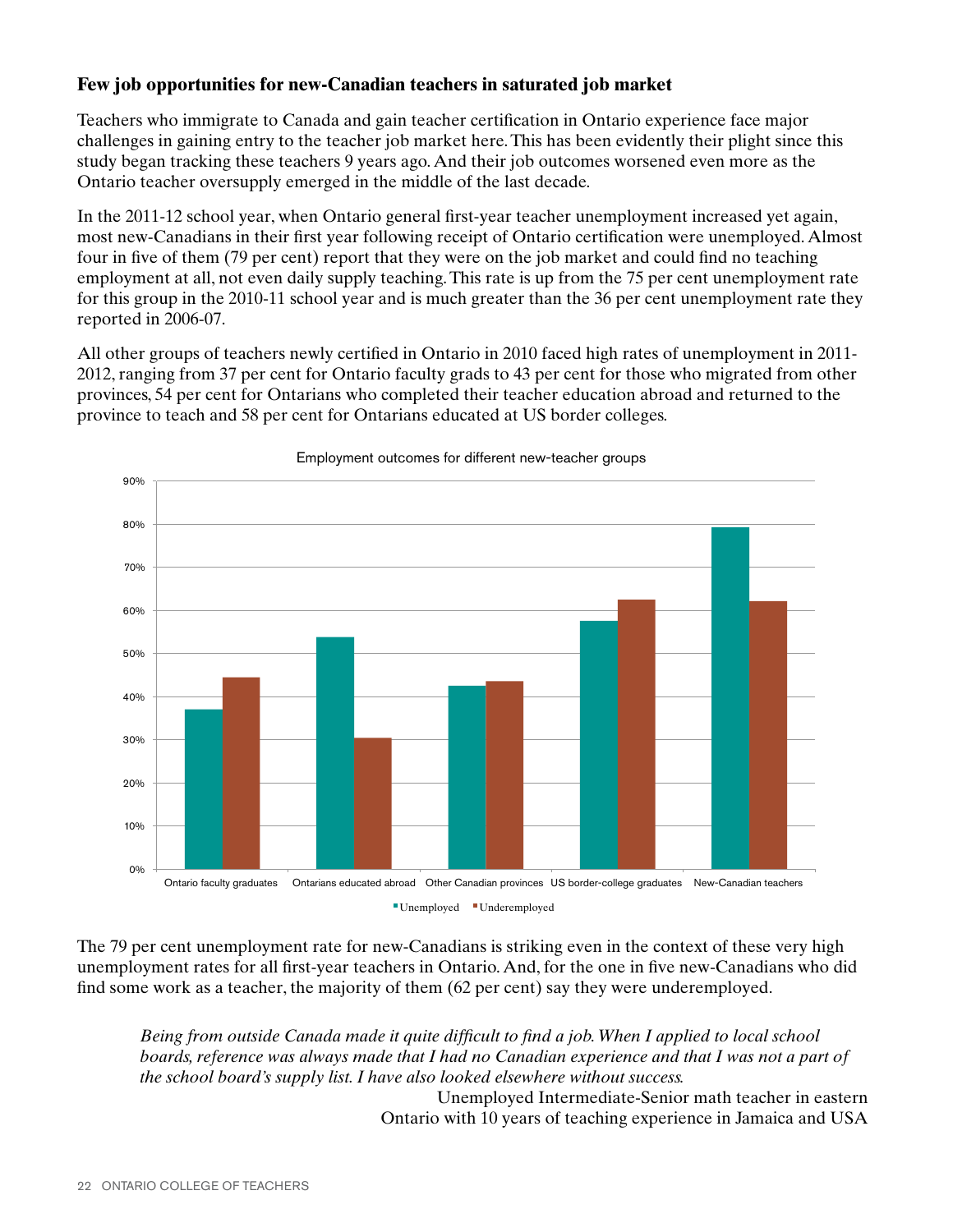Independent schools are a very important source of employment for the one in five new-Canadian teachers who found teaching jobs in their first year of certification in Ontario.They provided 41 per cent of the jobs for new-Canadians compared with only 12 per cent of the jobs secured by Ontario faculty graduates in their first year.

And for the small number of new-Canadians teaching with regular contracts in Ontario by year end, twothirds found these regular jobs in independent schools rather than in the Ontario publicly funded school systems.This compares with about one-fifth of the Ontario faculty graduates reporting regular teaching positions in independent rather than publicly funded schools.





The substantial gap in job outcomes between Ontario graduates and new-Canadians continues into the second year. Although there is some improvement in the unemployment rate for new-Canadian teachers by the second year on the Ontario job market, more than three in five (62 per cent) report they had still not been able to find even daily supply teaching. And almost half (47 per cent) of new-Canadians who are employed by the second year say they are still underemployed.

*I was not aware how saturated the teaching profession was here in the Toronto area. I have been teaching in England for over 10 years, and am deeply saddened and frustrated by the process here. There are so many rules and regulations that leave me truly disillusioned about my career. With all my years of experience, not only in the classroom but in leadership positions, I am baffled each time that I apply to different boards and am not even approached for an interview for the supply list.* Educated and taught in England, certified as Primary-Junior teacher in Ontario in 2010, unemployed in the Greater Toronto area for over two years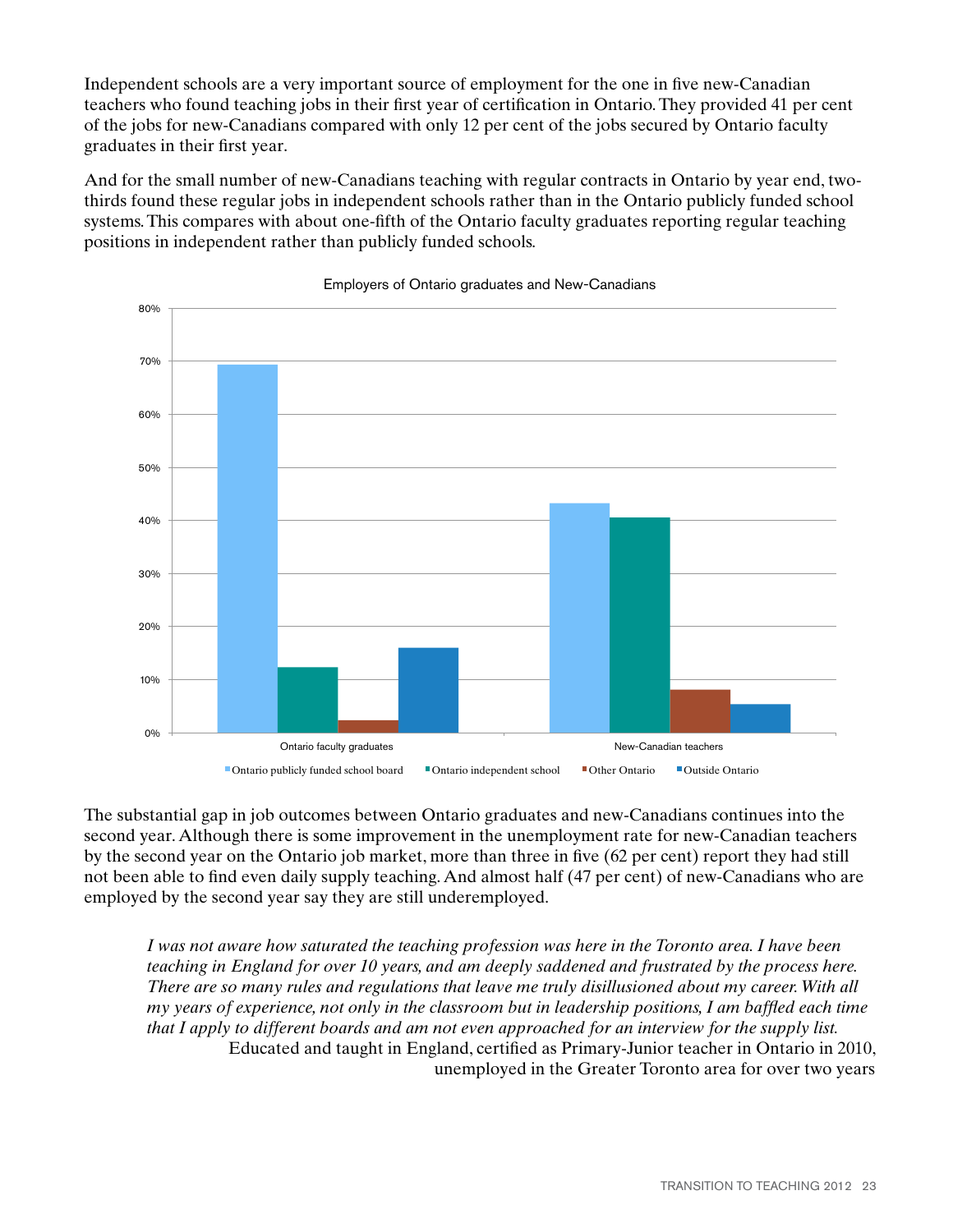

#### Ontario graduate and New-Canadian job outcomes over two years

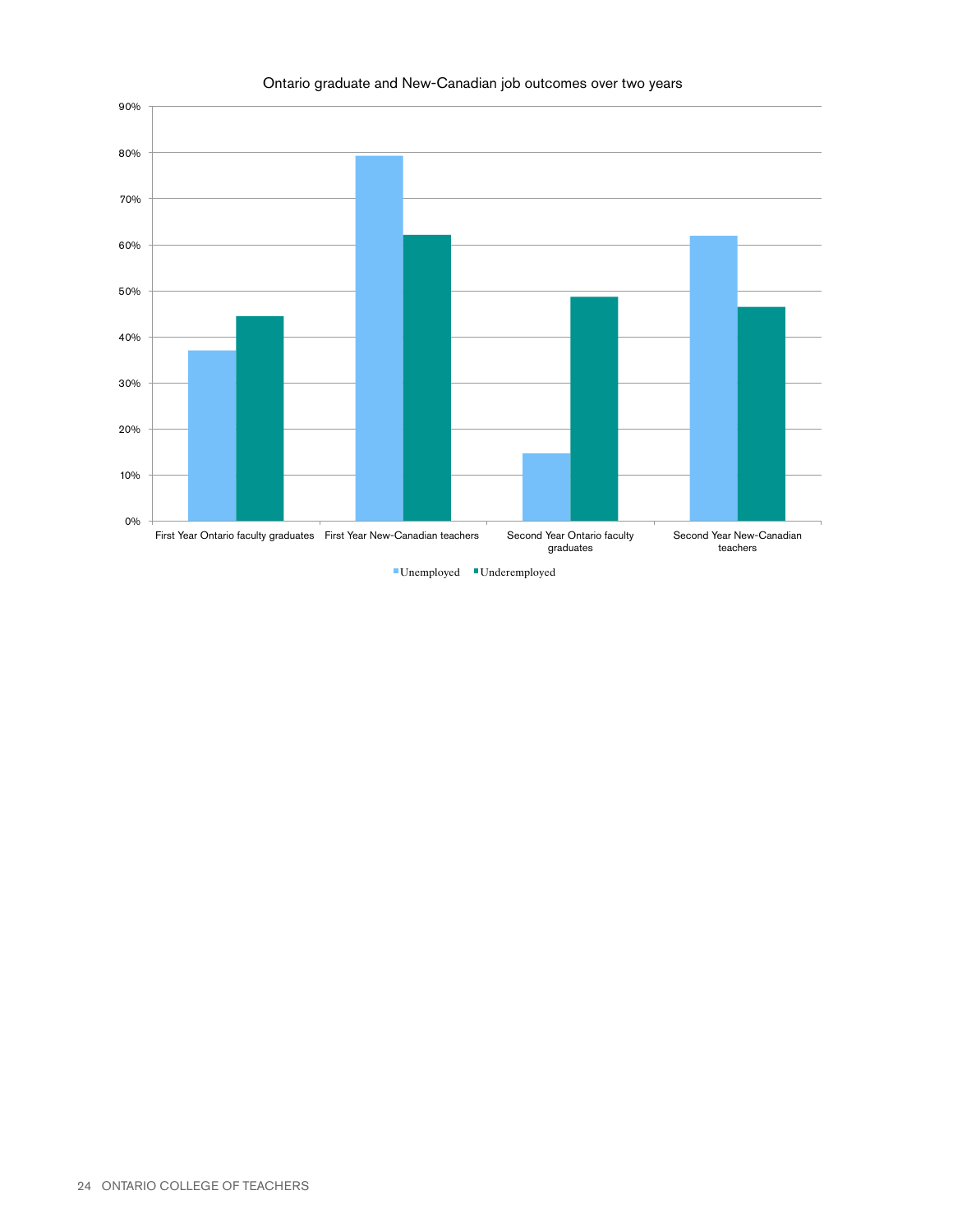# 3. JOB SEEEKING AND VOLUNTEERING

## **Many teachers conduct proactive and persistent job searches**

New teachers in Ontario use multiple strategies in their efforts to secure teaching employment.

- Most new teachers (90 per cent) use the on-line application process in place for most publicly funded school boards in the province
- Two-thirds (66 per cent) of the graduates from Ontario faculties and US border colleges supplement this process with active networking with teachers and school administrators. Networking is also used by more than two in five (43 per cent) of new-Canadian teachers.
- Almost half of all new teachers now volunteer their time in schools as part of their job search process. More consider volunteering but decide that they cannot afford to volunteer their time. And one in six teachers who immigrate to Canada wish to volunteer but are not successful in finding a school to accommodate their volunteer time.
- Despite many boards' policies directing applicants to use the formal on-line application process, almost half of new teachers also submit hard copy applications to individual schools.

*The key to success is being persistent. If you are applying for positions you need to go into each school with a hard copy of your resume and talk to each Principal. Having a "name to a face" makes you memorable. Keeping connections with former teachers is an asset. Schools like to employ alumni and prefer to employ teachers who are well known to them.*

Long-term occasional teacher in secondary school in central Ontario

Just one in five first-year teachers (19 per cent) say they limited their job search to one publicly funded school board. Another two in five (39 per cent) applied to two or three school boards and fully one-third (34 per cent) applied to four or more boards.

Most new graduates (93 per cent) apply to Ontario publicly funded school boards. Seven per cent applied only to independent schools or outside the province and did not include Ontario publicly funded schools in their searches — up from just two per cent the previous year.

Four in five (82 per cent) include Ontario English-language public schools in their search, one in three (32 per cent) include English-language Catholic schools and about one in seven include French-language public (14 per cent) and/or French-language Catholic schools (9 per cent). And almost two in five (39 per cent) of the Ontario and US border college graduates of 2011 included independent schools in their job search.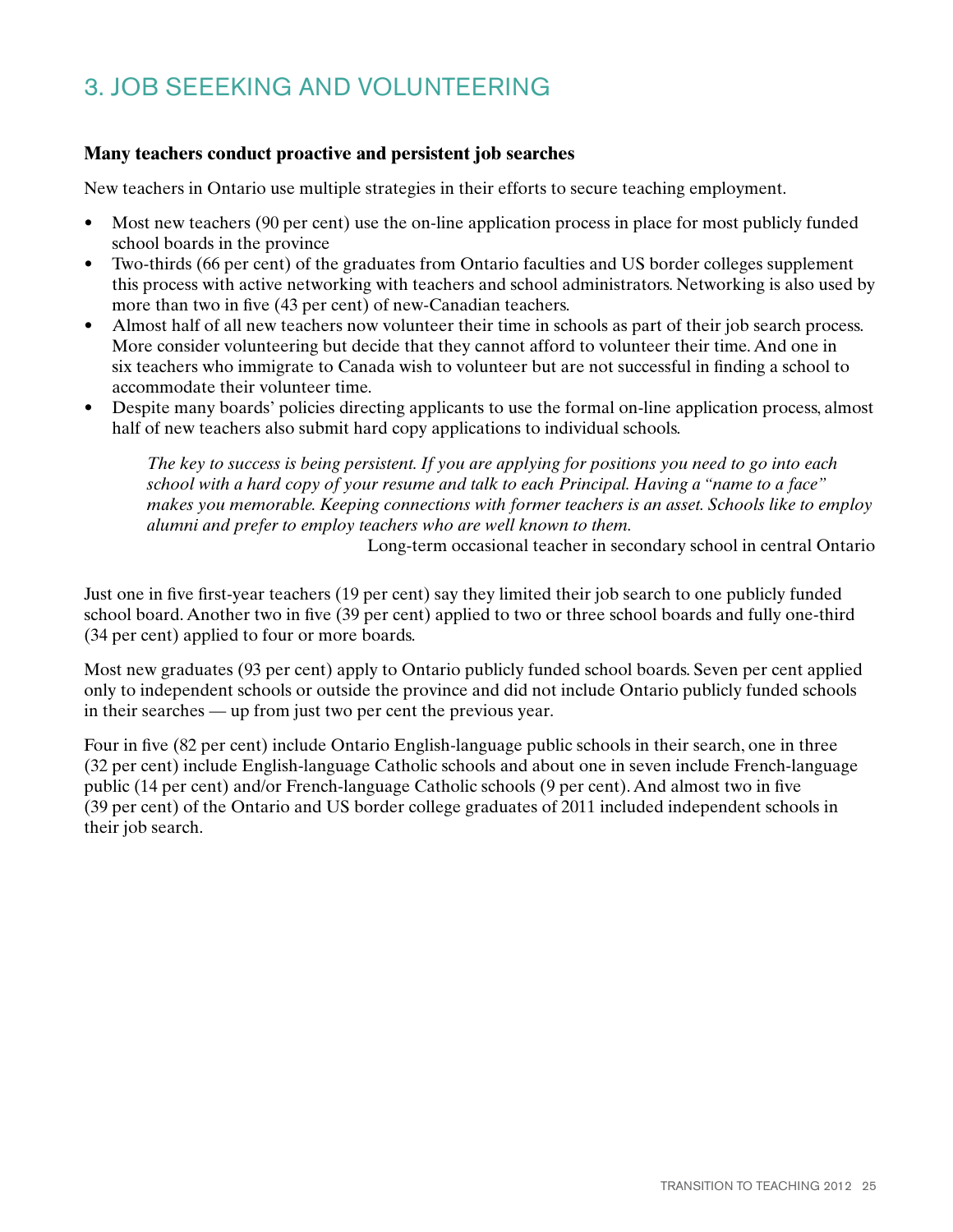

#### Job search strategies of first-year teachers and new Canadians

More than two in five (41 per cent) graduates of French-language teacher education programs applied to Ontario English-language school boards as well as Ontario French-language boards. And two-thirds (68 per cent) included independent schools, schools outside Ontario or English-language Ontario school boards in their job search.

### **Those who can look widely for first job**

Job-seeking outside the province is increasingly more common with the tightening employment market. More than one in five (21 per cent) of the first-year Ontario English-language program graduates now include out-of-province schools in their job search as do almost one-third (31 per cent) of the Frenchlanguage program graduates.These rates increased from 18 and 20 per cent found in last year's surveys.

Many first-year teachers apply to more than one region of the province for teaching jobs. In the 2011-12 school year half of them (51 per cent) included the Greater Toronto region (outside the City of Toronto) in their search.The City of Toronto and southwestern Ontario follow as popular regions at 40 and 25 per cent respectively of first-year teachers applying to them. Eastern Ontario and central Ontario followed at about one in four (27 and 22 per cent), with northeastern and northwestern Ontario receiving the lowest volumes of applications at 13 and 11 per cent respectively.

### **Mixed reviews on school board hiring practices**

The majority of the 2011 graduates (71 per cent) report that they found school board employment application procedures to be generally clear and understandable. However, half of them (51 per cent) say they were not well informed about how to get on supply teaching lists and on how being on supply lists relates to competitions for long-term occasional and regular teaching positions.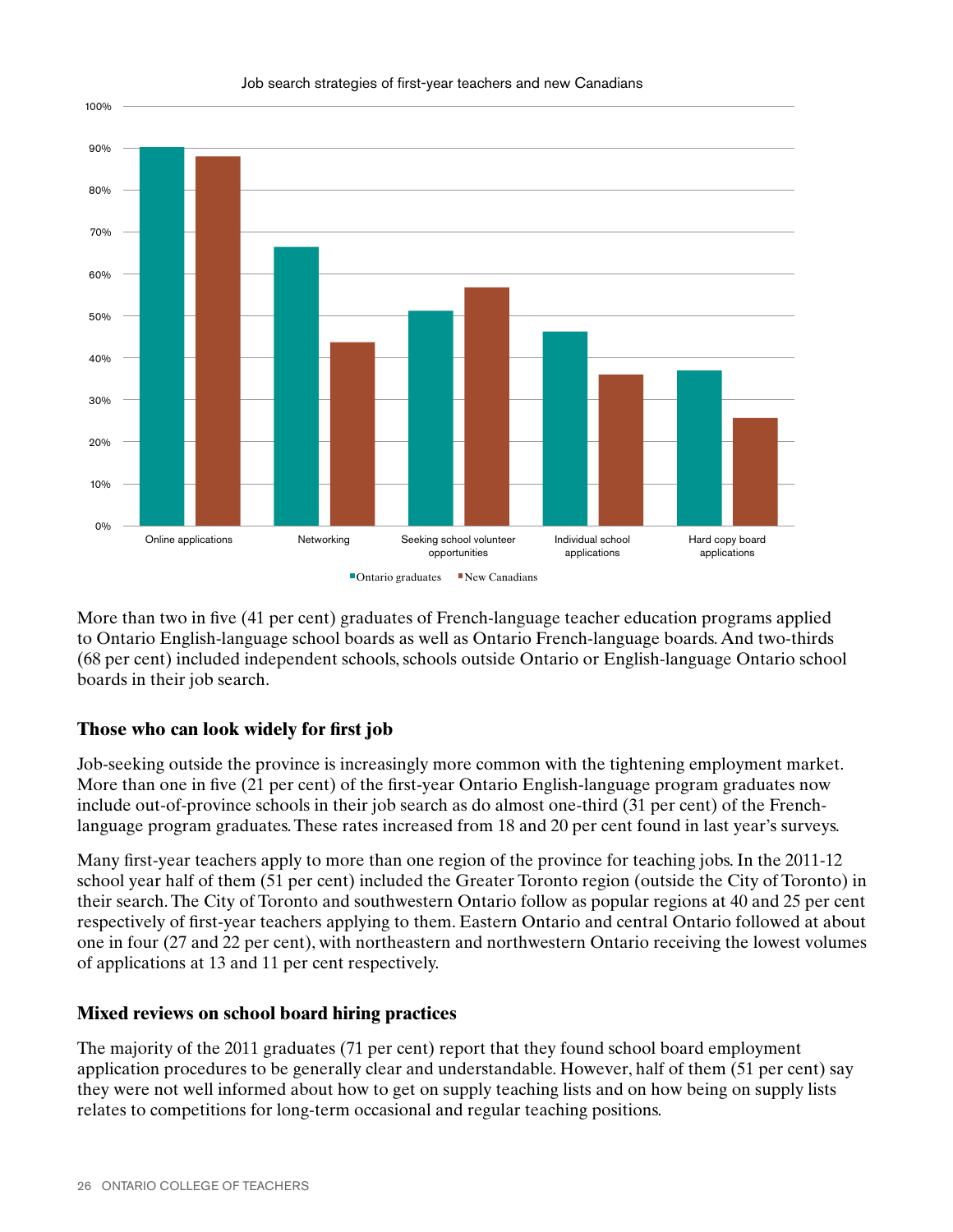One in three (31 per cent) report they could not easily find information about the availability of teaching jobs. And half of the applicants (51 per cent) say they were not kept aware of the stage and status of their applications. One in four says that applications were not handled fairly by the school boards to which they applied.

*There is no follow-up from human resources on your application. In fact, you are discouraged from contacting them as they indicate they are overwhelmed.* Primary-junior graduate of 2011 working in an alternative field in Toronto

Reports on hiring practices from the graduates of 2010 and new-Canadian teachers in their first and second years following certification were similar to those of first-year graduates.

### **Networking key to successfully landing teaching jobs**

Most teachers who have success in finding some form of teaching job in the first year following teacher education attribute the success to multiple factors.The majority affirm the importance of the formal elements in the application process: the interview, the portfolio, resume and application letter, and the on-line application — with the interview identified by the greatest number as important in securing a job.

| Factors contributing to job search success | % important or<br>very important |
|--------------------------------------------|----------------------------------|
| Interview                                  | 88%                              |
| References                                 | 81                               |
| Portfolio, resume, application letter      | 74                               |
| Right place at right time                  | 72                               |
| Networking                                 | 61                               |
| On-line applications                       | 56                               |
| Connection made through practicum          | 50                               |
| Volunteering in a school                   | 47                               |
| Able to relocate                           | 45                               |
| Applications to individual schools         | 41                               |
| Previous employment with school or board   | 39                               |
| Persistent follow up                       | 37                               |
| Family or personal connection              | 33                               |
| Hard copy applications to school board     | 22                               |

Getting to the interview stage often depends on having or making connections. References, being in the right place at the right time, networking and connections made during the teacher education practicum experience are all seen as important by the majority of successful job applicants. Almost half see volunteering as important. And one in three identifies family or other personal connections as important in getting a teaching job. More than two in five attribute their success in getting a job in part to their willingness to relocate.

*I was recommended for a supply teaching interview by a principal, not because of my experience and not because this person knew how I taught, but just because she knew me personally. I am saddened that getting a job in the public system is about who you know. I do believe the interview showcased my ability, but I would not have even had the opportunity to be interviewed had I not known someone.*

Primary-Junior graduate of 2011 with regular job in independent school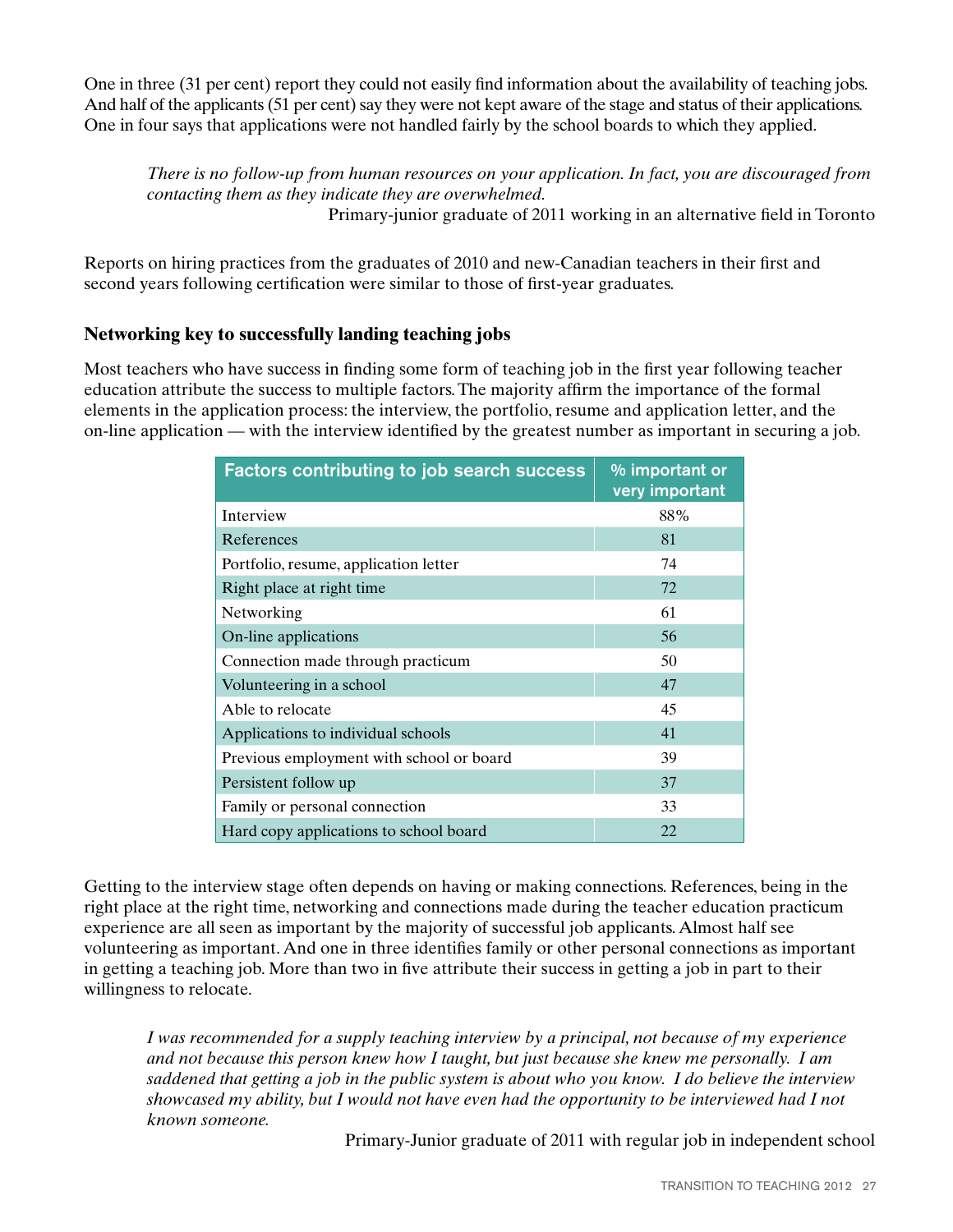### **Many teachers now volunteer to get noticed**

Most Ontario faculty and border college graduates of 2011 (84 per cent) report that they considered volunteering at a school as a component of their job search strategy. Most of those not giving consideration to volunteering report that they did not need to volunteer because they had already found some form of teaching employment without resorting to prior volunteer roles.

Almost one in three of those considering it did not pursue volunteering, mainly because their financial circumstances did not permit them to do so. Of those who did look for volunteer opportunities, almost all of them (96 per cent) were successful in getting a volunteer role. More than two in five (44 per cent) did volunteer in a classroom during the first year following their teacher education.

Volunteer time commitments vary greatly, with many reporting substantial weekly commitments and for many months throughout the school year.Among new teachers resident in Ontario more than half of those who volunteer now do so for four or more months and more than one in four for the entire school year. Four in five volunteer for three or more hours each week and about one in three for more than ten hours per week.

|                              | % of first-year<br>teachers in 2011-2012 | % of second-year<br>teachers in 2011-2012 |
|------------------------------|------------------------------------------|-------------------------------------------|
| Volunteered                  | 44%                                      | 49%                                       |
| Four or more months          | 60                                       | 58                                        |
| Full school year             | 28                                       | 34                                        |
| Three or more hours per week | 80                                       | 81                                        |
| Ten or more hours per week   | 33                                       | 31                                        |

Volunteering frequency and intensity in early years of teaching in Ontario

Volunteering is common for first-year and second-year teachers who remain in Ontario at both the elementary and secondary levels. More Primary-Junior certified teachers (53 per cent) volunteer than Junior-Intermediate (46 per cent), Intermediate-Senior (40 per cent) and Technological Education (22 per cent) teachers.

New-Canadian teachers also seek volunteer opportunities as part of their job search strategy and to an even greater extent than Ontario graduates. More than three in five new-Canadian teachers certified in 2010 and 2011 (63 and 68 per cent respectively) sought volunteer teaching opportunities. More new-Canadians were unsuccessful in finding volunteer roles than Ontario graduates. Nevertheless, 48 per cent of first-year and 61 per cent of second-year new-Canadians did volunteer in schools.

Does volunteering improve job outcomes for new teachers?

Successful job seekers certainly consider the volunteer experiences to be important contributors to their job success. About half of the employed Ontario new teachers who graduated in 2010 (51 per cent) and 2011 (47 per cent) view their school volunteer roles as very important or important contributors to securing teaching jobs.

Job outcome data, however, does not appear to support the importance of volunteering in obtaining jobs in the early years. More non-volunteers report that they have found teaching employment than non-volunteers.This may well be because volunteering is pursued mainly by those who do not have early success in obtaining employment. More than one in five respondents say they did not volunteer because they did not need to in order to find employment. Excluding this group not needing to volunteer, those who volunteer have a slight, but not significantly higher job success rate.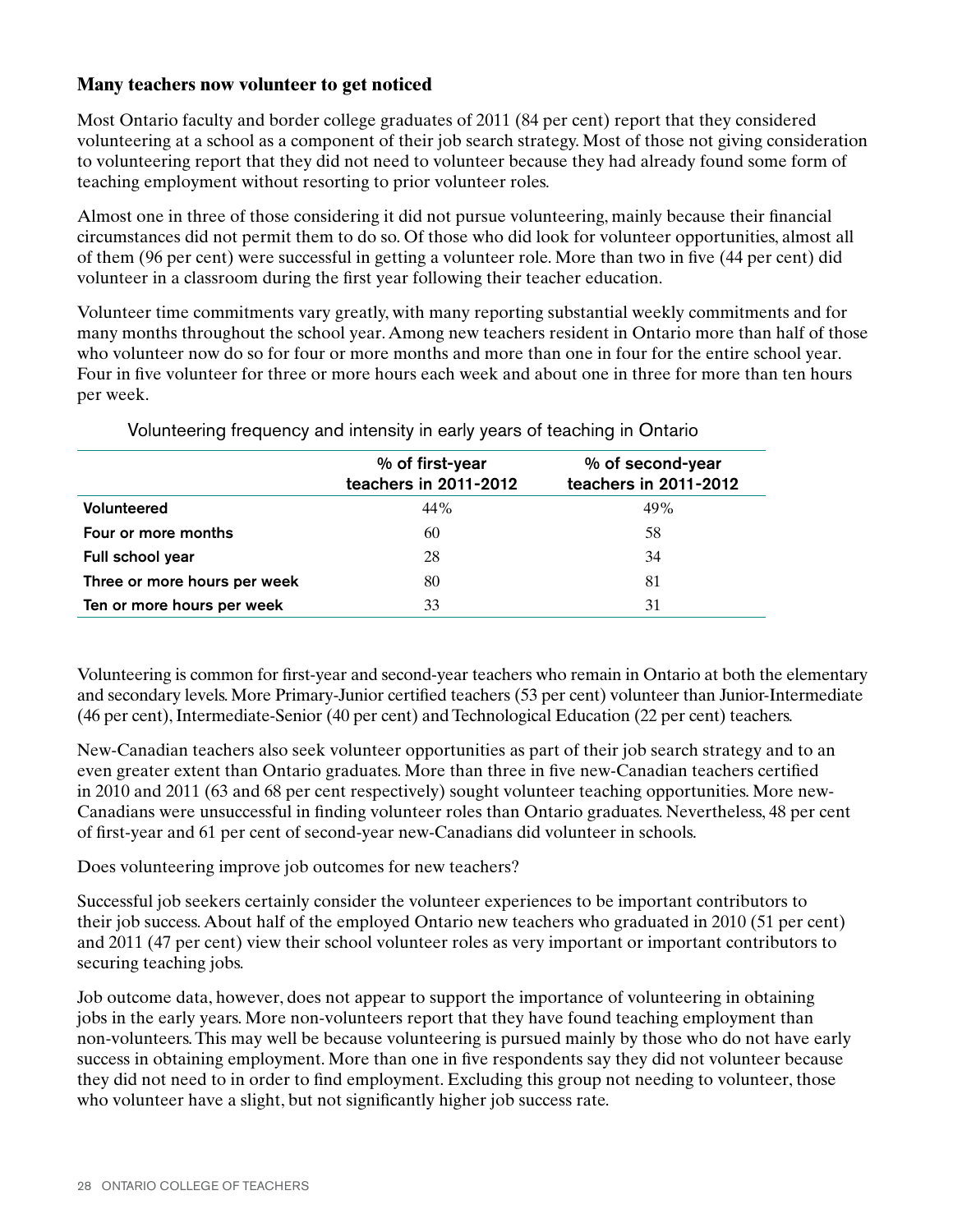## 4. Teaching experience in the early career years

#### **Challenging assignments for some first-year teachers**

Among first-year teachers who secure elementary teaching assignments, about half (51 per cent) say their first assignment was daily supply teaching. And almost two in five of them (38 per cent) continued with daily supply teaching at the end of the first school year.

Elementary teachers with regular or longer term contract assignments more frequently teach either combined grades (11 per cent) or specialized classes (21 per cent) than teach in single grade homerooms (21 per cent).



First year elementary teaching assignments

Many daily supply teachers report that they are engaged in specialized teaching as part or all of their assignments.Three in ten (32 per cent) of first-year elementary teachers — including daily supply, regular and limited term contract teachers — teach French as a second language, special education and/or English as a second language.

Among first-year teachers with secondary school teaching jobs, more than one in four (26 per cent) have four or more different course preparations and one in ten (11 per cent) have six or more course preparations.

### **Qualifications and assignments generally well matched**

Despite the challenging and often specialized assignments given to first-year elementary teachers in the 2011-12 school year, about four in five of them (79 per cent) consider their qualifications to be an excellent or good match to the assignments. Only 9 per cent report that the assignment is either not an adequate match or not a match at all to their qualifications.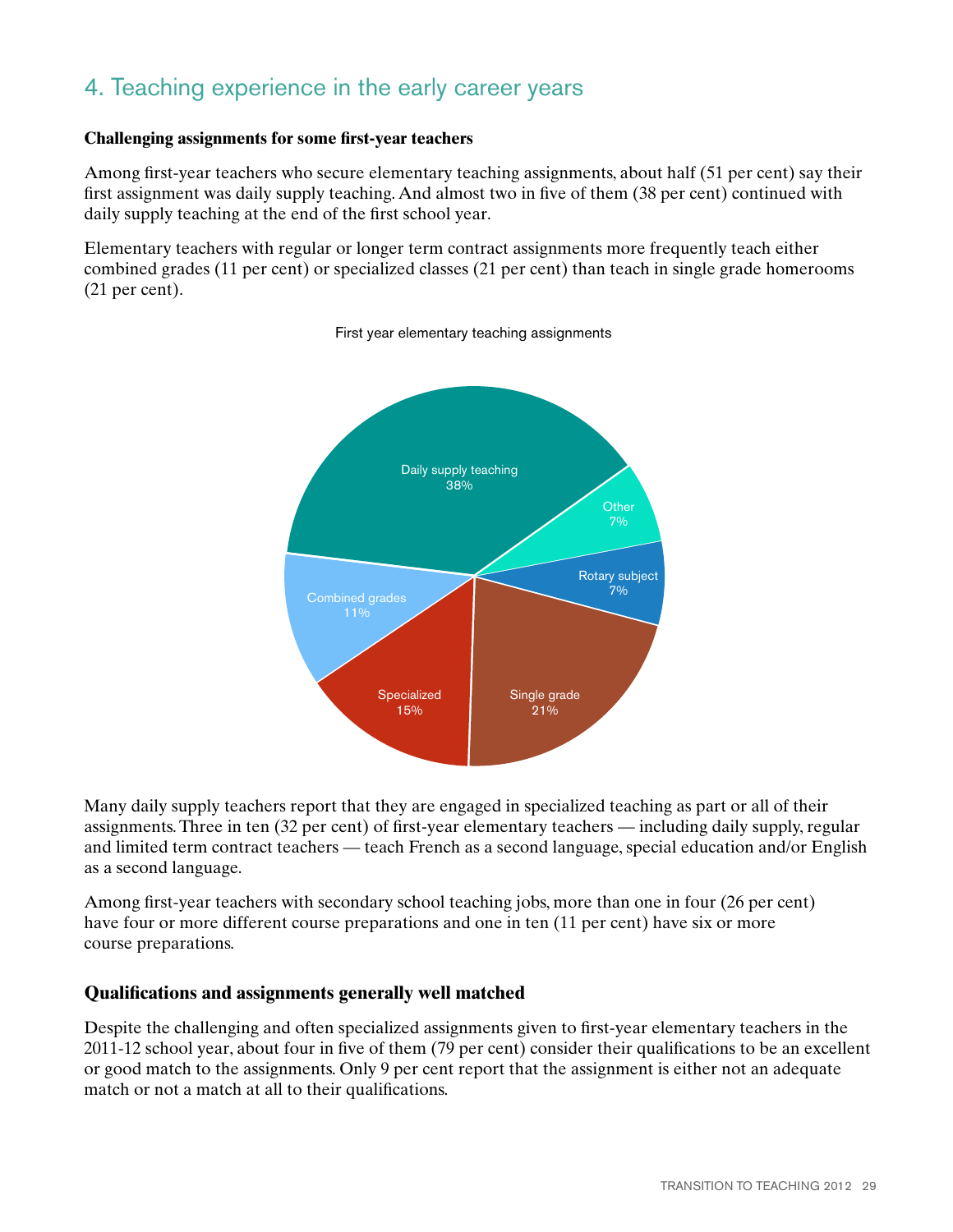Most secondary teachers are also positive about the match of their teacher qualifications and their assignments. More than three in five (62 per cent) rate the match as excellent or good.The rate at which secondary teachers find the match of their qualifications and assignments to be inadequate or not a match at all (15 per cent) is higher than that found among elementary teachers.

More than one in five (22 per cent) employed teachers with Intermediate-Senior qualifications are teaching in elementary schools toward the end of the first year following graduation. Just five per cent of Primary-Junior certified teachers in their first year are teaching at the secondary level. Four in five (79 per cent) Junior-Intermediate certified teachers with first-year teaching jobs are in elementary schools and the other 21 per cent in secondary schools.

### **Many positives in teaching career despite job market challenges**

Among the graduates of 2011 who obtained some teacher employment in the 2011-12 school year, about three in four rate their overall teaching experience as excellent (31 per cent) or good (42 per cent). Eighteen per cent evaluate the experience as adequate and only 9 per cent rate the experience as unsatisfactory or very unsatisfactory.

| <b>Assessment area</b>           | % excellent or good | % unsatisfactory or<br>very unsatisfactory |
|----------------------------------|---------------------|--------------------------------------------|
| Overall teaching experience      | 73%                 | 9%                                         |
| Preparedness                     | 69                  |                                            |
| Confidence                       | 75                  | 5                                          |
| Support from colleagues          | 66                  |                                            |
| Appropriateness of assignment    | 64                  | 7                                          |
| Professional satisfaction        | 61                  | 13                                         |
| Workload                         | 49                  | 14                                         |
| Optimism for professional future | 53                  | 22.                                        |
| Job security                     | 27                  | 47                                         |

|  | First-year teaching experience |
|--|--------------------------------|
|  |                                |

Most also rate their sense of preparedness, confidence and professional satisfaction highly positively. They enjoy good or excellent support from their teacher colleagues.They find their assignments to be appropriate and only one in seven (14 per cent) find their workload unsatisfactory.

Many more of them have concerns about job security (47 per cent) than view their security in a positive light (27 per cent). More than one in five of them are not optimistic about their professional futures.

Graduates of 2010 in their second year of teaching report similar assessments of their experience.They are generally confident, supported by colleagues, professionally satisfied with assignments that they find appropriate and do not have excessive workloads. However, their sense of job security is no better than first-year teachers and the same proportion are not optimistic about their professional futures.

The 2012 survey responses from teachers in their first through tenth years in teaching present a generally positive career experience for new teachers over the past decade.In every year approximately 65 to 85 per cent of teachers report positive assessments ("excellent" or "good" on a five point scale from "excellent" to "very unsatisfactory") of their teaching career to date, their confidence in their teaching abilities, and their management of the stresses of a demanding profession.

With the job market challenges that accelerated since the second half of the last decade, however, only half of the graduates of 2007 through 2011 report that they have a positive sense of optimism with respect to their professional futures. Most teachers who graduated between 2007 and 2011 also have a less than positive sense of their job security.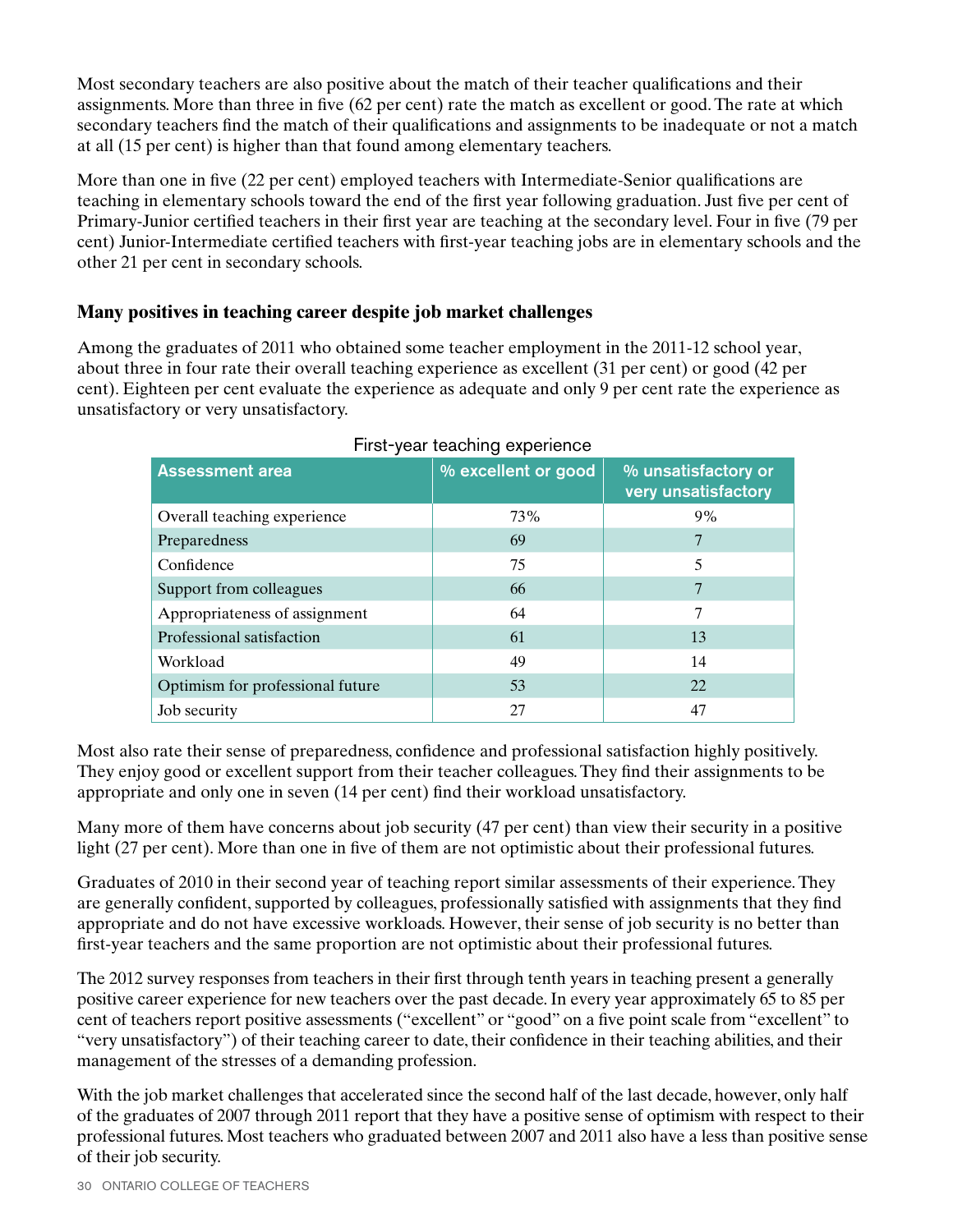By contrast, most of the graduates of 2002 are secure in their jobs and about three in five of them express optimism for their professional future.



Positive assessments by year of graduation

A small majority of teachers in all years assign a positive assessment to their workload. Negative assessments of workload ("unsatisfactory or "very unsatisfactory") range from 14 to 17 per cent for graduates of 2007 through 2010 and rise to 26 per cent for the graduates of 2002.The lower percentages reporting unsatisfactory workload among recent graduates may be accounted for by the high incidence of less than full-time teaching for teachers in their early years.

Even among those who are not yet employed, many speak positively about their passion to continue in their chosen career path.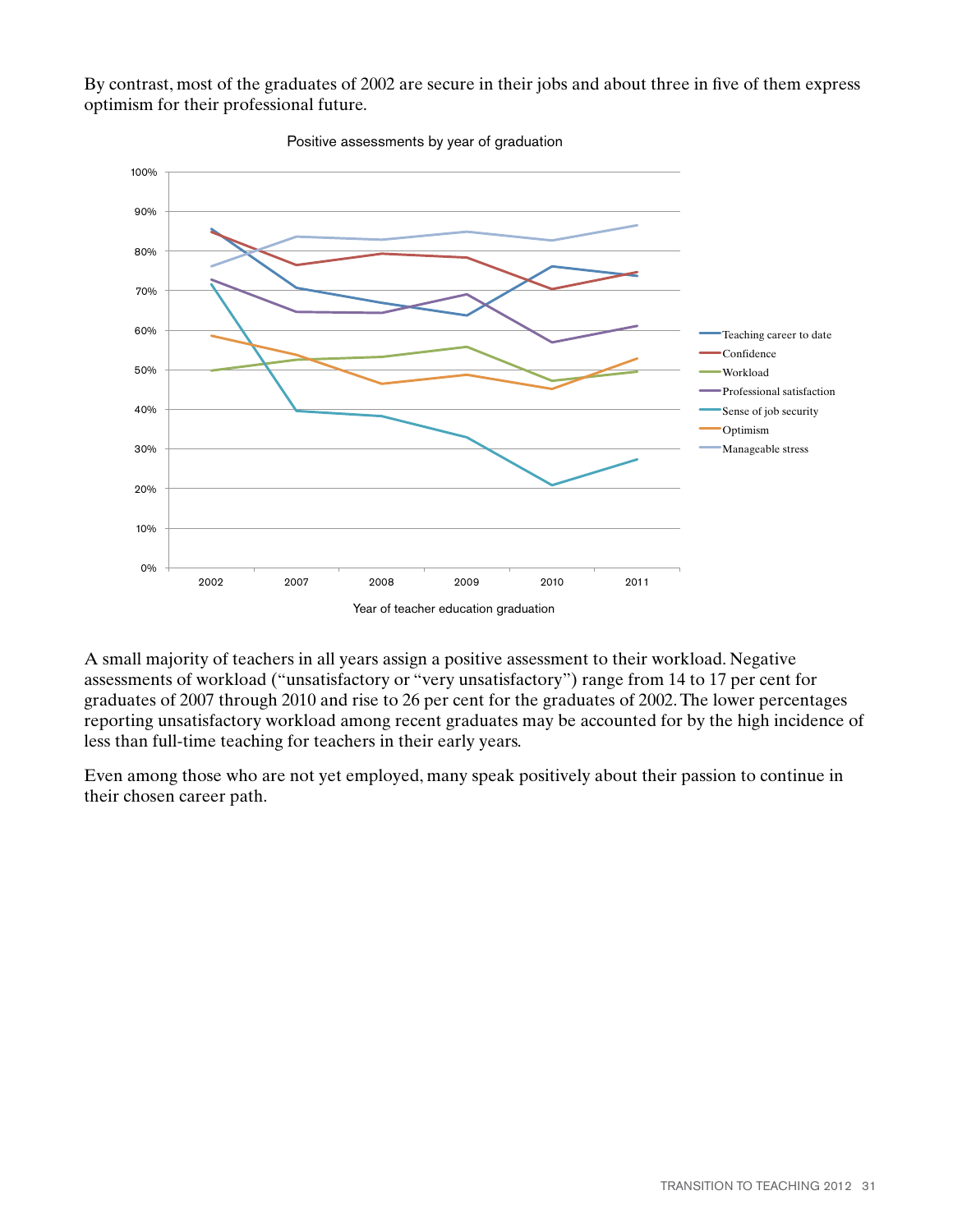# 5. Teacher education, New Teacher Induction Program (NTIP) and professional development

### **More practicum highest priority for change in teacher education**

Graduates of Ontario faculties in 2010 and 2011 value most highly their practice teaching experience as a positive foundation for teaching. And they recommend that future teacher candidates get more supervised time in the classroom.

| Rating             | <b>Practice teaching</b> | <b>Education courses</b> |
|--------------------|--------------------------|--------------------------|
| Excellent          | 55% (60%*)               | 19% (15%)                |
| Good               | (30)<br>31               | (43)<br>37               |
| Adequate           | (9)                      | (30)<br>27               |
| Less than adequate | (2)<br>3                 | (9)<br>13                |
| Unsatisfactory     | (0)                      |                          |

| 2011 and 2010 graduate ratings of their teacher education |  |  |  |  |  |
|-----------------------------------------------------------|--|--|--|--|--|
|-----------------------------------------------------------|--|--|--|--|--|

 \*2010 graduate ratings in brackets

More than eight in 10 of the graduates of 2011 and 9 in 10 of those who graduated a year earlier rate their practice teaching experience as excellent or good preparation for their teaching career, with more than half in each year giving the practicum component an excellent rating.

More than half of these recent graduates also assign positive grades to their teacher education course work although the ratings fall significantly below those for the practicum.

New teachers recommend more practice teaching time and more hands-on teaching experience to strengthen teacher education for future candidates. Four of the six highest priorities identified by the graduates of 2011 point to the practicum — they recommend more time for the candidates to teach during the practicum, more time in general in practicum placements, more opportunity to be observed by experienced teachers in their practice teaching and more coaching and feedback during the practicum.

And the other two highest priorities are also directed to practical hands-on teaching experience classroom management and focus on assessment, testing and evaluation.

Very few of these new Ontario-educated elementary (five per cent) and secondary (9 per cent) teachers report that they are not sufficiently prepared for their teaching assignments. About three in four elementary teachers (73 per cent) and almost as many secondary teachers (70 per cent) say they are well prepared or very well prepared for their assignments.The others consider themselves adequately prepared.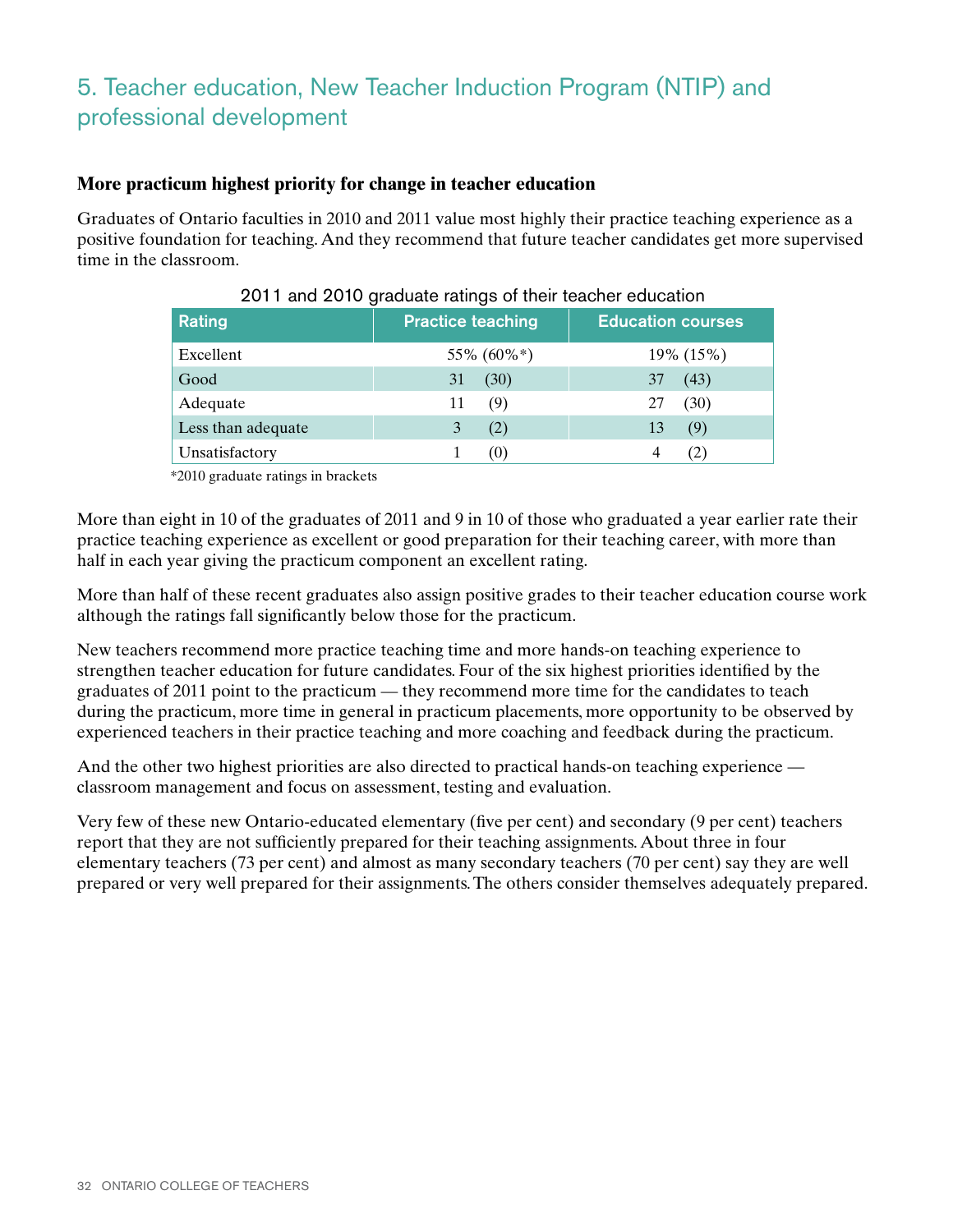| <b>Content area</b>                      | <b>Highest priority</b> | <b>High priority</b> |
|------------------------------------------|-------------------------|----------------------|
| Classroom management                     | 56%                     | 32%                  |
| Teaching time in the practicum           | 47                      | 32                   |
| Practicum placement time                 | 42                      | 28                   |
| Assessment, testing, evaluation          | 39                      | 42                   |
| Observing experienced teaching           | 32                      | 40                   |
| Coaching and feedback during practicum   | 30                      | 40                   |
| Special education content                | 26                      | 42                   |
| Reading and literacy content             | 26                      | 41                   |
| Report card preparation                  | 24                      | 37                   |
| Use of technology with students          | 23                      | 42                   |
| Daily supply teaching                    | 17                      | 39                   |
| Teaching subject methodology and content | 17                      | 37                   |
| Combined grades practicum                | 14                      | 33                   |
| Parent-teacher communications            | 12                      | 41                   |
| Professional conduct and ethics          | 12                      | 28                   |
| Administrative routines                  | 10                      | 30                   |
| French as second language                | 7                       | 14                   |
| English as second language               | 6                       | 25                   |
| Foundations of education courses         | 6                       | 18                   |

First-year teacher priorities for further emphasis in teacher education

Despite this assessment of their general preparedness, many elementary (46 per cent) and secondary (42 per cent) teachers say there is at least one component of their teaching for which they consider themselves not adequately prepared.

When asked about specific teaching competencies, Ontario-educated first-year elementary teachers identify teaching children at risk and those with special needs as the roles for which they are least well prepared. And elementary teachers with combined grade assignments add this as another role for which they are less well prepared. Looking beyond their direct teaching roles, most elementary teachers say they are less well prepared for handling the school administrative routines and for communicating with parents.

More than half of first-year elementary teachers also say they are less well prepared in assessment and evaluation and for finding appropriate classroom resources.

The self-assessed competence deficits of Ontario-educated first-year teachers with jobs in secondary schools are similar in some respects to those in elementary schools.The secondary school teachers also report being least prepared for teaching students at risk and those with special needs. And like their elementary counterparts, they also view themselves as generally not as well prepared for handling school administrative routines and for communicating with parents.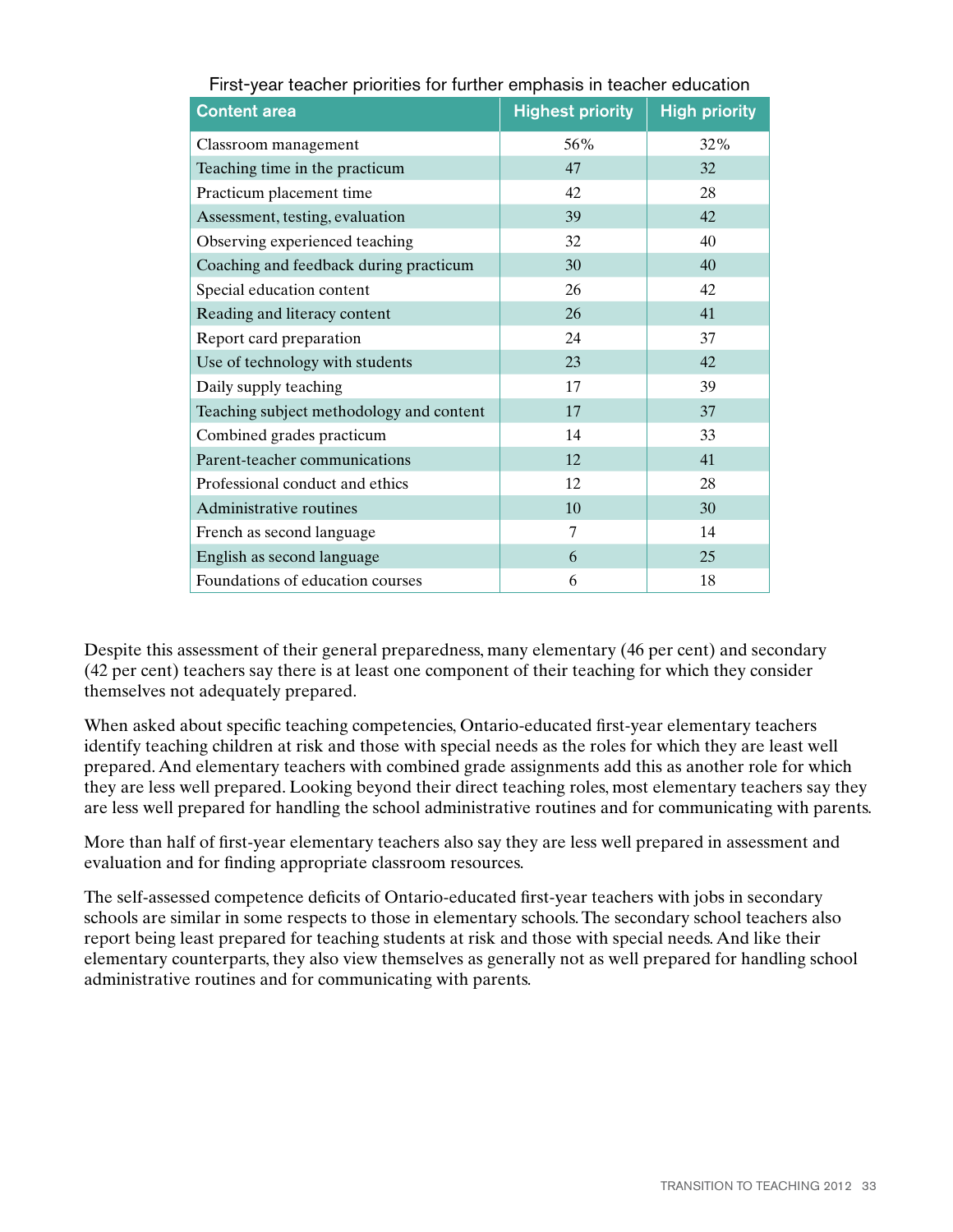| <b>Competence area</b>                            | Elementary $-$ excellently<br>or well prepared | Secondary - excellently<br>or well prepared |
|---------------------------------------------------|------------------------------------------------|---------------------------------------------|
| Teaching outside my teaching subjects             |                                                | 22%                                         |
| Teaching students at risk                         | 22%                                            | 26                                          |
| Teaching combined grades*                         | 24                                             |                                             |
| Teaching students with special needs              | 32                                             | 31                                          |
| Handling administrative routines                  | 36                                             | 29                                          |
| Communicating with parents                        | 38                                             | 29                                          |
| Finding classroom resources                       | 42                                             | 40                                          |
| Teaching applied secondary classes                |                                                | 42                                          |
| Assessment and evaluation                         | 42                                             | 51                                          |
| Covering breadth of curriculum                    | 50                                             | 44                                          |
| Classroom management                              | 54                                             | 51                                          |
| Motivating students                               | 57                                             | 47                                          |
| Adapting to different learning styles             | 57                                             | 62                                          |
| Time management skills                            | 60                                             | 55                                          |
| Teaching academic secondary classes               |                                                | 63                                          |
| Organization skills                               | 63                                             | 65                                          |
| <b>Instructional strategies</b>                   | 64                                             | 65                                          |
| French as a second language*                      | 68                                             |                                             |
| Curriculum knowledge                              | 68                                             | 64                                          |
| Professional boundaries with students and parents | 68                                             | 64                                          |
| Subject knowledge                                 | 69                                             | 77                                          |
| Lesson planning                                   | 71                                             | 68                                          |

#### First-year elementary and secondary teachers assessments of own competence

\*Assessment of competence in teaching combined grades and in French as a second language is restricted to elementary teachers with assignments related to the competence assessed.

They report that they are less well prepared to teach classes in subject areas other than the one or two teaching subjects they completed in their teacher education programs. And they see themselves as less well prepared to teach applied than academic classes.

A majority of elementary and secondary teachers consider themselves well prepared in classroom management while they also identify this as the highest priority for further emphasis in teacher education programs. Most first-year teachers describe themselves as well prepared in key teaching areas such as lesson planning, subject and curriculum knowledge, instructional strategies, motivating students and adapting to different learning styles.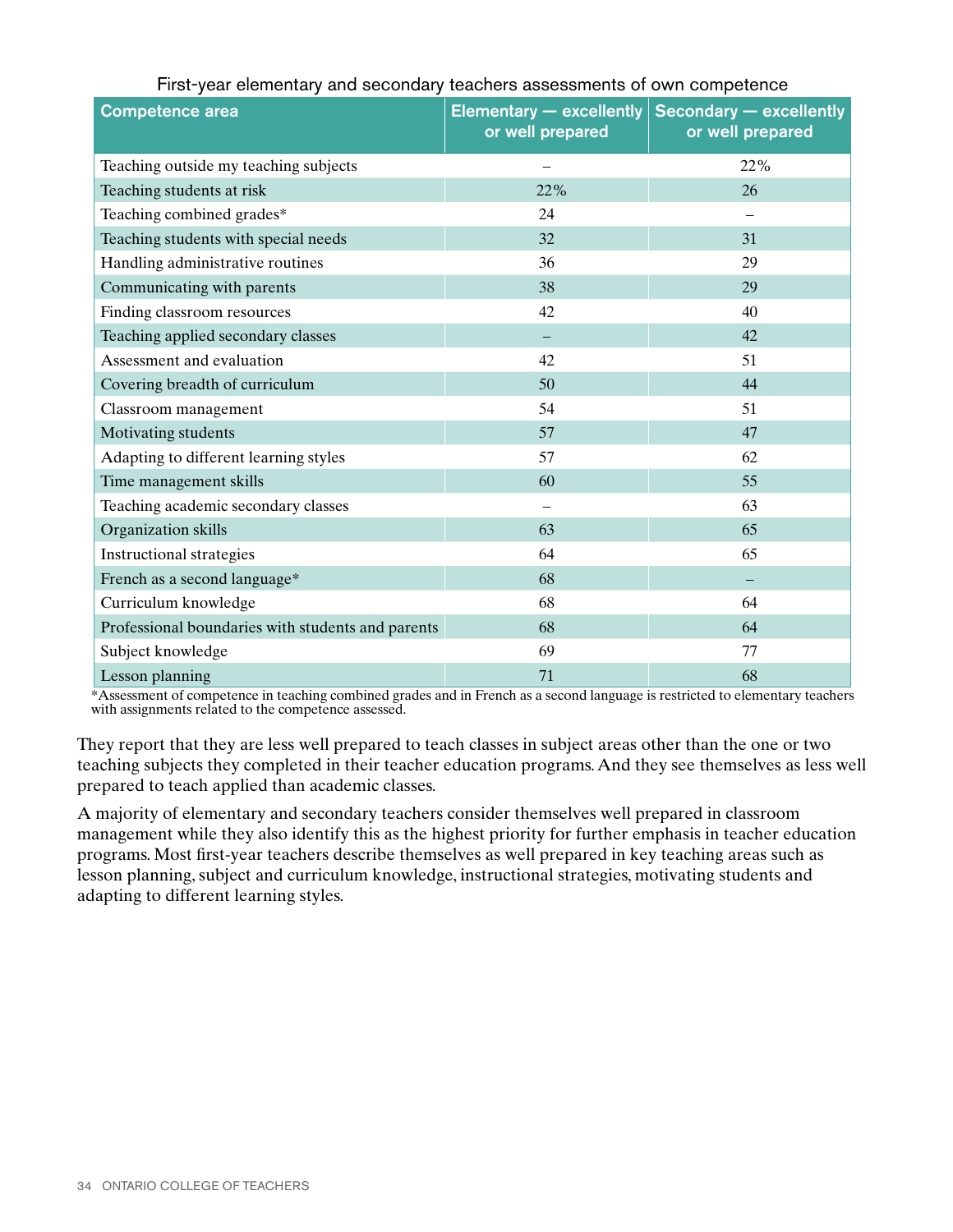## **New Teacher Induction Program highly valued**<sup>5</sup>

The New Teacher Induction Program (NTIP) provides comprehensive support to many beginning teachers who succeed in gaining regular teaching positions or long-term occasional positions in Ontario school boards. Established in 2006, the NTIP provides support for the early professional growth and development of entrants to a challenging profession.

Most first-year teachers (90 per cent) who report that they are in regular teaching positions in Ontario publicly funded school boards say they are in the NTIP as do one in three (32 per cent) of those in long-term occasional positions.Among second-year teachers, 61 per cent of those with regular appointments and 40 per cent of those with long-term occasional appointments report they are in the NTIP.

First-year NTIP participants in regular teaching jobs, for the most part, say they experienced a school board orientation (86 per cent), mentoring by an experienced teacher (93 per cent) and a formal evaluation by their school principal (89 per cent).And more than two-thirds (70 per cent) report an orientation to their individual schools. Second-year teachers in regular positions report similar participation rates.

Long-term occasional teachers in the NTIP report less engagement in the different aspects of the program. The majority of first-year NTIP-participating teachers with LTO contracts are mentored by an experienced teacher (84 per cent), receive a formal orientation to their school board (72 per cent) and an orientation to their own school (58 per cent). One in three report they have been formally evaluated by their school principal (35 per cent).

Performance appraisals are not required for long-term occasional teachers in the NTIP.Timing and duration of long-term occasional appointments may also explain in part the somewhat lower intensity of program participation as many of the LTO teachers are appointed for shorter durations and some of them well after the school year has started.

Professional development in some key areas identified as NTIP elements is also common for most NTIP participants. Only three per cent of those in regular positions and 9 per cent of those with long-term occasional appointments received no professional development in the recommended areas.

| PD area                              | Regular appointments   LTO appointments |     |
|--------------------------------------|-----------------------------------------|-----|
| Planning, assessment and evaluation  | 73%                                     | 53% |
| Literacy and numeracy strategies     | 59                                      | 53  |
| Use of technology                    | 56                                      | 51  |
| Classroom management                 | 50                                      | 42  |
| Student success                      | 49                                      | 35  |
| Safe schools                         | 37                                      | 26  |
| Teaching students with special needs | 29                                      | 14  |
| Effective parent communication       | 19                                      | 5   |
| None of the above                    | 3                                       | 9   |

## First-year NTIP participant professional development

<sup>5</sup> Publicly funded school boards in Ontario are required to provide NTIP support to first-year teachers with regular or long-term occasional appointments and they may offer the support to second-year teachers with such contracts.The commentary in this section is based on responses of teachers who said that they met the definitions of eligibility for the NTIP program as one of the following:

 <sup>1.</sup> New Teacher - a teacher certified by the Ontario College of Teachers hired into a permanent position, full-time or part- time, by a publicly funded school board to begin teaching for the first time in Ontario. A teacher is considered "new" until he/she successfully completes the NTIP or when 24 months have elapsed since the date on which he/she first began to teach for a board.

 <sup>2.</sup> Beginning Long-Term Occasional Teacher — a certified teacher in his/her first long-term assignment, with that assignment being 97 or more consecutive days as a substitute for the same teacher.

 <sup>3.</sup> Beginning Full-time Continuing Education Teacher — a certified teacher who is teaching two secondary credit courses per quad x four quads per year in a given school year in an adult day school.

 <sup>4.</sup> Second-year Teacher - a certified teacher who has successfully completed NTIP and is still accessing NTIP supports.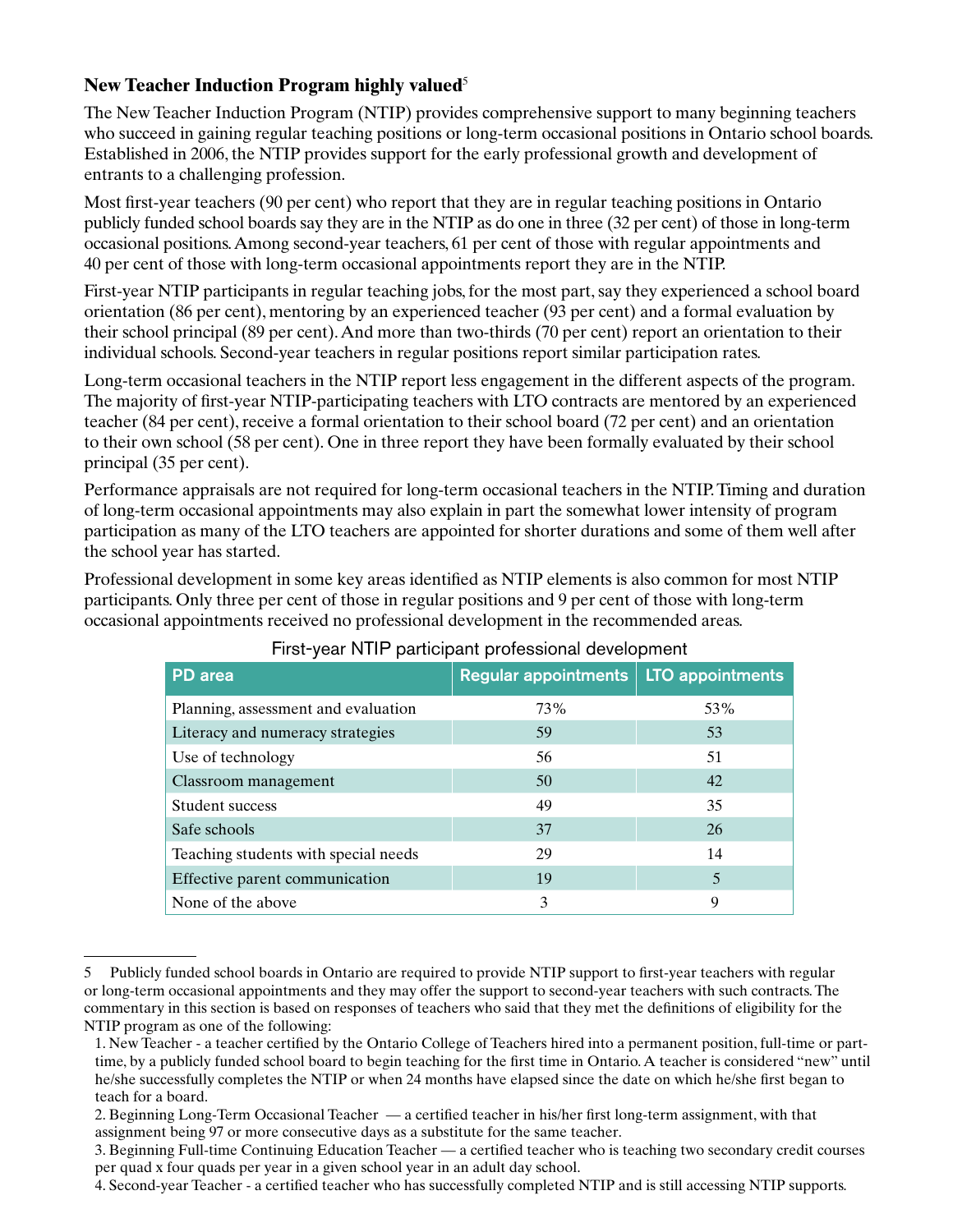NTIP participants positively evaluate the assistance they receive from their mentors and other experienced teachers in their first year of teaching.

The majority of first-year teachers with regular appointments give a positive rating ("very helpful" or "helpful") to assistance they received from their mentors and others with a wide range of practical day-today teaching responsibilities. About one in ten or fewer give a negative rating ("somewhat unhelpful" or "not at all helpful") to these types of assistance. Up to 30 per cent of these NTIP participants report that they did not receive a type of mentoring assistance that is rated highly by others for whom it was available.

| <b>Type of assistance</b>                | <b>Positive rating</b> | <b>Negative rating</b> | Not applicable |
|------------------------------------------|------------------------|------------------------|----------------|
| Advice on helping individual students    | 73%                    | 4%                     | 9%             |
| Mentoring on classroom management        | 64                     | 5                      | 12             |
| Mentoring on instructional methods       | 64                     | 9                      |                |
| Finding good teaching resources          | 61                     | 9                      |                |
| Observation of other teachers' practices | 60                     | 3                      | 20             |
| Help with report card preparation        | 60                     | 10                     | 10             |
| Feedback from mentor on my teaching      | 58                     |                        | 25             |
| Information on administrative matters    | 57                     | 10                     |                |
| Curriculum planning with my mentor       | 56                     | 5                      | 26             |
| Mentoring on student evaluation          | 55                     | 10                     | 14             |
| Observation of my mentor's teaching      | 52                     | 3                      | 30             |
| Preparing for parent communication       | 52                     | 10                     | 13             |

## Ratings of first-year assistance to NTIP participants in regular positions

NTIP participants with LTO contracts give similarly positive ratings to these areas of mentoring assistance, although greater proportions of them report they did not have the assistance available.

Most mentoring of new teachers in the NTIP takes place outside the classroom:

- Three in four NTIP participants in regular positions report that no experienced teacher (mentor or other teacher) observed them in their classrooms (53 per cent) or that this happened less than one hour per month (23 per cent).
- Seven in ten report that they had no opportunity (43 per cent) to observe another teacher's teaching practice (mentor or other teacher) or that such opportunities were less than one hour per month (25 per cent).
- Even fewer NTIP participants in LTO positions report significant time observing or being observed in the classroom.
- And yet two in three new teachers say that observation and feedback on their teaching practice is a high priority for their professional development.

## **Many early-career teachers highly engaged in professional development**

Most graduates of 2011 (79 per cent) and 2010 (81 per cent) teaching in Ontario in the 2011-2012 school year are engaged in some form of professional development.They report their engagement as at a moderate, high or very high level in one or more of a range of professional activities.

Half or more of these new teachers participate in formal courses and many of them engage in collaborative learning inside and beyond their schools. More than one in three is supported by a mentor, engages with subject or specialist associations and participates in school self-evaluation projects. About one in four undertakes other forms of action research.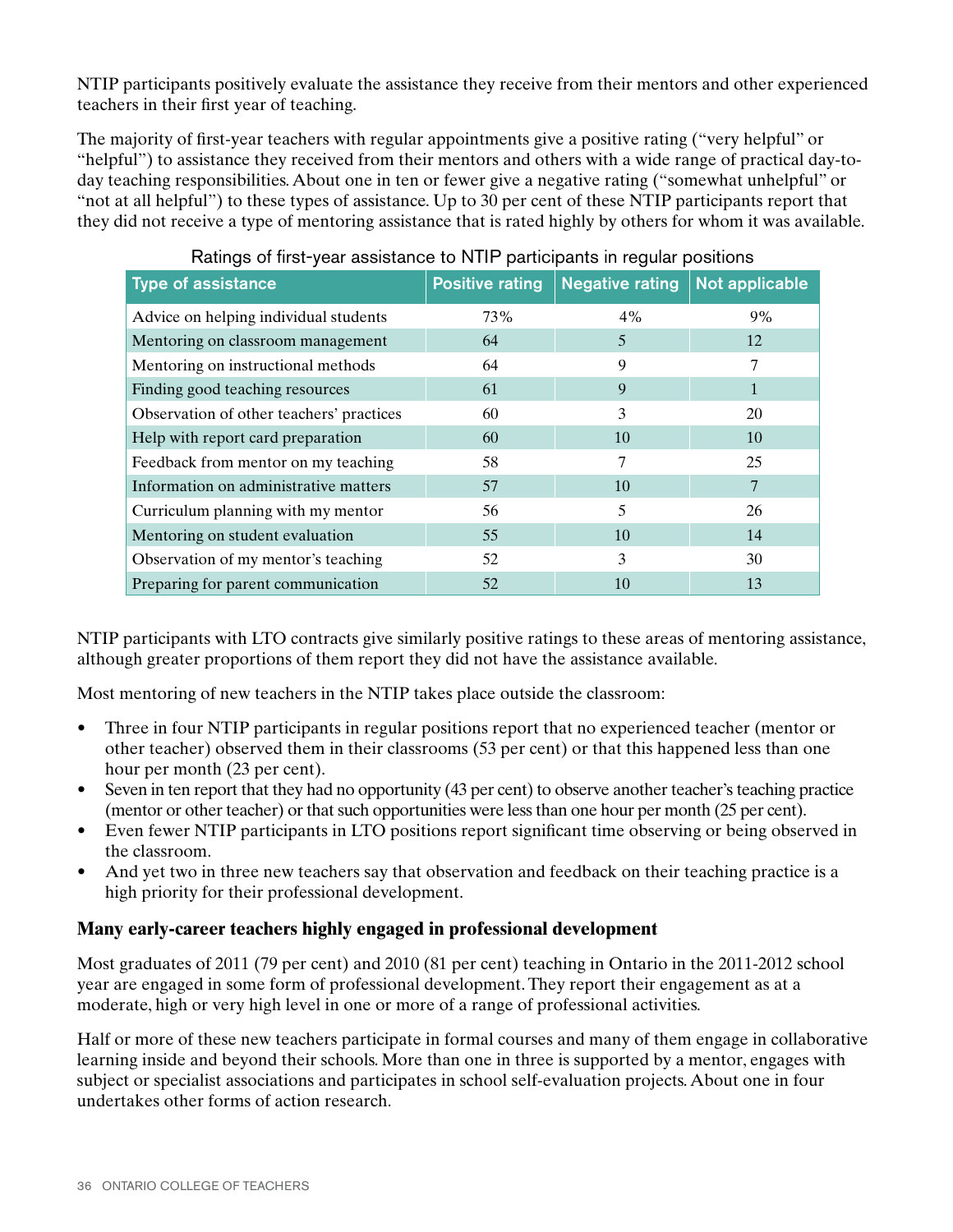| Nature of professional development               | 2011 graduates | 2010 graduates |
|--------------------------------------------------|----------------|----------------|
| Participating in formal courses                  | $55\%*$        | 50%            |
| Collaborative learning in my school              | 46             | 48             |
| Collaborative learning beyond my school          | 40             | 38             |
| Being supported by a mentor                      | 41             | 37             |
| Engaging with subject or specialist associations | 38             | 33             |
| Participating in school self-evaluation          | 33             | 32             |
| Undertaking action research                      | 28             | 21             |

\*% reporting moderate to very high engagement in types of professional development

First- and second-year teachers place a high priority on their own future professional development across a wide range of practical hands-on teaching skills. One and two years into their teaching careers they identify their greatest professional development needs to be in classroom management, instructional strategies, evaluation and assessment, integration of technology and observation and feedback on their teaching practice.

| <b>Professional development area</b>                 | 2011 graduates | 2010 graduates |
|------------------------------------------------------|----------------|----------------|
| Classroom management                                 | $80\%*$        | 76%            |
| <b>Instructional strategies</b>                      | 78             | 76             |
| Evaluation and assessment                            | 73             | 80             |
| Integration of technology                            | 68             | 66             |
| Observation and feedback on my teaching practice     | 66             | 66             |
| Further teaching subject knowledge                   | 63             | 67             |
| Lesson planning                                      | 61             | 58             |
| Broad curriculum planning                            | 60             | 52             |
| Communicating with parents                           | 59             | 52             |
| More knowledge of school procedures and expectations | 53             | 45             |

High priority areas for further professional development

\*% rating area as highest priority or high priority

These priorities correspond very closely to their recommendations for further emphasis in teacher education programs.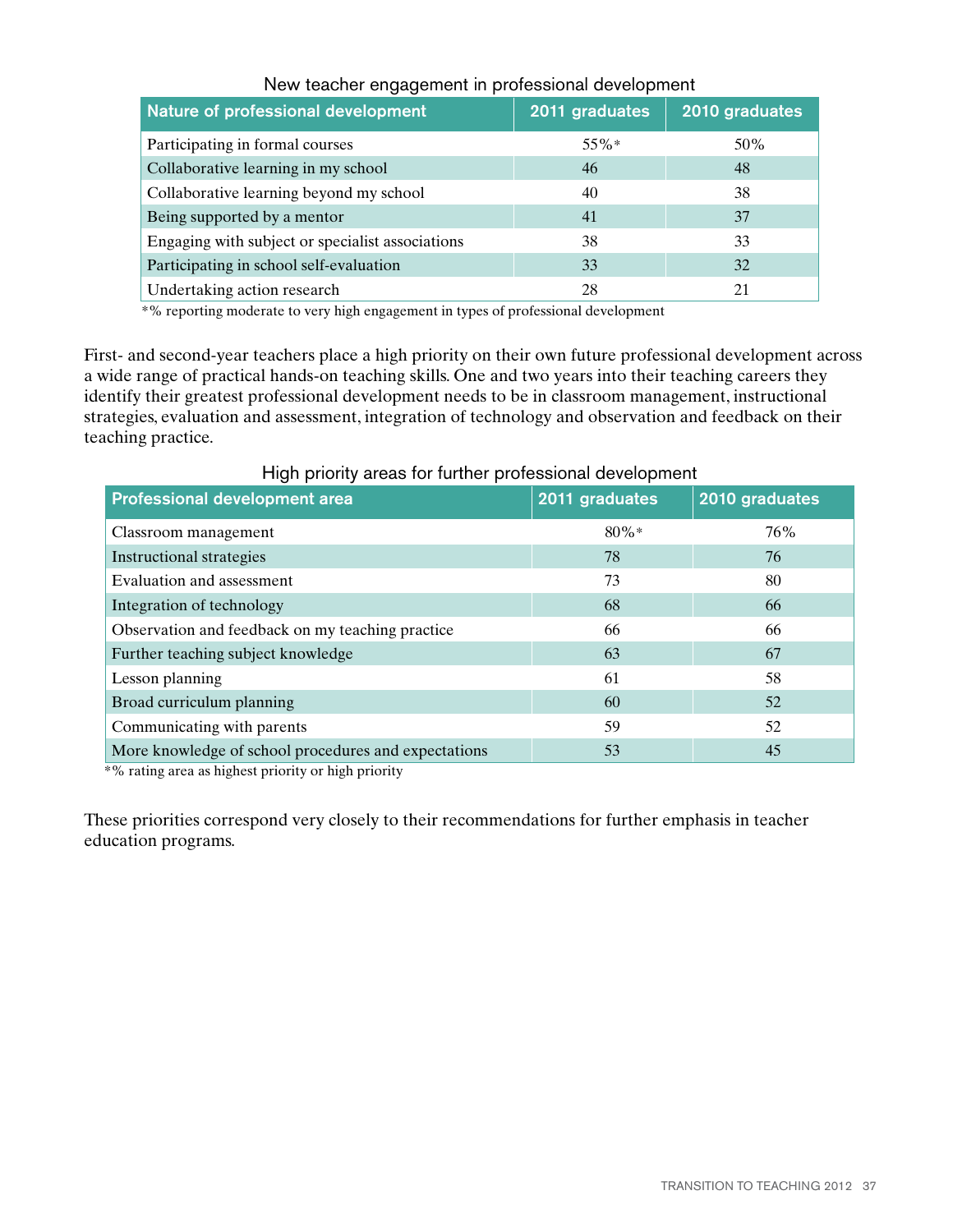# 6. Daily supply teaching

## **New teachers limited to daily supply jobs for increasingly long time**

Daily supply teaching now comprises some of the early months of teaching careers for most new Ontario teachers. Many of them are confined to supply teaching for years.The 2012 surveys found that:

- more than half of them are hired for daily supply teaching as their first teaching job
- more than one in three employed teachers are continuing with daily supply at the end of their first year of teaching
- more than one in three are still supplying by the end of the second year, and
- more than one in five at the end of the third, fourth and even the fifth years of their teaching careers.

Just seven per cent of the teachers who began their careers in 2002 during the last teacher shortage are continuing with daily supply roles.



Daily supply teaching in 2011-2012 by year of graduation

By contrast, the *Transition to Teaching* surveys back in 2006 found just one in five first-year teachers in daily supply roles and this dropped to one in ten by the second year.

Some teachers report that daily supply roles help them to ease into the teaching role.They learn from the organization, lesson-planning and varying styles of the experienced teachers they replace. And they are not immediately faced with the full responsibility for a classroom on their own with all that is entailed in terms of establishing climate, covering the full breadth of the curriculum, adapting teaching to varying learning styles, assessment and evaluation, report cards, communicating with parents and so on.

Far more common, however, are negative reports about the experience of daily supply teaching. Most (89 to 98 per cent) of those who are supplying in the first five years of their teaching careers teach in more than one school and many supply in multiple school boards. Almost half of first-year supply teachers report that they volunteer in schools as well.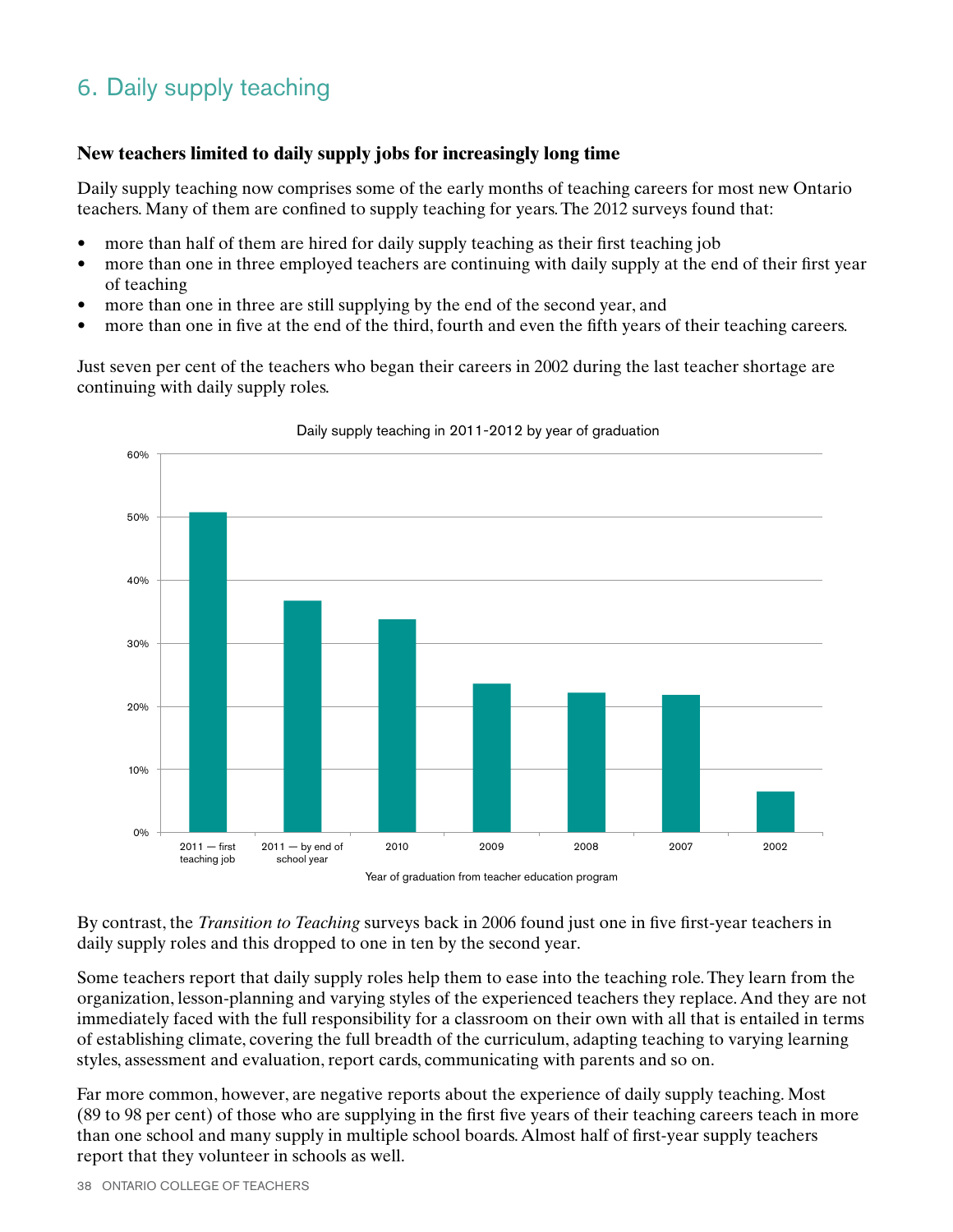*My experience has been really difficult and frustrating. I am currently with two boards as an occasional teacher. I have yet to work an entire week of supply work and a lot of times I get called in for just one period. I find that teachers college didn't really prepare me for supply work and that it is a hard job to enjoy. My husband is also in the same situation and it has been really hard to keep our heads above water to even pay the bills for the month. He has had to get another job, and I have had to get part time work elsewhere also just to get by.*

Intermediate-Senior math and physical education graduate of 2009, southwestern Ontario

Many complain that they are excluded from the better supply placements that entail more extended time in one school or even one classroom.Whether in their first or fifth year of teaching, most of these supply teachers (74 to 90 per cent) want to teach more than they were assigned through supply lists.

### **School-based professional development gap for daily supply teachers**

In addition to the financial hardship experienced by many daily supply teachers in Ontario in the early years of their careers, there is a significant gap between their in-school professional development and support and what is available to their more fortunate colleagues who secure regular or long-term occasional positions.

|                                                  | 2011 graduates         |        | 2010 graduates      |        |
|--------------------------------------------------|------------------------|--------|---------------------|--------|
| Nature of professional development               | <b>Daily</b><br>supply | Other* | <b>Daily supply</b> | Other* |
| Participating in formal courses                  | 47%                    | 52%    | 43%                 | 54%    |
| Collaborative learning in my school              | 21                     | 66     | 19                  | 64     |
| Collaborative learning beyond my school          | 24                     | 52     | 24                  | 45     |
| Being supported by a mentor                      | 15                     | 51     | 14                  | 50     |
| Engaging with subject or specialist associations | 22                     | 43     | 24                  | 41     |
| Participating in school self-evaluation          | 16                     | 49     | 16                  | 40     |
| Undertaking action research                      | 18                     | 30     | 15                  | 25     |

### Professional development gap for daily supply teachers in Ontario

\*Regular or long-term occasional positions

The gap is evident across the full range of in-school and outside of school professional development. Daily supply teachers report much lower levels of involvement in school-based professional development such as in-school collaborative learning and school self-evaluation projects. Fewer of them take formal courses, engage with subject or specialist associations and participate in collaborative learning outside of the schools in which they teach. And fewer of them report that they have a mentor or engage in action research.

The gaps are also substantial in access to principal evaluations and mentoring by experienced teachers in their schools. For these types of professional learning and support, teachers with long-term occasional or regular appointments are three to eight times more likely to be supported in these ways than are daily supply teachers. And fewer daily supply teachers are provided orientation to the schools in which they teach.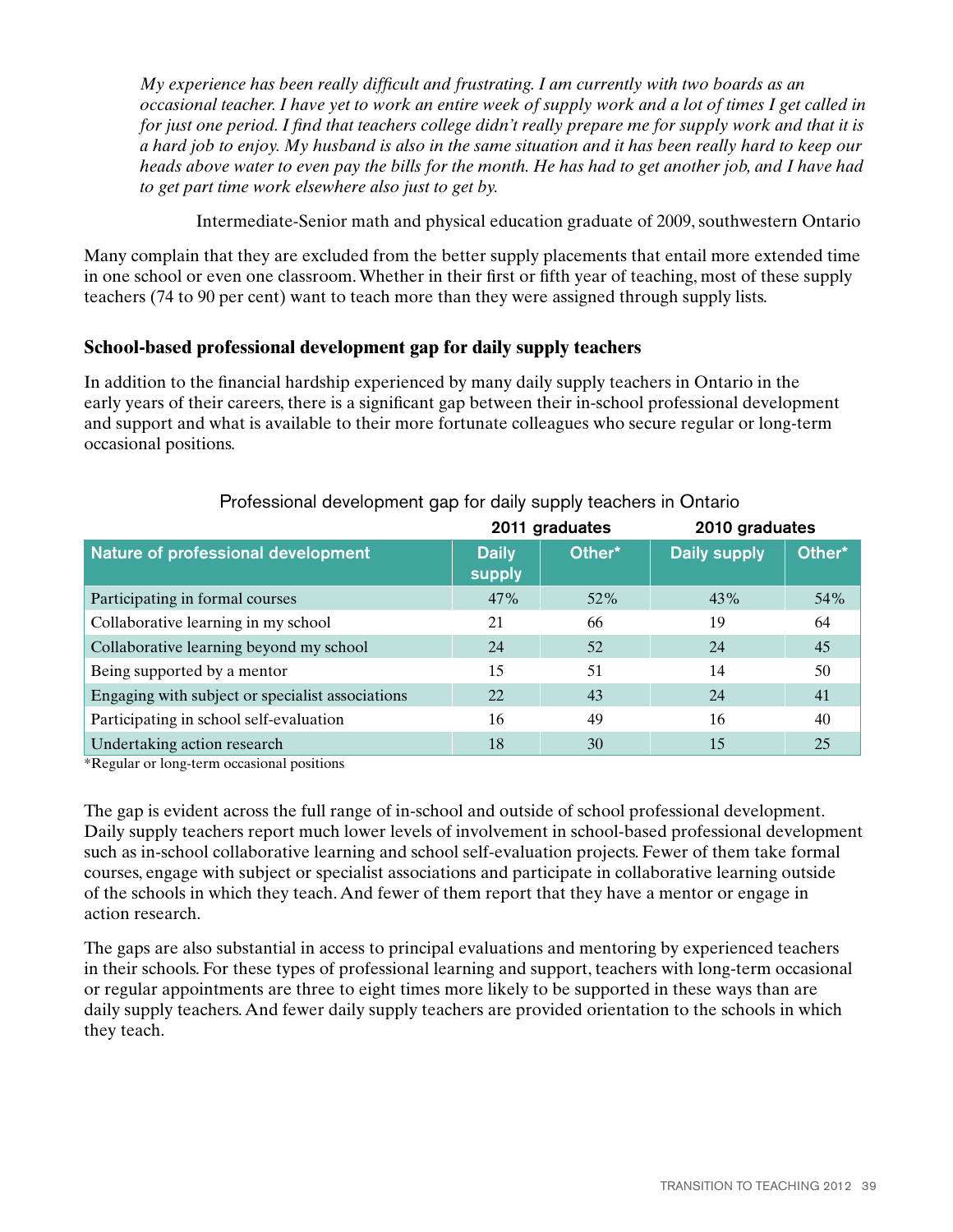

Daily supply teacher in-school professional development gap

In addition to this gap for daily supply teachers, the growing numbers of teachers who are completely unemployed in the early years face an even greater deficit — they are not in teaching positions and generally do not have access to even the supports available to the daily supply teachers.

The numbers are substantial among this new generation of teachers who experience this more limited access to professional development.Two-thirds of the teacher education graduates of 2011 who were on the job market were either unemployed or in daily supply teaching in the 2011-12 school year, as were more than half of the graduates of 2010 in the second year of their careers, more than two in five of the graduates of 2009 in the third year and one in three of the graduates or 2008 in their fourth year of teaching. Even in the fifth year, more than one in four are still unemployed or in daily supply roles.



Unemployed or daily supply teaching by year of graduation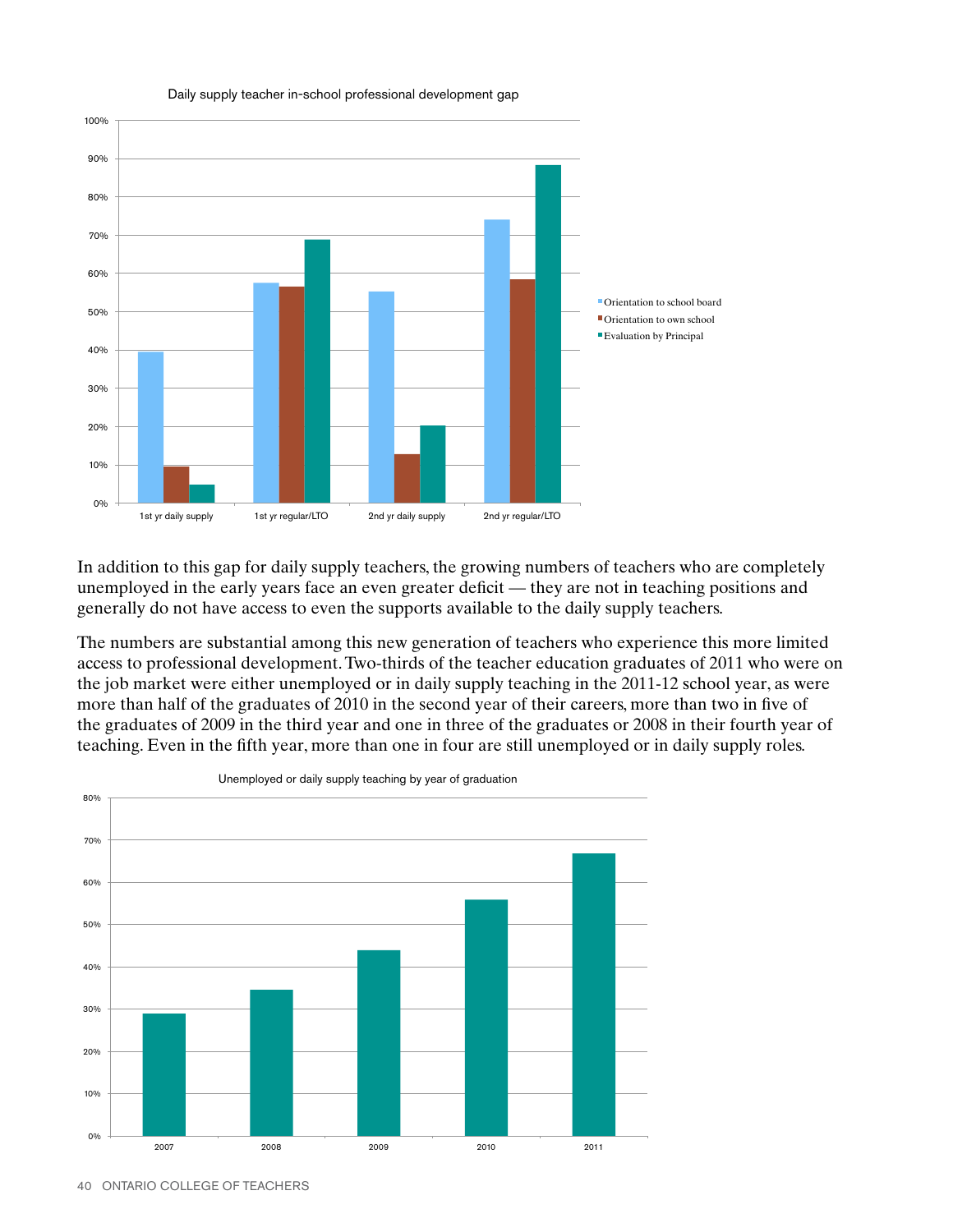## *7.* Career plans and attachment to teaching

#### **Strong commitment to teaching profession**

New teachers in Ontario who join the profession during this difficult employment market are highly committed to teaching careers despite the challenges they experience in achieving full employment. Looking ahead five years, most (87 per cent or more) of the graduates of 2007 through 2011 say they definitely or probably will still be in the teaching profession then. And no more than four per cent say they definitely or probably will not be teachers at that time.

Even among the first- and second-year teachers who report that they are completely unemployed, commitment to the profession is very high. Among this subset, 88 per cent of first-year unemployed teachers and 74 per cent of those in the same circumstance in their second year say they definitely or probably will be teachers five years in the future. Only one per cent of first-year unemployed teachers say they definitely or probably will not be teaching in five years.

Discouragement appears to be creeping in, however, for some of the second-year unemployed teachers. One in eight (12 per cent) of them say they will not or likely not be teaching in five years.

Some of them report that it is a struggle for them to continue and one they may not be able to overcome.

*As a recent graduate I worked in the UK as a supply teacher. Now that I am home, I have been unsuccessful searching for work in Ontario. I volunteer in a classroom one day a week, I tutor, and I work part-time in retail. I spent a lot of money becoming a teacher and I am beginning to regret doing so. The job search seems pretty bleak. If I do not gain employment within the upcoming year I will begin searching for employment outside my field of study.*

2010 Primary-Junior unemployed Primary-Junior graduate, Greater Toronto area

For most of this new generation of teachers, however, the motivation to enter and to continue with the profession is both broad and deep.The top driver is the chance to make a positive difference for the lives of their students. Most of them are also motivated to share with others subject matter that they enjoy. A third tier purpose is focused on the material rewards of the profession (salary, benefits and pension) and work-life balance available in a teaching career.

All three types of motivation are evident in responses of each group of teachers in their first through tenth years in the profession. Material rewards rise in importance over time, approaching but not exceeding the importance of making a difference and sharing knowledge with their students.The satisfaction gained in teaching appears to sustain a long-term commitment for most of these Ontario teachers. Most graduates of 2002 (87 per cent) say they will still be members of the profession five more years in the future.

New-Canadian teachers reflect the same motivational profile as these new teachers originally from Ontario. And most of them say they will be teachers five years in the future despite their even more delayed and challenging entry into the Ontario teacher employment market.

This new generation of teachers also has considerable depth of interest in leadership in the profession. More than half of the teachers surveyed this year say they aspire to mentoring, coaching or some other form of leadership during their teaching careers. And 20 to 28 per cent of each survey group says they hope to take on a role of vice-principal or other administrative position at some point in their career. New Ontario teachers educated outside Ontario report similar levels of commitment to leadership during their careers.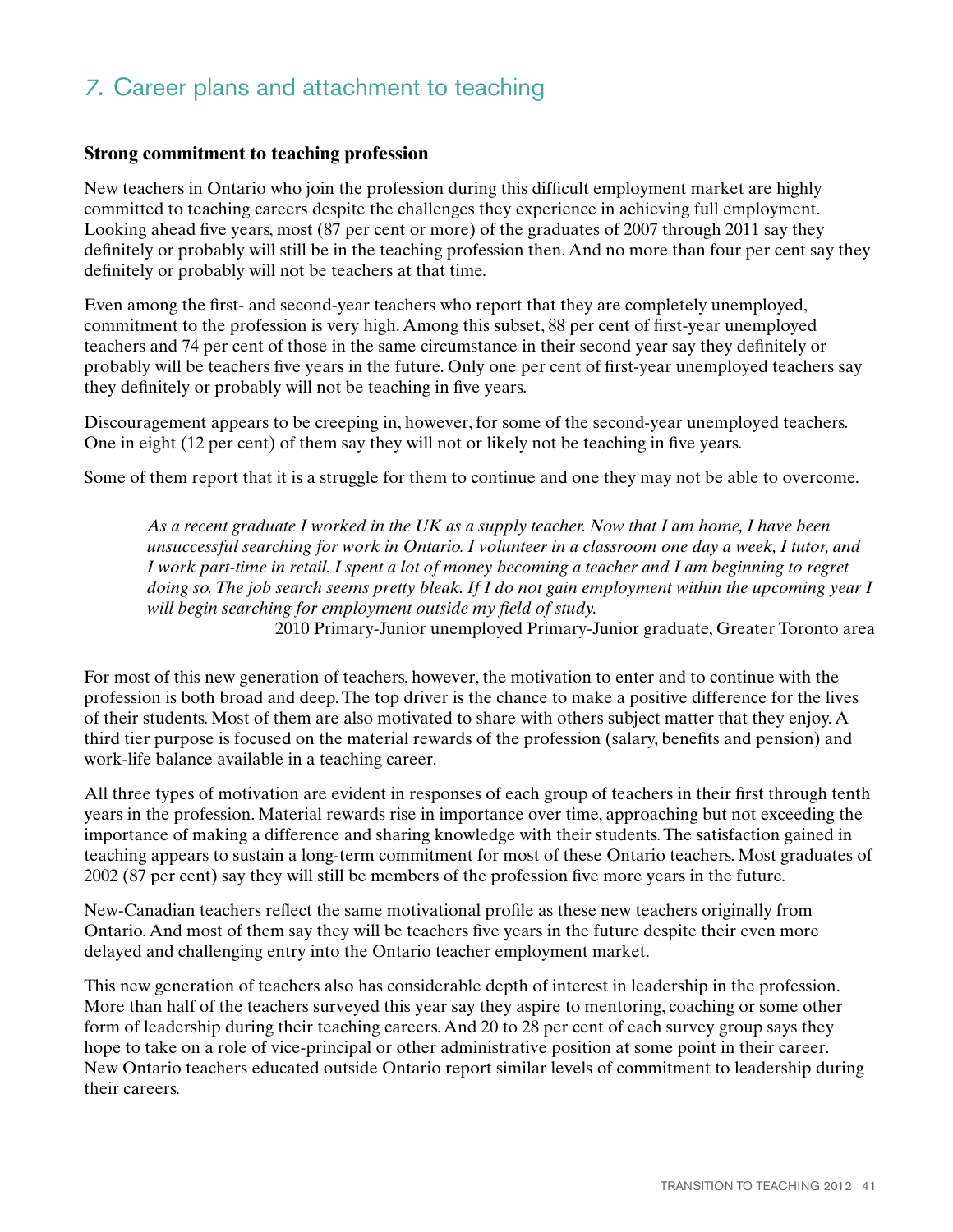### **Majority teaching elsewhere will return to Ontario**

Moving out of the province to teach is either a reality or a future plan for about one in five graduates of 2011. And eight to 15 per cent of the graduates of 2007 through 2010 were teaching outside the province in 2011-2012 or they planned to do so in the future.

About half of those who are teaching elsewhere or plan to do so expect that they will return to Ontario again to teach.Those who do not say they will return to the province, for the most, report they are uncertain about their future. Only 10 to 15 per cent of them indicate they have likely or definitely closed the door on a return to Ontario.



Living and teaching outside of Ontario in 2012 by year of graduation

#### **More attrition, but still comparatively strong retention of Ontario teachers**

Membership renewals at the Ontario College of Teachers confirm that teacher retention remains relatively high in Ontario. Teachers who move elsewhere may well continue to teach in another jurisdiction while not renewing their teaching licenses in Ontario. For this reason, the rate at which Ontario teachers leave the teaching profession entirely (in Ontario or elsewhere) in the early years of their career is likely lower than the analysis that follows.

More than one in 20 (5.4 per cent) of Ontario faculty of education graduates in 2011 who received an Ontario Teaching Certificate that year did not renew their membership in the College in 2012. About one in eight (12.7 per cent) of those who gained their certificates in 2007 were no longer members five years later in 2012.These rates compare with 4.1 and 9.5 per cent attrition for first and fifth-year teachers back in 2005, prior to the development of a significant teacher surplus in Ontario.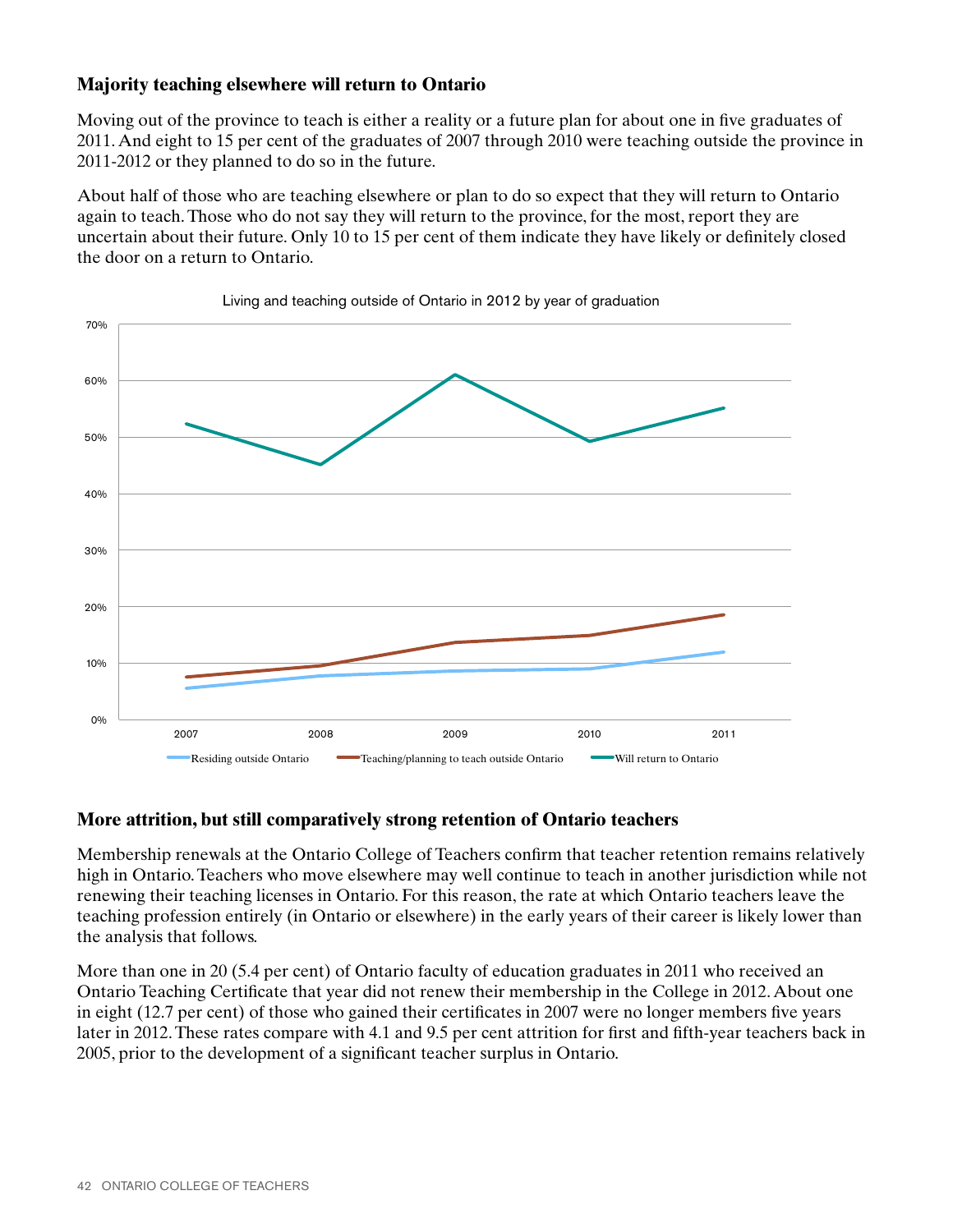



As the employment market tightened in Ontario, attrition of teachers in the early years has clearly increased. Despite this increase in attrition rates, however, the current rates of a little more than five per cent in the first year and almost 13 per cent by the fifth year continues the high rate of early career teacher retention in Ontario as compared with some other jurisdictions for which somewhat comparable data is available (such as many US jurisdictions).

Ontario faculty graduates comprise the majority of new teachers each year in this province, about 80 per cent of newly Ontario-certified teachers in 2011.This is up from just 69 per cent as recently as 2006. Ontario graduate numbers increased somewhat over the five year span as out-of-province educated certifications decreased substantially.

Attrition rates for new Ontario teachers from some other sources differ from those for Ontario graduates.

A declining percentage of new Ontario teachers each year are Ontarians who graduate from US border colleges. Fewer of these teachers fail to maintain their College membership over time.The average attrition rate for this group over the past ten years is about half to one-third that for those who graduate from Ontario faculties of education.

Canadians (mainly Ontarians) educated elsewhere abroad also have comparatively low attrition rates. At five per cent attrition after one year, 12 per cent after five years and 17 per cent after ten years, their attrition rates are slightly higher than Ontario faculty graduates.

Ontario certified teachers who migrate here from other provinces have much higher rates of attrition than is evident for all other sources of new Ontario teachers — 15 per cent after one year, 39 per cent at five years, and 48 per cent at 10 years.The higher attrition rate for this group may be accounted for by teachers moving back to their home provinces or elsewhere to continue teaching careers outside Ontario.Although this group has high attrition, they now comprise only about two per cent of new Ontario teachers annually.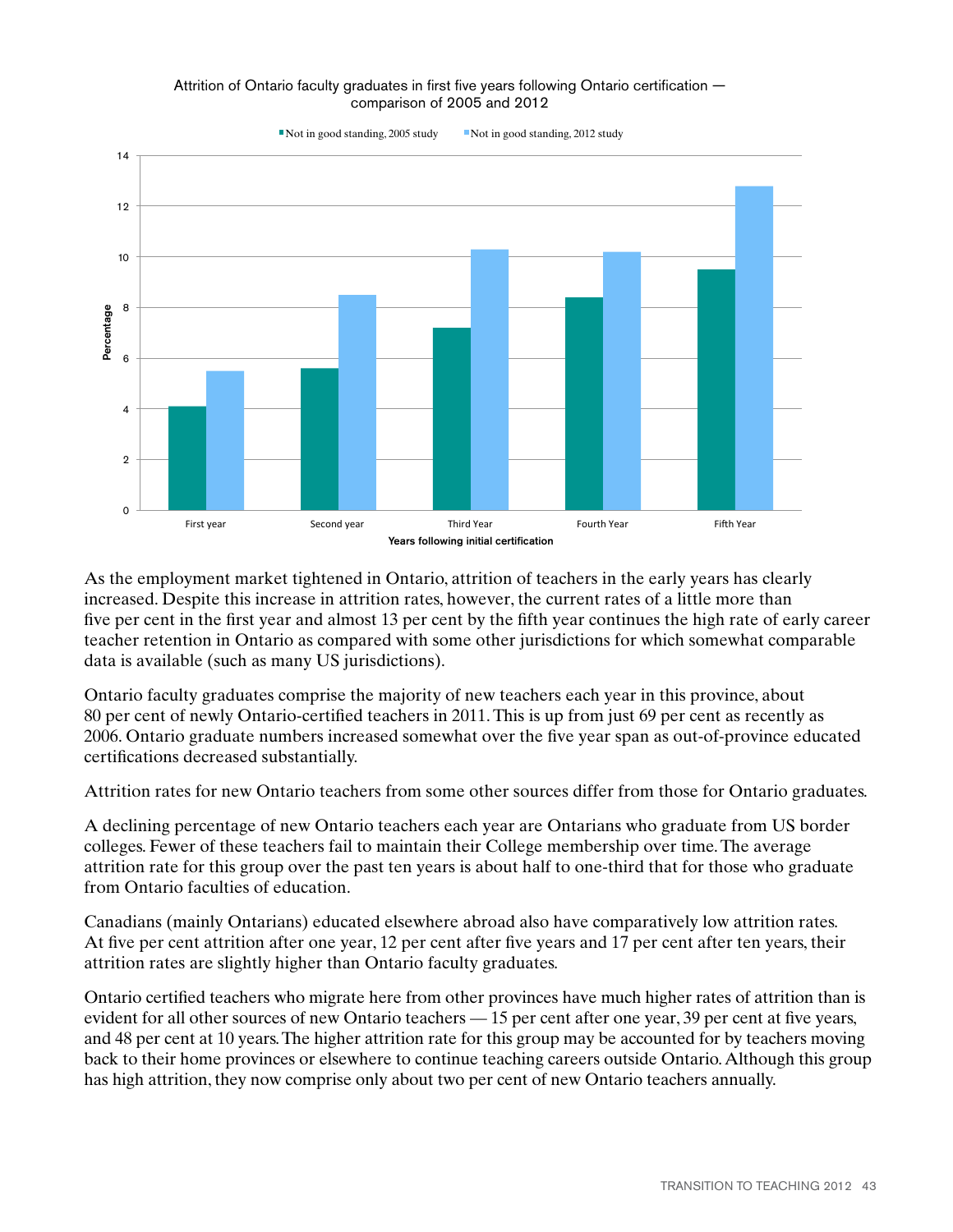

Attrition differences are also apparent in comparing French- and English-language program graduates. The chart below breaks out these two groups. Almost one in 10 of the French-language program graduates fail to renew their College membership in the first year.This rises to about one in eight by year two and to one in six by year five, and with little further net attrition in the early career years thereafter.This rate of early career attrition for French-language program graduates is considerably higher than attrition among English-language graduates



New-Canadian teachers who complete their teacher education in another country prior to immigrating to Canada and obtaining Ontario certification have attrition rates that are not dissimilar from Ontario faculty graduates in the first five years — four per cent in the first year, 14 per cent after five years and 17 per cent after ten years.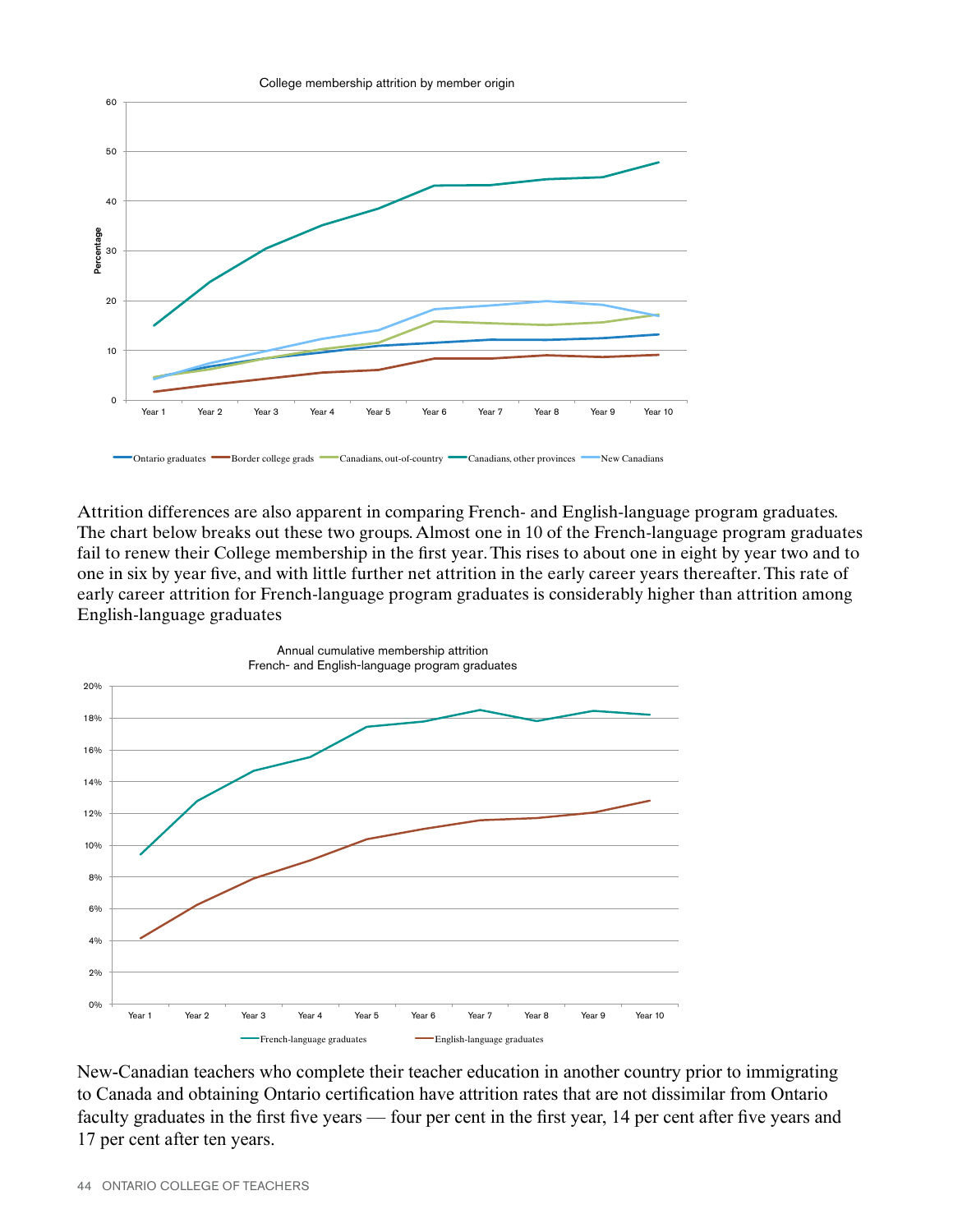## 8. Conclusion

Increasingly crowded teacher employment markets confront English-language and, to a lesser extent, French-language teachers in Ontario. Newly licensed teachers have less success with their job searches with each passing year. And each year the job outcomes are weaker across the first five years of teaching careers. New teacher unemployment rates are now very high as even daily supply jobs are for many hard to find.

Most new teachers are determined to continue their teaching careers no matter how long they remain unemployed or underemployed. Although more look outside the province for teaching jobs, the majority view this as a temporary measure.They plan to return to the province to teach here as soon as the market permits. Others sustain themselves in alternative employment waiting for full employment in teaching. Some weakening of the generally very strong commitment to teaching is beginning to appear among teachers who are unsuccessful into their second year as teachers.

Although there has been some decline in the annual intake of new teachers from outside Ontario over the past five years, the large annual gap between newly certified teachers and teacher retirements remains high and the surplus of unemployed and underemployed teachers grows ever greater with each passing year.

As the teacher employment market tightens further, there is a now substantial decline in applicants to Ontario faculties of education and to the US border colleges that have provided access to teacher education for many Ontarians over the past decade. New members from US border colleges dropped significantly again in 2012. And there is a gradual decline each year in new-Canadian teachers and in Ontarians who pursue teacher education elsewhere abroad, especially Australia, and then return to teach in Ontario.

A modest three-year reduction in Ontario teacher education funding is now fully in place with the 2012-2013 academic year.This has reduced funded faculty of education enrolments by about 850 places from the peak in 2009-2010. However, there has been some growth in enrolments in recent years in teacher education programs sponsored by other institutions operating in Ontario under ministerial consent permits.

Taking these various changes in the sources of supply of new teachers into account, it is likely that the annual number will decline over the next few years from the 11,645 level of 2011, perhaps to as low as 10,000 by 2013.The Ontario Teachers' Pension Plan Board forecasts that on average teacher retirements will remain at about 4,500 each year through 2020 and beyond.

These trends would result in a somewhat reduced annual excess of about 5,500 new teachers annually beyond the volume of vacancies arising from retirements and likely continue to result in continuing high early career teacher unemployment and underemployment in the years ahead.

Discussions are under way in Ontario that could eventually lead to a further significant reduction in funded teacher education spaces at Ontario's universities. Should this change take place, the annual supply/demand imbalance would be sharply reduced and the cumulative surplus of qualified teachers in Ontario would gradually decline, eventually resulting in more positive job outcomes for the reduced volume of newly licensed teachers in future years.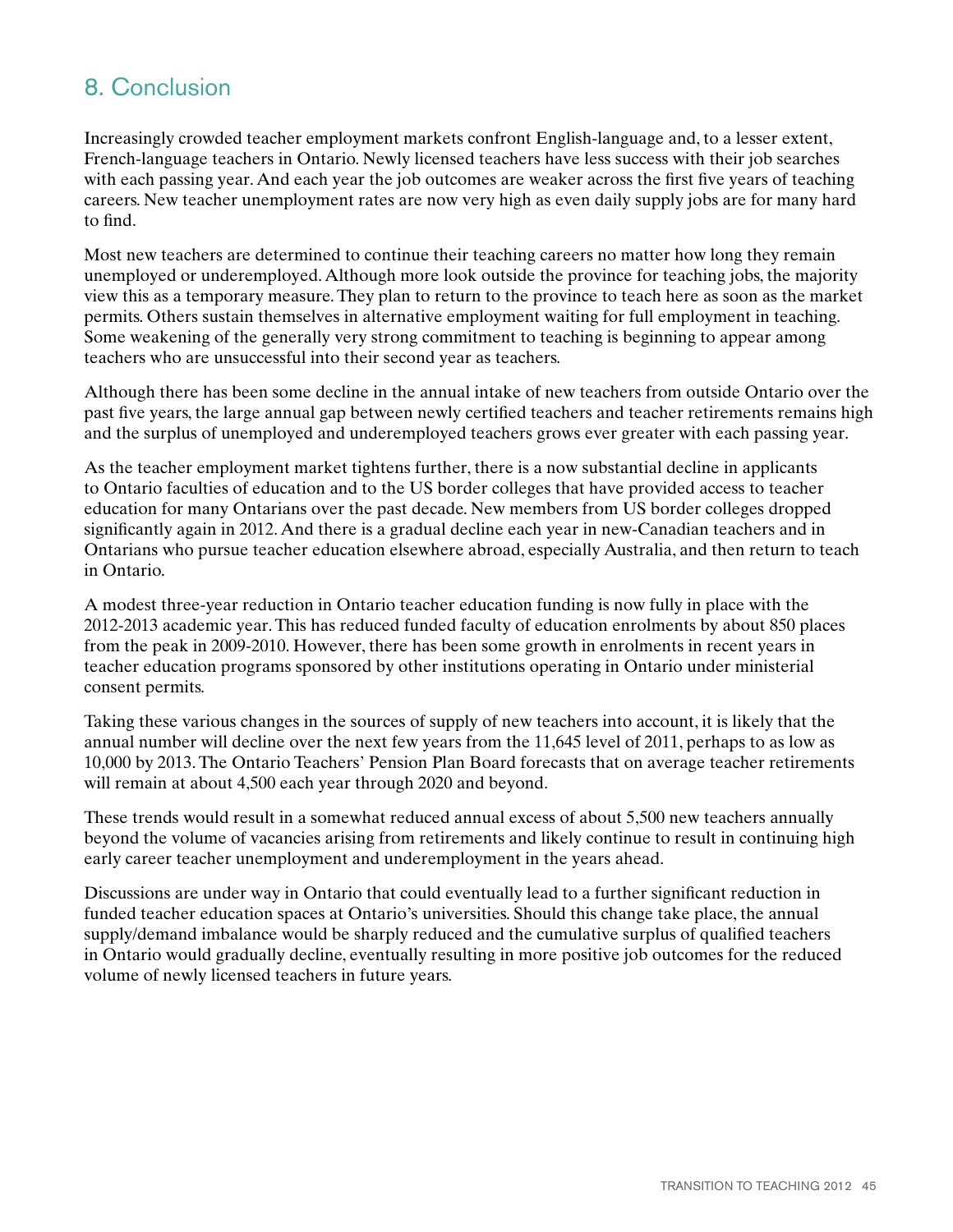# 9. Methodology

## **Purposes and sponsorship of study**

The *Transition to Teaching* study began with surveys of the Ontario teacher education graduates of 2001. The surveys at that time focused on job search outcomes and professional experiences in the first school year following licensing as Ontario teachers.

This annual study broadened in scope over the years to include surveys of early-career teachers throughout the first five years and at year ten following graduation. Additional samples were included of Ontarians who pursued their teaching degrees at US border colleges and elsewhere and also of out-ofprovince and new-Canadian teachers educated elsewhere and subsequently certified in Ontario.

The study provides education stakeholders in the province with information on teacher transition into active membership in the profession in Ontario. It focuses on their induction and support as they join the profession, evaluation of their teacher education programs and assessment of their ongoing professional development experience and needs.

It also covers the extent, timing and reasons for some of them leaving the profession and career progression patterns in the early years of teaching.The study highlights the value for new teachers of the enhanced induction resources available through the New Teacher Induction Program (NTIP) introduced in Ontario in 2006. Finally, the study tracks employment over time, measuring unemployment and underemployment by program, region and language.

Ontario teacher demographics and the balance of provincial teacher demand and supply changed significantly over the past decade.The analysis of annual surveys under the auspices of this study provides regular updates for Ontario education stakeholders about the changing balance of teaching jobs and available teachers and the impact of the increasing shortage of employment opportunities on new members of the profession.

The *Transition to Teaching* study is made possible by a grant from the Ontario Ministry of Education. This report does not necessarily reflect the policies, views and requirements of the Ministry.The study is conducted by the Ontario College of Teachers.

### **Survey design and delivery**

Surveys of teachers in their first two years following Ontario licensure include questions under the following headings — employment update, job search, teaching assignments, teaching experience, views on teacher education, professional development, career plans, reflections on teaching and demographics.

Surveys of teachers beyond the second year of their careers are briefer focusing on the employment update, teaching experience, career plans, reflections on teaching and demographics.

Eight separate surveys were directed in May 2012 to Ontario faculty and US border college graduates of 2011, 2010, 2009, 2008, 2007 and 2002 and to newly certified teachers in 2010 and 2011 who obtained their teacher education degrees and initial licensing in another Canadian province or elsewhere abroad.

Each of the eight surveys was presented in English and in French, with College members receiving the survey in the language of their choice for communicating with the Ontario College of Teachers.

The surveys consist mainly of closed-response option questions. Some open-ended questions are also provided.

The surveys are web-based using a platform, Fluid Surveys, available through the Canadian survey software company Chide.it. Web-based surveys on professionally relevant survey questions are highly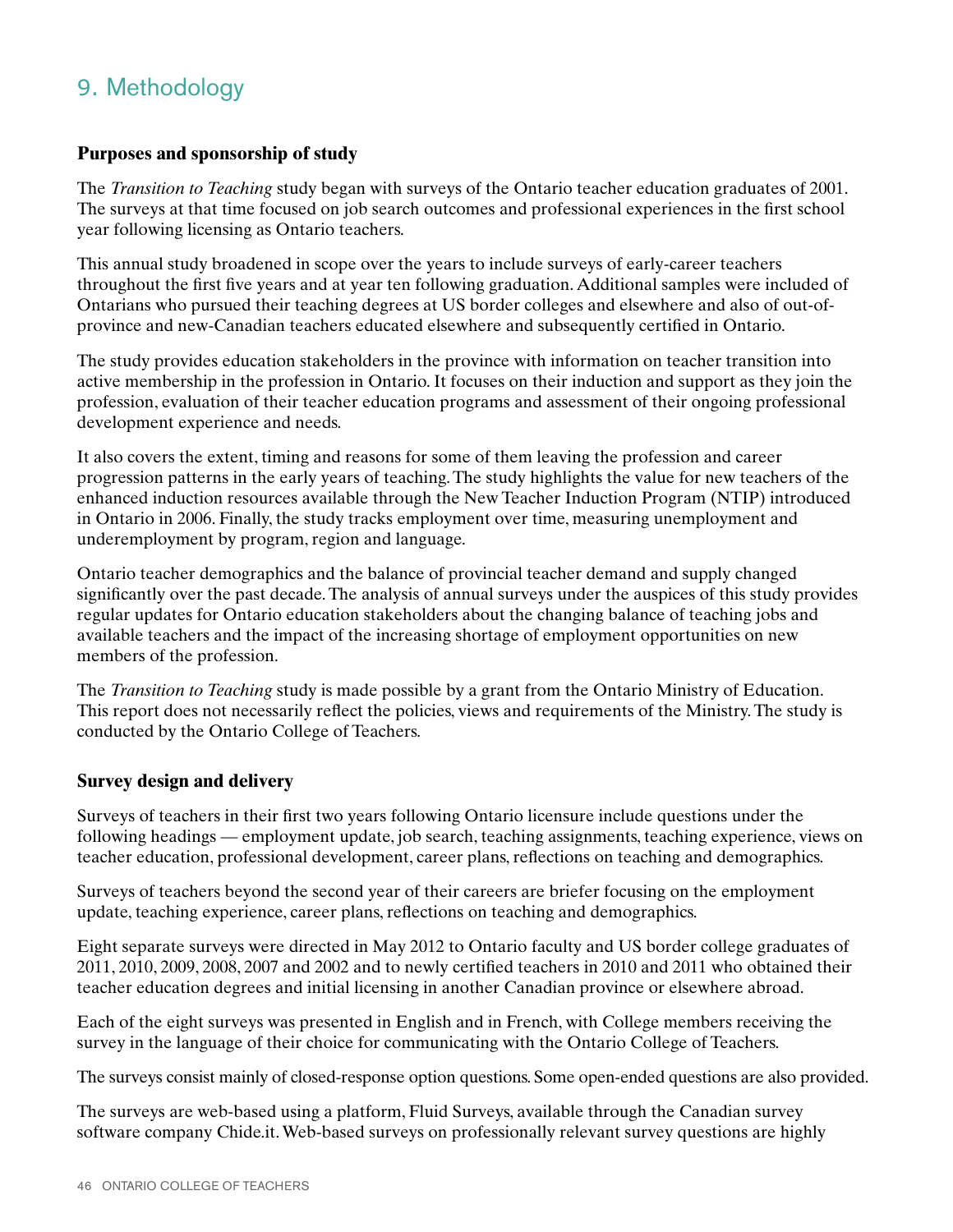appropriate for this population. Most teachers have access to computers and they routinely maintain the currency of their e-mail addresses with the College. Many initially applied on-line to become members.The majority of them receive electronic newsletters from the College and many communicate electronically with the College on routine matters relating to their membership.

### **Sampling and survey administration**

Random samples were drawn for each of the eight surveys based on the College registry of currently licensed Ontario teachers. E-mail addresses are for the most part available and current as verified through the College member annual registration process and other updating opportunities.

E-mailed invitations providing the appropriate URL address for the survey were preceded by an e-mail introduction and participation encouragement from the College Registrar. Respondents were assured of confidentiality and that the data would not be linked in any way with their official College membership and registry information. An incentive of eligibility for a draw for one of five prizes equal to the current annual College membership fee (\$138) was used to boost the response rate.

Very large sample sizes were used to support analysis of sub-groups of teachers by region, qualifications and language of teacher education program. For Ontario faculty graduates and US border college graduates of 2011, random samples were selected of 40 per cent of the members in good standing with current e-mail addresses who communicate with the College in English. For the graduates of other years, the random samples included 20 per cent of each population.

Given the smaller population of members who communicate with the College in French and the distinctiveness of this employment market, double sample sizes were selected — 80 per cent (2011 graduates) and 40 per cent (graduates of other years) of those populations.

The entire populations of out-of-province and out-of-country educated teachers certified in 2010 and 2011 were invited to complete the surveys.

### **Response rates and margins of error**

Some responses were incomplete.Those responses that did not include a completed first section on employment status were not included in the analysis.This procedure ensured that bias that might be associated with differential time available to complete the survey and that could affect the basic employment outcome findings was minimized.

The overall sample invited to participate in the survey was 17,040 individuals. Returns completed totaled 4,717 for an overall return rate of 28 per cent. Return rates for the eight individual surveys ranged from 20 to 39 per cent.The individual surveys' margins of error range between 2.6 and 5.0 per cent.

| <b>Survey group</b>  | <b>Responses</b> | <b>Response rate</b> | Margin of error* |
|----------------------|------------------|----------------------|------------------|
| 2011 graduates       | 1,406            | 34%                  | $2.6\%$          |
| 2010 graduates       | 545              | 27                   | 4.2              |
| 2009 graduates       | 532              | 27                   | 4.3              |
| 2008 graduates       | 488              | 24                   | 4.4              |
| 2007 graduates       | 431              | 23                   | 4.7              |
| 2002 graduates       | 381              | 20                   | 5.0              |
| Other 2011 certified | 542              | 39                   | 4.2              |
| Other 2010 certified | 435              | 26                   | 4.7              |

\*Survey result accuracy range, 19 times out of 20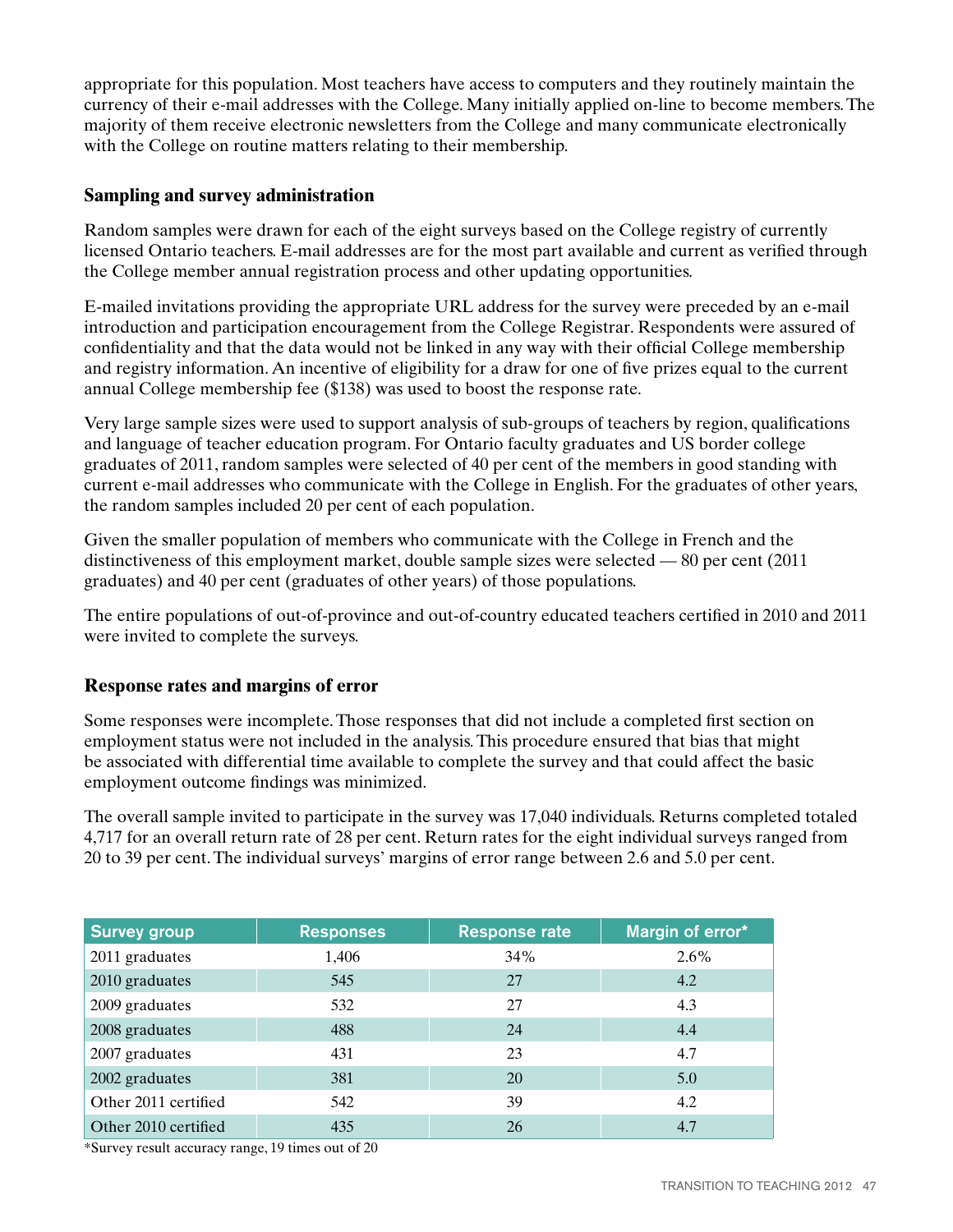Rates of return for the 2012 survey are on average 25 per cent below the return rates of the same surveys in 2011.The decline affected all of the eight surveys. No changes were made to the survey methodology from the previous year. Nor does analysis of the demographics in the returns suggest particular sub-groups that might support an explanation of the decline.

The change in response rate may be a result of general on-line survey fatigue.When on-line surveys replaced the previous hard copy mail survey methodology used for this study in earlier years, a very large increase in the return rates occurred.This may have been the result of enhanced interest in responding to on-line surveys at the time. Given the increase in on-line surveys in general over the past few years, the novelty of on-line surveys may be wearing off and this might account for the drop in response rate this year.

The 2012 response rate, although significantly lower than in 2011, is higher than rates in earlier years when mail surveys were used.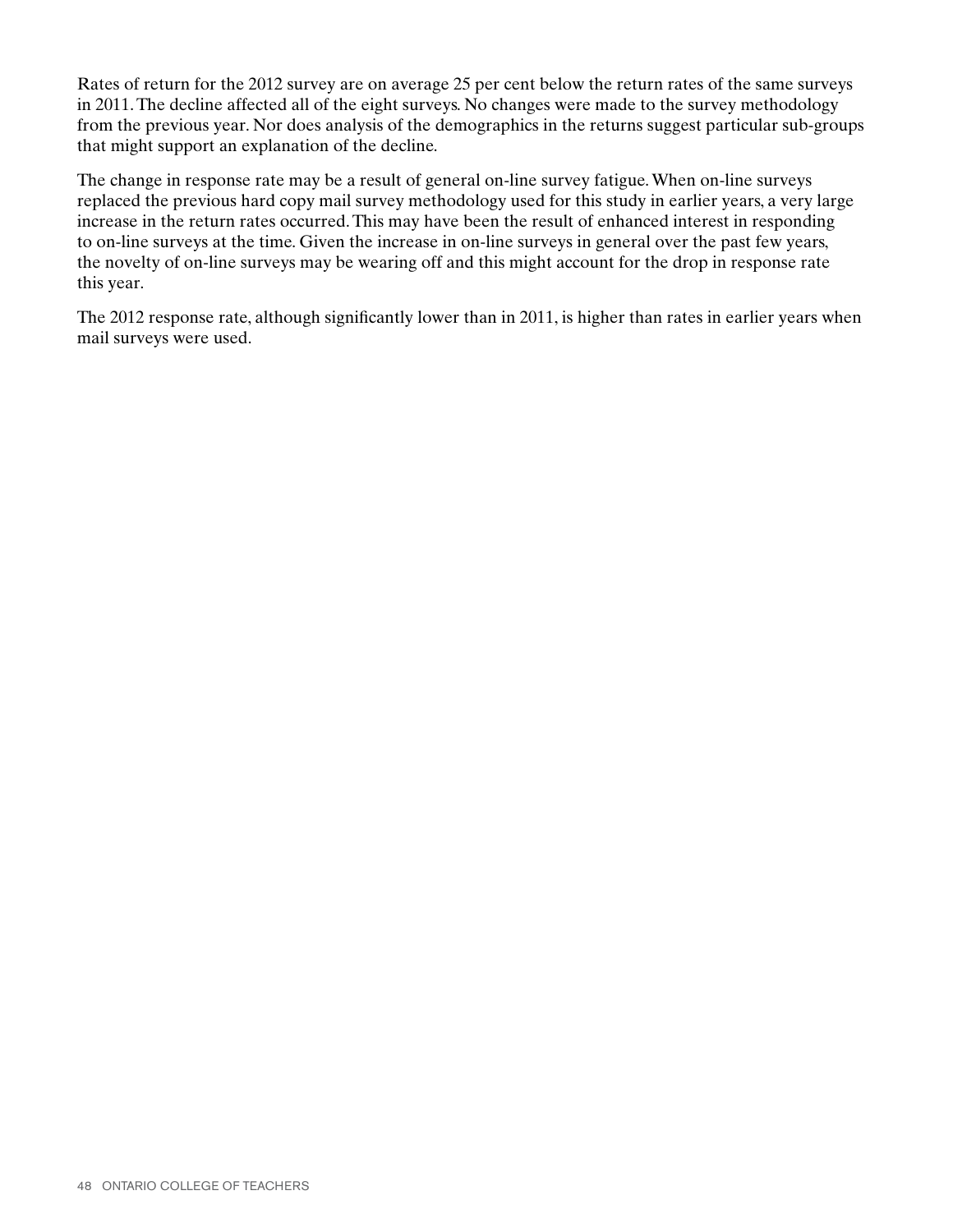# 10. Demographics

#### **Ontario and US border College graduates**

Six of the 2012 surveys sample Ontarians who graduated from Ontario faculties of education or who attended US border colleges and subsequently obtained their certification as an Ontario teacher.

The survey returns are representative of the populations of early career teachers from which the samples were drawn. On average for the six Ontario and border college surveys (graduates of 2011, 2010, 2009, 2008, 2007 and 2002) they have the following demographic profiles.

Ontario Teaching Qualifications

| Primary-Junior                 | 45% |
|--------------------------------|-----|
| Junior-Intermediate            | 19  |
| Intermediate-Senior            | 33  |
| <b>Technological Education</b> | 3   |

## Teacher education sources

| Ontario faculties of education       | 86% | $(88\% \text{ of graduates of } 2011)$ |
|--------------------------------------|-----|----------------------------------------|
| Ministerial consent-holding programs | 4   | $(4\% \text{ of graduates of } 2011)$  |
| US border colleges                   | 10  | $(8\% \text{ of graduates of } 2011)$  |

### Language of teacher education

| English-language programs | 90% |                                                                                           |  |
|---------------------------|-----|-------------------------------------------------------------------------------------------|--|
| French-language programs* | 10  | $(11.7\% \text{ of Ontario faculties only})$                                              |  |
|                           |     | *French-language program graduates are 7.8 per cent of Ontario graduates for survey years |  |

| Gender |     |               | Teaching career |  |  |
|--------|-----|---------------|-----------------|--|--|
| Female | 76% | First career  | 64%             |  |  |
| Male   | 24  | Second career | 36              |  |  |

### Age range by year of teacher education graduation

|           | 2011 | 2010 | 2009 | 2008  | 2007                        | 2002  |
|-----------|------|------|------|-------|-----------------------------|-------|
| $18 - 24$ | 25%  | 12%  | 2%   | $0\%$ | $0\%$                       | $0\%$ |
| $25 - 34$ | 50   | 61   | 72   | 67    | 64                          | 19    |
| $35 - 44$ | 16   | 18   | 15   | 20    | 23                          | 57    |
| $45 - 54$ |      |      | 8    | 11    | 9                           | 16    |
| $55 - 64$ |      |      |      |       | $\mathcal{D}_{\mathcal{A}}$ |       |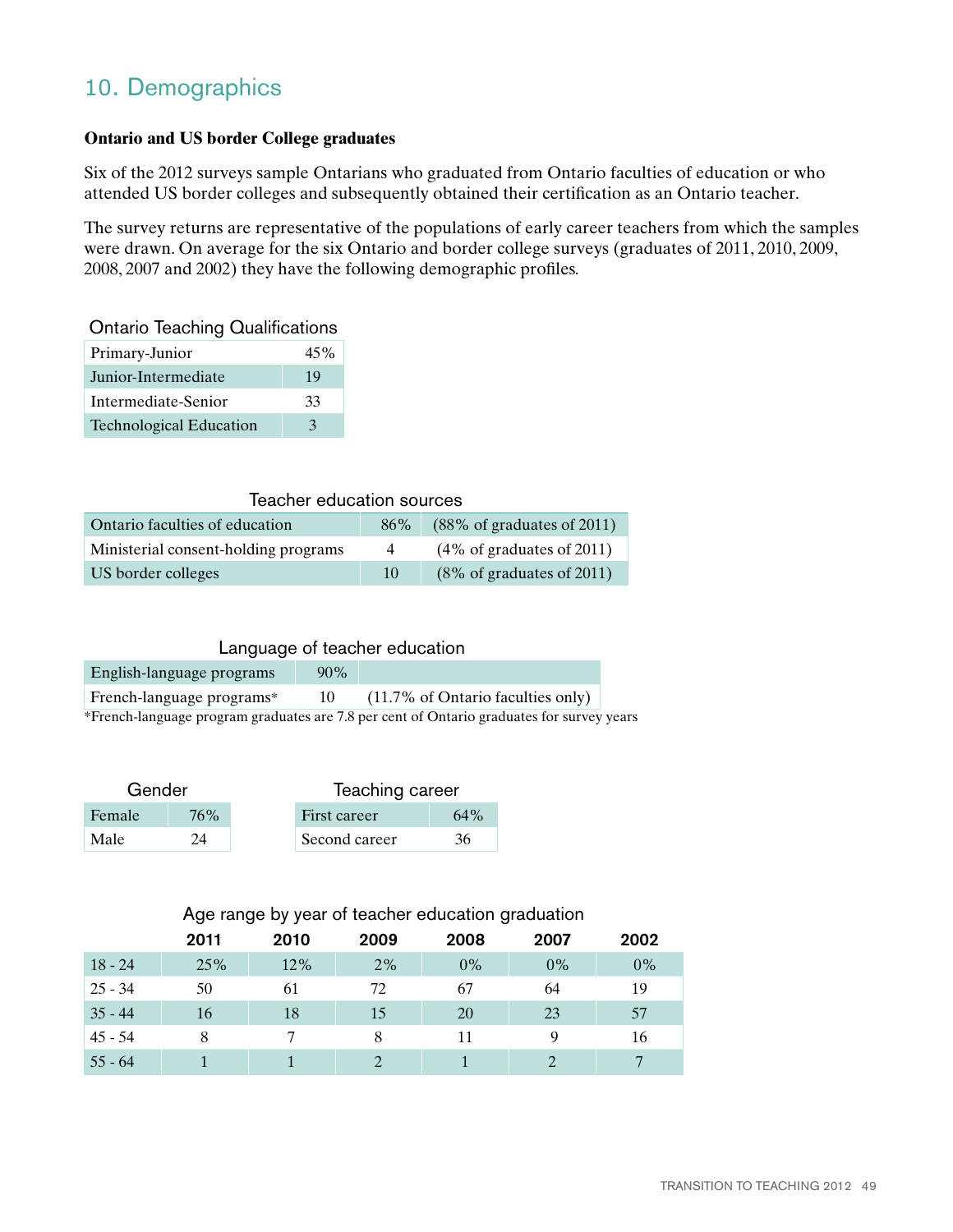### **New-Canadian teachers**

The new-Canadian respondents certified in 2010 and 2011 have the following demographic profiles.

Ontario Teaching Qualifications Language of

| Primary-Junior                 | 24 <sup>%</sup> |
|--------------------------------|-----------------|
| Junior-Intermediate            | 30              |
| Intermediate-Senior            | 46              |
| <b>Technological Education</b> |                 |

Trinidad

teacher education

| Gender |        |  |  |
|--------|--------|--|--|
| Female | $81\%$ |  |  |
| Male   | 19     |  |  |

|                    |       |       |                                                                | Age range by year of<br>Ontario certification |       |  |
|--------------------|-------|-------|----------------------------------------------------------------|-----------------------------------------------|-------|--|
|                    | 2011  | 2010  |                                                                | 2011                                          | 2010  |  |
| None               | $2\%$ | $1\%$ | $18 - 24$                                                      | $0\%$                                         | $0\%$ |  |
| Less than one year | 5     | 3     | $25 - 34$                                                      | 25                                            | 18    |  |
| $1 - 2$ years      | 11    | 11    | $35 - 44$                                                      | 45                                            | 43    |  |
| $3 - 5$ years      | 18    | 20    | $45 - 54$                                                      | 26                                            | 35    |  |
| $6 - 10$ years     | 21    | 23    | $55 - 64$                                                      | 3                                             | 3     |  |
| More than 10 years | 42    | 42    |                                                                |                                               |       |  |
|                    |       |       | Years of teaching experience prior<br>to Ontario certification |                                               |       |  |

| Age range by year of  |
|-----------------------|
| Ontario certification |

|           | 2011 | 2010          |
|-----------|------|---------------|
| $18 - 24$ | 0%   | $0\%$         |
| $25 - 34$ | 25   | 18            |
| $35 - 44$ | 45   | 43            |
| $45 - 54$ | 26   | 35            |
| $55 - 64$ | 3    | $\mathcal{F}$ |
|           |      |               |

#### **Ontarians certified after teacher education in another province or abroad**

The respondents who are originally Ontarians and completed their teacher education in another Canadian province or country prior to returning to Ontario have the following demographic profiles.

| <b>Ontario Teaching Qualifications</b> | (top 10 source |                        |
|----------------------------------------|----------------|------------------------|
| Primary-Junior                         | 49%            | Australia              |
| Junior-Intermediate                    | 8              | <b>United States</b>   |
| Intermediate-Senior                    | 42             | United Kingdor         |
| <b>Technological Education</b>         | 1              | New Zealand            |
|                                        |                | Alberta                |
|                                        |                | <b>British Columbi</b> |
|                                        |                | Ouebec                 |
| Gender                                 |                | Nova Scotia            |
| Female                                 | 80%            | New Brunswick          |
| Male                                   | 20             | India                  |

| Ontario Teaching Qualifications |              | Teacher education sources<br>(top 10 sources, largest to smallest) |                   |     |
|---------------------------------|--------------|--------------------------------------------------------------------|-------------------|-----|
| Primary-Junior                  | 49%          | Australia                                                          |                   |     |
| Junior-Intermediate             | 8            | <b>United States</b>                                               |                   |     |
| Intermediate-Senior<br>42       |              | United Kingdom                                                     | Language of       |     |
| <b>Technological Education</b>  | $\mathbf{1}$ | New Zealand                                                        | teacher education |     |
|                                 |              | Alberta                                                            | English           | 98% |
|                                 |              | <b>British Columbia</b>                                            | French            |     |
|                                 |              | <b>Ouebec</b>                                                      | Other             |     |
| Gender                          |              | Nova Scotia                                                        |                   |     |
| Female                          | 80%          | New Brunswick                                                      |                   |     |
| Male                            | 20           | India                                                              |                   |     |
|                                 |              |                                                                    |                   |     |

| Language of<br>teacher education |     |  |  |
|----------------------------------|-----|--|--|
| English                          | 98% |  |  |
| French                           | 1   |  |  |
| <b>Other</b>                     |     |  |  |

| r umppmes            | ∟കാ      |
|----------------------|----------|
| Pakistan             | $1 - 2$  |
| United Kingdom       | $3 - 5$  |
| Nigeria              | $6 - 10$ |
| <b>United States</b> | More     |
| Ukraine              |          |
| Romania              |          |
| Trinidad             |          |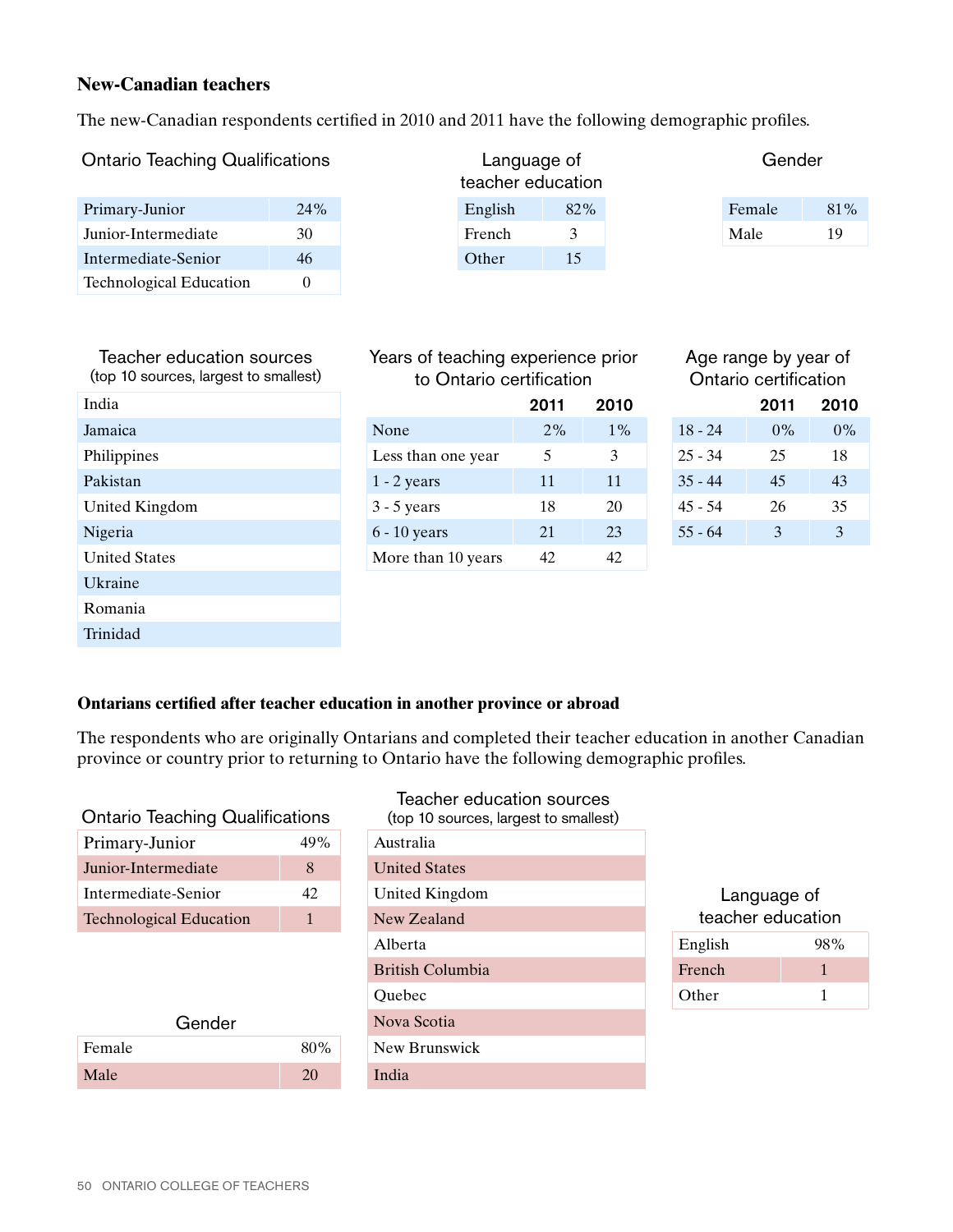## Age range by year of Ontario certification

|           | 2011 | 2010  |
|-----------|------|-------|
| $18 - 24$ | 9%   | $4\%$ |
| $25 - 34$ | 68   | 83    |
| $35 - 44$ | 13   | 8     |
| $45 - 54$ | 8    |       |
| $55 - 64$ | 1    |       |

| Ontario certification |      |                |                    | Ontario certification |      |  |
|-----------------------|------|----------------|--------------------|-----------------------|------|--|
|                       | 2011 | 2010           |                    | 2011                  | 2010 |  |
| 18 - 24               | 9%   | 4%             | None               | 53%                   | 56%  |  |
| $25 - 34$             | 68   | 83             | Less than one year | 13                    | 11   |  |
| $35 - 44$             | 13   | 8              | $1 - 2$ years      | 18                    | 20   |  |
| $45 - 54$             | 8    | $\overline{4}$ | $3 - 5$ years      | 8                     | 6    |  |
| $55 - 64$             |      |                | $6 - 10$ years     |                       | 4    |  |
|                       |      |                | More than 10 years | $\bigcirc$            |      |  |

Years of teaching experience prior to

## **Teachers from other provinces who migrated to Ontario**

Canadians from other provinces who completed their teacher education in another province, migrated to Ontario and obtained their teacher certification in Ontario have the following demographic profiles.

|                                        |                 | IGAUIGI GUUU            |
|----------------------------------------|-----------------|-------------------------|
| <b>Ontario Teaching Qualifications</b> | (largest to sma |                         |
| Primary-Junior                         | 45%             | Quebec                  |
| Junior-Intermediate                    | 13              | Alberta                 |
| Intermediate-Senior                    | 40              | <b>British Columbia</b> |
| <b>Technological Education</b>         |                 | Nova Scotia             |

| <b>Ontario Teaching Qualifications</b> |     |             | Teacher education sources<br>(largest to smallest number) | Language of<br>teacher education |     |
|----------------------------------------|-----|-------------|-----------------------------------------------------------|----------------------------------|-----|
| Primary-Junior                         | 45% |             | Quebec                                                    | English                          | 78% |
| Junior-Intermediate                    | 13  |             | Alberta                                                   | French                           | 22  |
| Intermediate-Senior                    | 40  |             | British Columbia                                          |                                  |     |
| <b>Technological Education</b>         |     |             | Nova Scotia                                               |                                  |     |
|                                        |     |             | New Brunswick                                             |                                  |     |
|                                        |     | Nova Scotia | Gender                                                    |                                  |     |
|                                        |     |             | Saskatchewan                                              | Female                           | 81% |
|                                        |     |             | Prince Edward Island                                      | Male                             | 19  |

#### Age range by year of Ontario certification 2011 2010 2011 2010

|           | 2011                  | 2010 |
|-----------|-----------------------|------|
| $18 - 24$ | 2%                    | 5%   |
| $25 - 34$ | 58                    | 49   |
| $35 - 44$ | 27                    | 26   |
| $45 - 54$ | 12                    | 9    |
| $55 - 64$ | $\mathcal{D}_{\cdot}$ | 12   |

## Years of teaching experience prior to Ontario certification

|           | 2011 | 2010  |                    | 2011 |
|-----------|------|-------|--------------------|------|
| $18 - 24$ | 2%   | $5\%$ | None               | 13%  |
| $25 - 34$ | 58   | 49    | Less than one year | h    |
| $35 - 44$ | 27   | 26    | $1 - 2$ years      | 21   |
| 45 - 54   | 12   | 9     | $3 - 5$ years      | 23   |
| $55 - 64$ |      | 12    | $6 - 10$ years     | 23   |
|           |      |       | More than 10 years | 13   |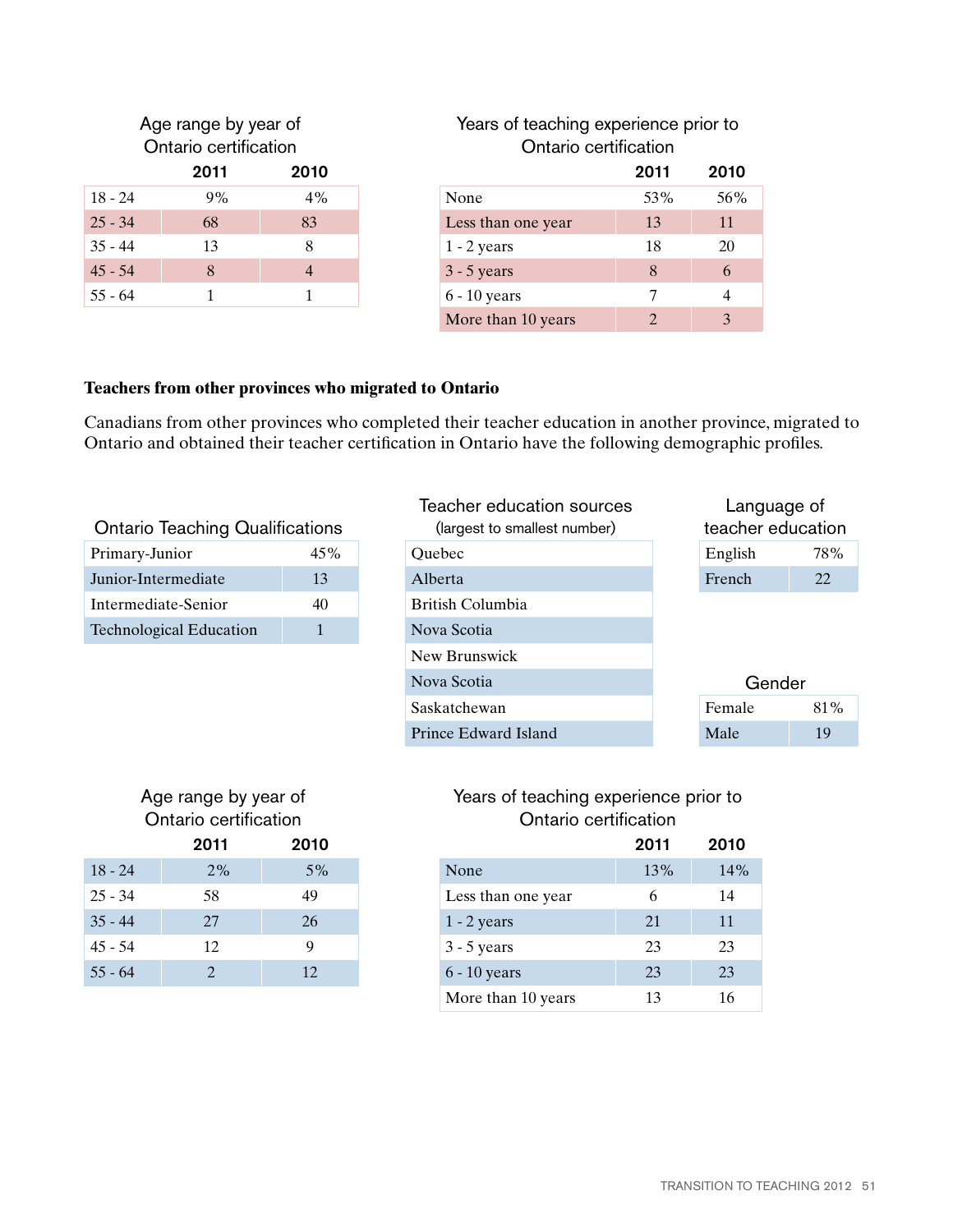## 11. Glossary of terms

**English-language teachers** — graduates of English-language teacher education programs and not employed or qualified as French as a second language teachers or as teachers in Frenchlanguage school boards

**French as a second language teachers** — employed and/or qualified as French as a second language teachers

**French-language teachers** — graduates of Laurentian University or University of Ottawa French-language teacher education programs, employed in an Ontario publicly funded French-language school board, and/or qualified as or employed as French as a second language teachers

**French-language program graduates** — graduates of Laurentian University or University of Ottawa French-language teacher education programs

**Full employment** — status of a teacher not reporting unemployment and not reporting wanted more employment as a teacher this year; may be part-time or full-time employed

**Independent school — privately run elementary and/or secondary school that operates independently in** Ontario as a business or non-profit organization.

**Long-term occasional position** — full-time or part-time position that replaces a regular teaching position and has a definite end date and is called "long-term occasional" (LTO)

**New-Canadian teachers** — teachers educated and certified to teach in another country who immigrate to Canada with the intention of teaching in Canada or immigrate to Canada and subsequently decide to resume a teaching career, and obtain certification to teach in Ontario

**Ontario faculties of education** — faculties of education at Brock University, Lakehead University, Laurentian University, Nipissing University, OISE-University of Toronto, Queen's University,Trent University, University of Ontario Institute of Technology, University of Ottawa, University of Western Ontario, University of Windsor,Wilfrid Laurier University and York University

**Ontario teacher** — Ontario Certified Teacher eligible to teach in publicly funded elementary and secondary schools in Ontario

**Ontario teacher education graduates** — Graduates of Ontario faculties of education or ministerial consent teacher education programs in Ontario

**Other limited term contract** — full-time or part-time position that has a definite end date and that is not referred to as long-term occasional and does not replace a regular teaching position

**Ministerial consent teacher education programs** — Charles Sturt University, Niagara University in Ontario, Redeemer University College and Tyndale University College, each of which operate teacher education programs in Ontario under special ministerial consent

**Regular teaching position** — full-time or part-time position that does not have a definite end date

**Supply teaching** — on list(s) for daily on-call teaching assignments for one or more schools or school boards

**Teacher employment market** — employment market for elementary and secondary teacher jobs in publicly funded and independent schools in the province of Ontario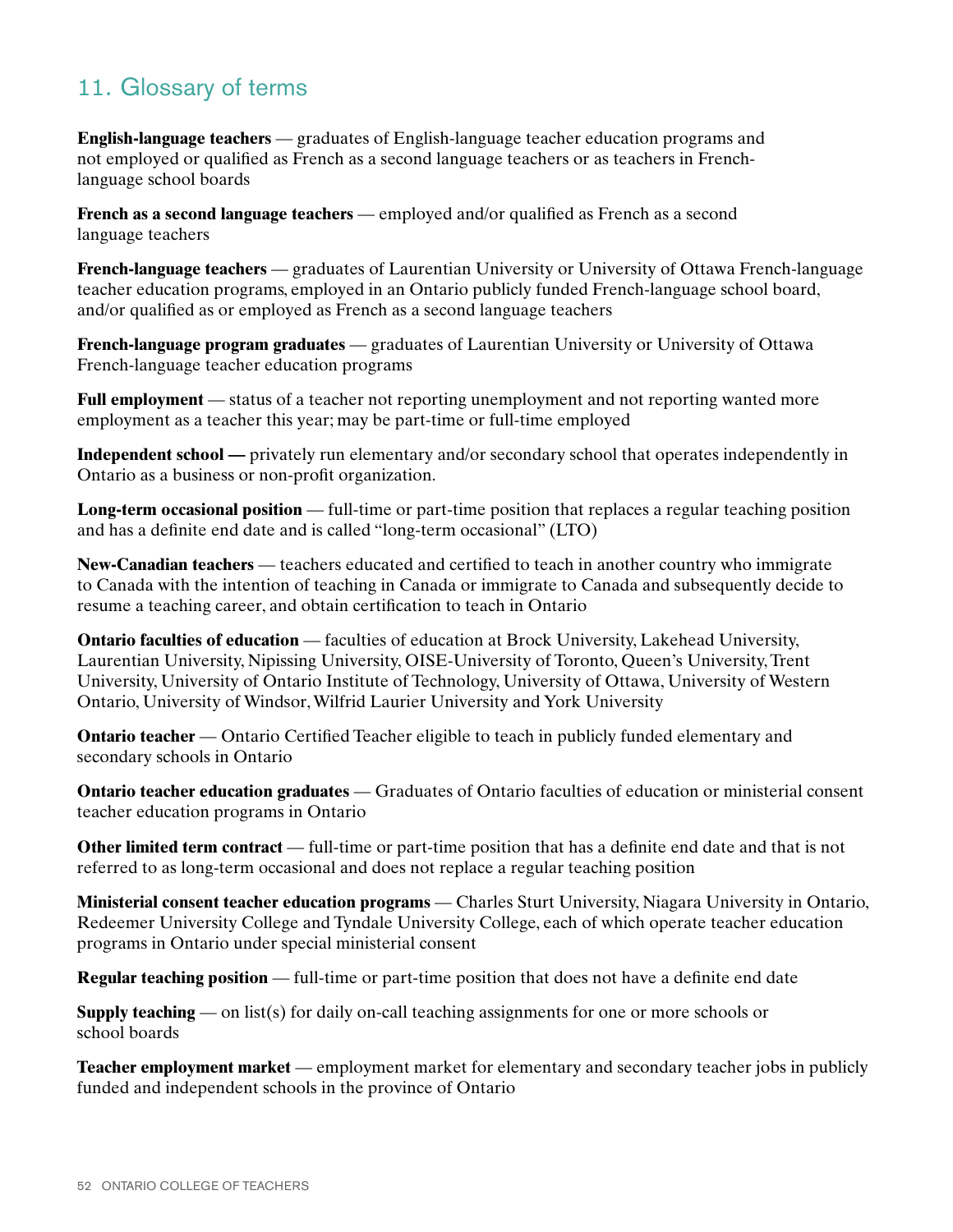**Teacher retirements** — Ontario Certified Teachers who partially or wholly retire from active teaching and become retired members of the Ontario Teachers' Pension Plan

**Term contract** — Long-term occasional or other limited term contract position

**Underemployed** — Employed to some extent, but wanted to be more fully employed as a teacher during the school year

**Unemployed** — actively looking for a teaching job and not able to find teaching employment, including not able to find daily supply teaching work

**US border colleges** — New York State colleges including Canisius College, Daeman College, D'Youville College, Medaille College, Niagara University and State University of New York